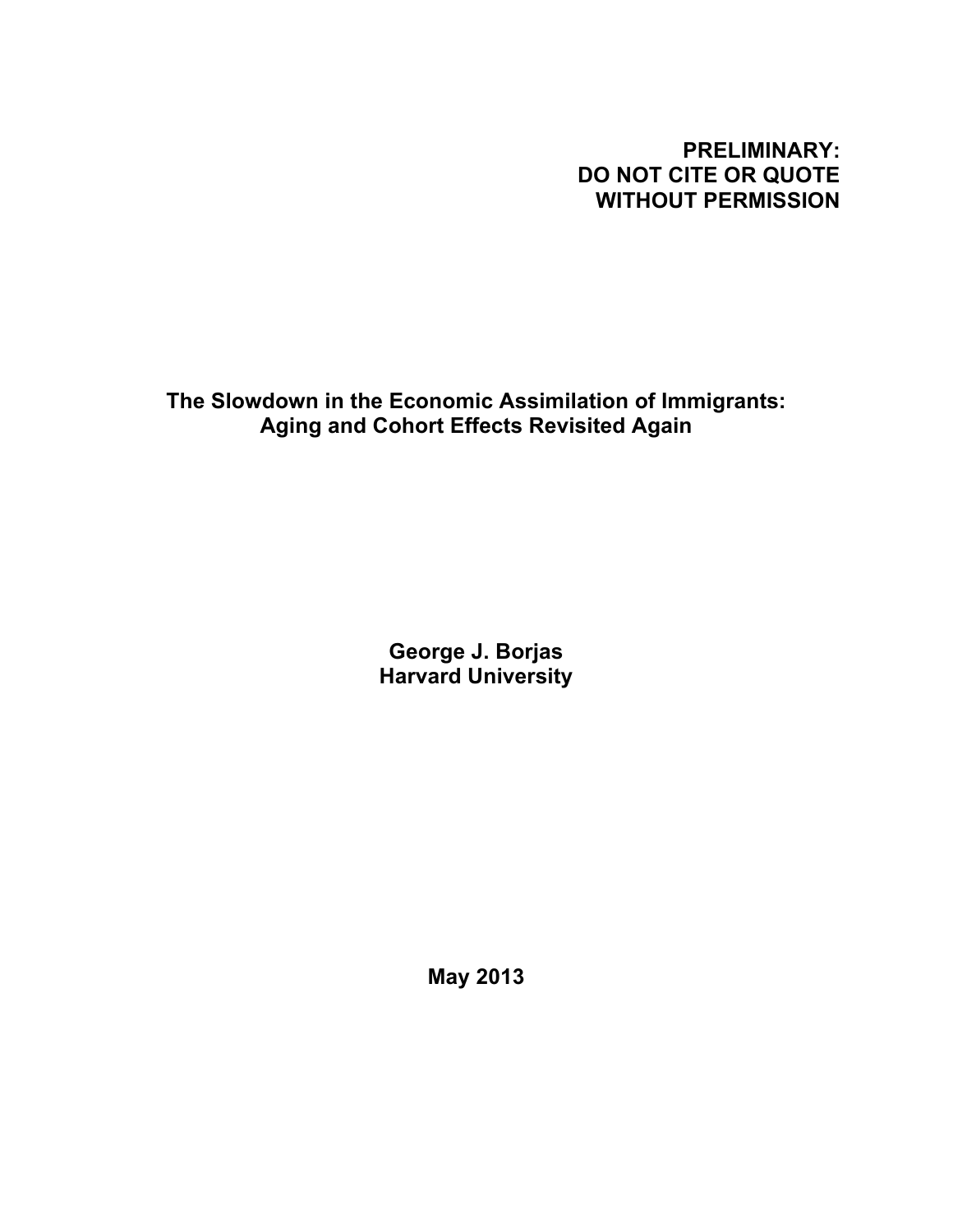## **The Slowdown in the Economic Assimilation of Immigrants: Aging and Cohort Effects Revisited Again**

**George J. Borjas**

#### **ABSTRACT**

This paper uses data drawn from the 1970-2010 decennial Censuses to examine the evolution of immigrant earnings in the U.S. labor market. The analysis reveals that there are cohort effects not only in the level of earnings, with more recent cohorts generally having relatively lower entry wages, but also in the rate of growth of earnings, with more recent cohorts having a smaller rate of economic assimilation. Immigrants who entered the country before the 1980s typically found that their initial wage disadvantage (relative to natives) narrowed by around 15 percentage points during their first two decades in the United States. In contrast, the immigrants who entered the country after the 1980s have a negligible rate of wage convergence. Part of the slowdown in wage convergence reflects a measurable reduction in the actual rate of human capital accumulation. In particular, there has been a concurrent decline in the rate at which the newer immigrant cohorts are "picking up" English language skills. The study identifies one factor that explains part of these trends: the rapid growth in the size of specific national origin groups in the United States reduces incentives for acquiring English language skills. The growth in the size of these groups accounts for about a quarter of the decline in the rates of human capital acquisition and economic assimilation.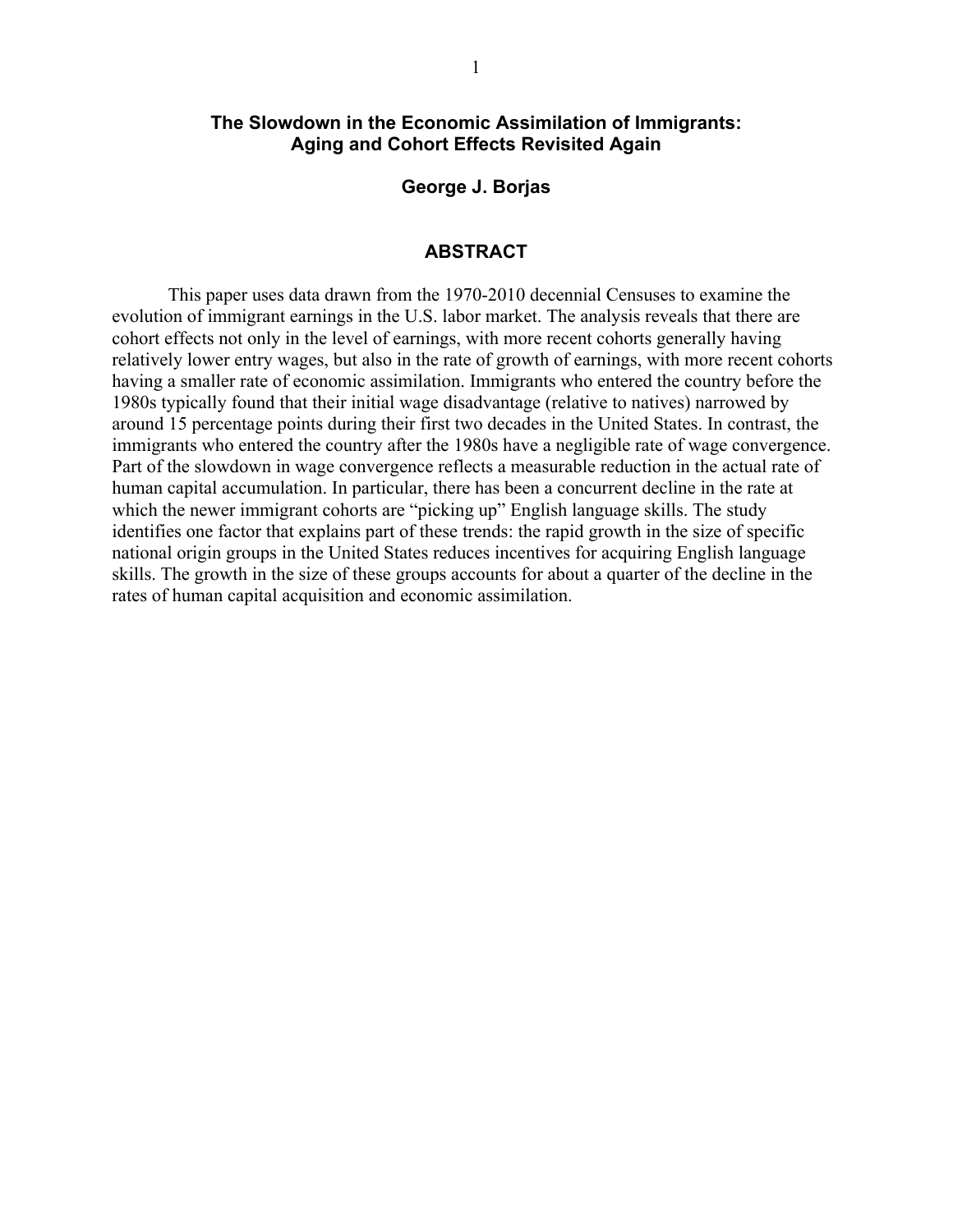## **The Slowdown in the Economic Assimilation of Immigrants: Aging and Cohort Effects Revisited Again**

## **George J. Borjas\***

## **I. Introduction**

 $\overline{a}$ 

The economic impact of immigration ultimately depends on the skill composition of the immigrant population. Not surprisingly, much of the research in the economics of immigration over the past three decades has focused on examining the evolution of skills in the foreign-born workforce, both in terms of their pre-existing human capital (which depends on the decision rule that selects the immigrants from the population of the source countries) and in terms of their assimilation (which depends on the rate at which immigrants acquire additional skills in their newly chosen homes).

Beginning with Chiswick (1978), there has been a great deal of empirical research that attempts to measure the rate of wage convergence between immigrants and natives. The findings in these studies are often interpreted through the lens of the Becker-Mincer human capital framework. Immigrants have pre-existing skills that may not be transferable across countries. Because the immigrant must now compete in a labor market where he may lack even basic tools (such as fluency in the host country's language), an immigrant faces renewed incentives to acquire types of human capital that may be more marketable in the new environment. Economic assimilation, in the sense of wage convergence between immigrants and natives, then ensues.

The initial studies in this literature used cross-section data sets to compare the ageearnings profiles of immigrants and natives, and typically found a very rapid rate of wage

<sup>\*</sup> Robert W. Scrivner Professor of Economics and Social Policy, Harvard Kennedy School; Research Associate, National Bureau of Economic Research; and Research Fellow, IZA. I am grateful to the MacArthur Foundation for financial support.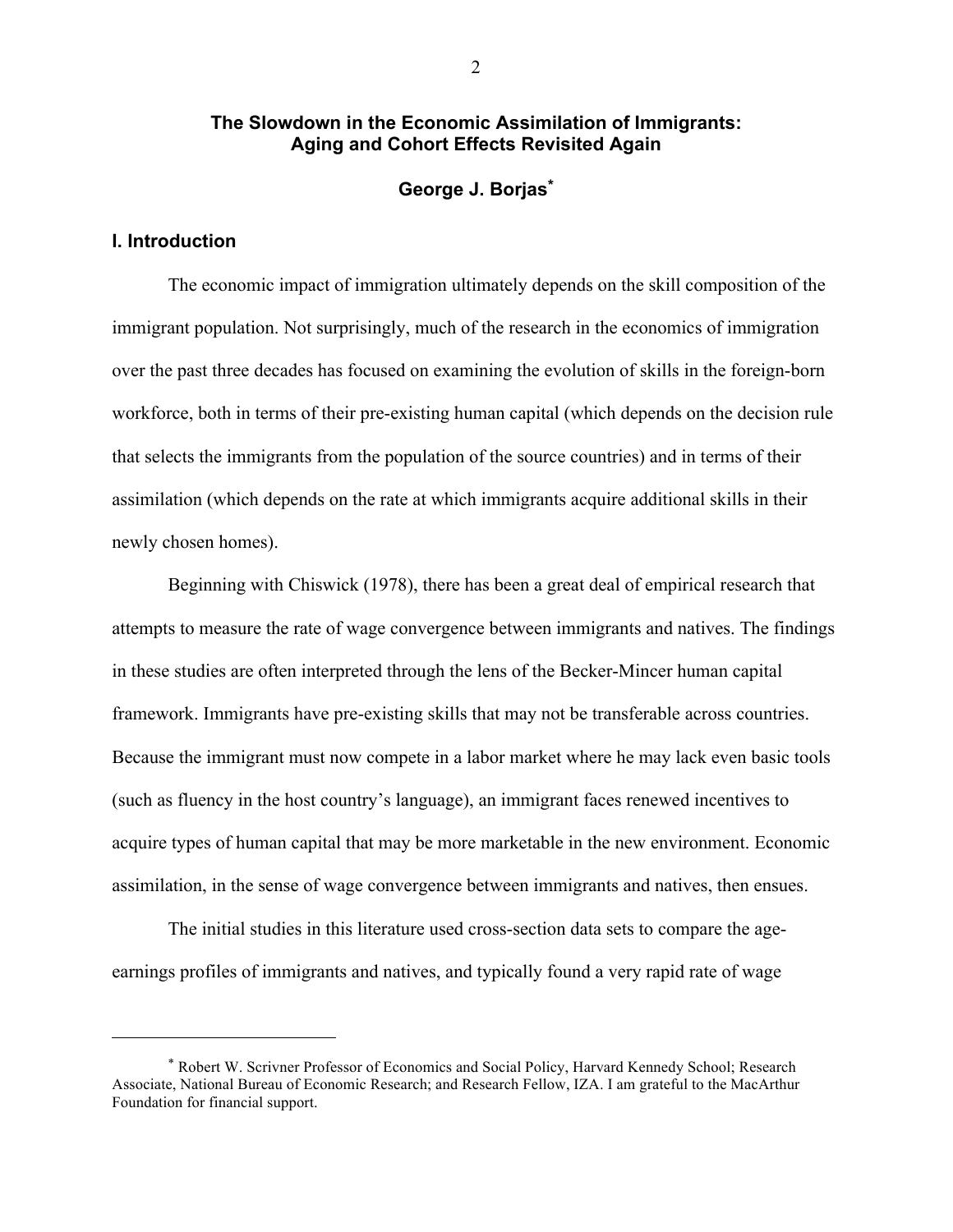convergence. Borjas (1985, 1995) emphasized that the cross-section comparison may not properly measure the true rate of assimilation because there may be substantial differences in earnings potential across immigrant cohorts. In fact, the Borjas studies documented the presence of sizable "cohort effects." In the United States, more recently arrived immigrant cohorts tend to have lower earnings potential than earlier cohorts. Not surprisingly, accounting for these cohort effects in *wage levels* substantially reduces the rate of economic assimilation implied by the cross-section comparison.

This paper uses data drawn from the 1970-2010 decennial Censuses to examine the evolution of immigrant earnings in the United States over the past few decades. The long-term trends in the data immediately reveal a potentially important new finding. There are cohort effects not only in the level of earnings, with more recent cohorts having relatively lower entry wages, but there also exist cohort effects in the rate of growth of earnings, with more recent cohorts having a much smaller rate of economic assimilation than earlier cohorts. Immigrants who entered the country before the 1980s typically found that their initial wage disadvantage (relative to natives) narrowed by around 15 percentage points during their first two decades in the United States. In contrast, the immigrants who entered the country after the 1980s have a much lower rate of wage convergence. In fact, the evidence suggests that there has not been *any* economic assimilation for the cohorts that entered the country in the 1990s.

The paper examines a number of alternative hypotheses that may explain the onset of these cohort effects in the rate of wage convergence. These hypotheses include the possibility that changes in macroeconomic conditions are affecting the immigrant and native wage structures differentially, precluding the possibility of much earnings growth for immigrant workers; the hypothesis that the changing national origin composition of the immigrant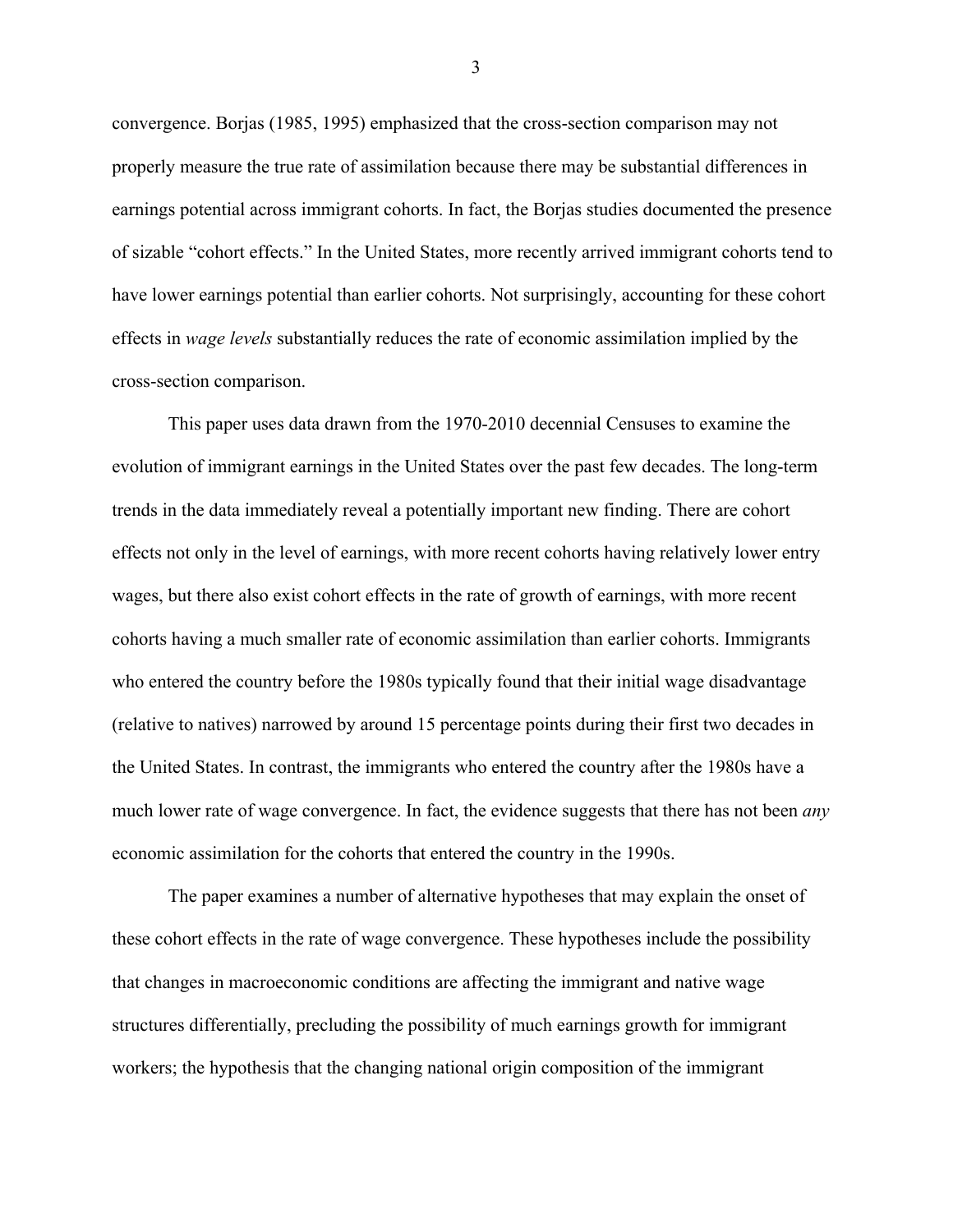population may lead, on average, to lower assimilation rates; and the hypothesis that the geographic settlement of newer immigrant cohorts in different regions of the United States may have affected assimilation trends. The data convincingly show that none of these factors can account for the severe decline in the rate of assimilation.

The analysis instead suggests that at least part of the decline in assimilation reflects a detectable reduction in the actual rate of human capital accumulation. Although the Census data provides only limited information on the acquisition of human capital in the post-migration period, the data reveal a concurrent decline in the rate at which the newer immigrant cohorts are "picking up" English language skills. The cohorts that entered the country prior to the 1980s typically experienced a 15-percentage point increase in their fluency rate during their first two decades, while the cohorts that entered the country after the 1980s show only a 2 or 3 percentage point increase.

Finally, the study identifies one factor that seems to explain part of the decline in the rate of economic assimilation: the rapid growth in the size of specific national origin groups in the United States. The rate of increase in English language skills is significantly slower for larger national origin groups. As a result, the growth in the size of the groups accounts for about a quarter of the concurrent declines in the rate of economic assimilation and the rate of human capital acquisition.

Given the potential significance of these findings, it is wise to interpret the results cautiously. Although the evidence from the decennial Census data is unambiguous, much further analysis is required before we can affirm that the economic assimilation of immigrants in the United States slowed down dramatically in the past few decades. Perhaps most important, it is crucial to replicate the findings in the context of longitudinal samples rather than the repeated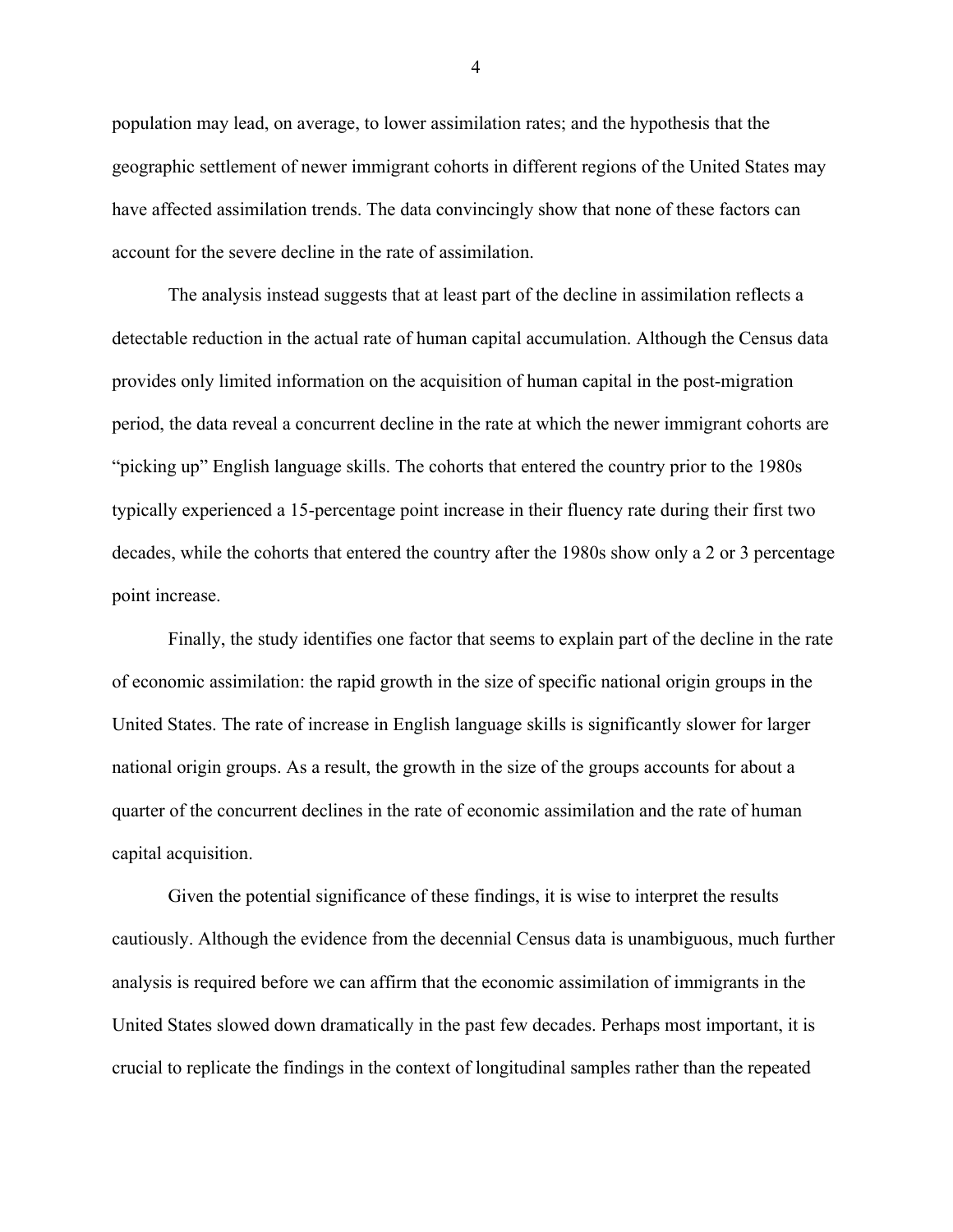cross-sections available in Census data. Nevertheless, if the evidence presented in this paper can be confirmed in other data sets, the results suggest a hypothesis that is sure to attract interest in the next decade: the more recent immigrant cohorts have fewer incentives to invest in U.S. specific human capital because the growth of the immigrant population makes those investments less profitable than they once were, and those reduced incentives have slowed the rate of economic assimilation.

#### **II. Background**

The empirical analysis of the relative economic performance of immigrants in a host country was initially based on the cross-section regression model proposed by Chiswick (1978):1

(1) 
$$
\log w_{\ell} = X_{\ell} \beta_0 + \beta_1 F_{\ell} + \beta_2 y_{\ell} + \varepsilon_{\ell},
$$

where  $w_{\ell}$  is the wage of person  $\ell$  in the host country;  $X_{\ell}$  is a vector of socioeconomic characteristics, which often includes education and age (or experience);  $F_{\ell}$  is an indicator variable set to one if person  $\ell$  is foreign-born; and  $y_\ell$  gives the number of years that the immigrant has resided in the host country and is set to zero if  $\ell$  is a native. Because the vector X controls for age, the coefficient  $\beta_2$  measures the differential value that the host country's labor market attaches to time spent in the host country versus time spent in the source country.

<sup>&</sup>lt;sup>1</sup> The regression models actually used in empirical studies typically include higher-order polynomials in age and years-since-migration. The voluminous literature includes Antecol, Kuhn, and Trejo (2006), Aydemir and Skuterud (2005) Baker and Benjamin (1994), Borjas and Friedberg (2006), Chiswick (1986), Duleep and Regets (1997), Edin, LaLonde, and Åslund (2000), Funkhouser and Trejo (1995), Green (1999), LaLonde and Topel (1992), and Schoeni (1997).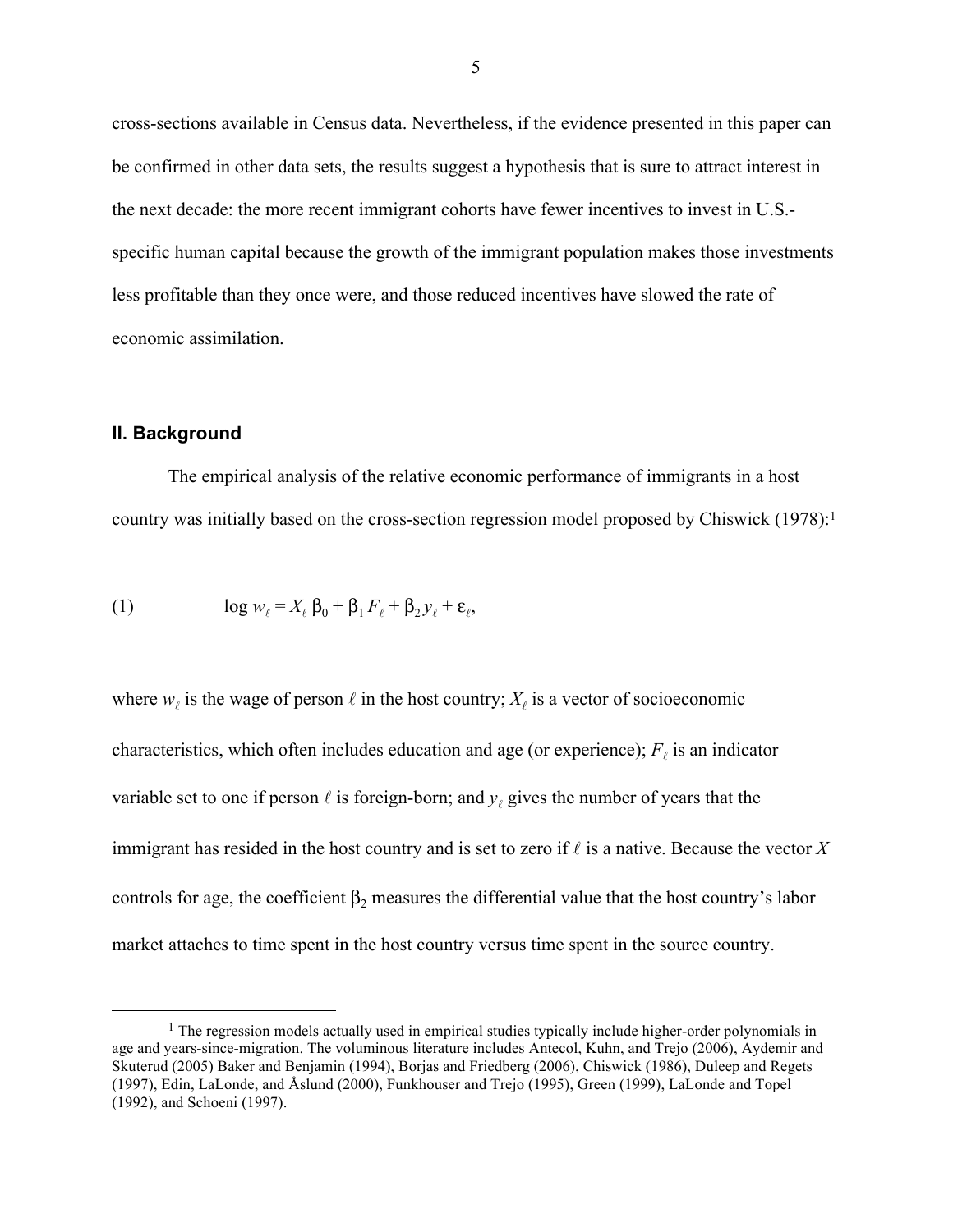It is instructive to begin the discussion by illustrating the sensitivity of the estimated coefficients in equation (1) across U.S. Census cross-sections. Specifically, I use all available decennial Census data between 1970 and 2000, as well as the pooled 2009-2011 American Community Surveys. <sup>2</sup> For expositional convenience, I refer to the pooled ACS surveys as the "2010 Census." In each cross-section, the sample consists of men aged 25-64 as of the time of the survey, who are not enrolled in school and worked at some point in the calendar year prior to the census. In addition, the immigrant sample is restricted to persons who migrated after age 18.3 The dependent variable is the log weekly earnings of the worker, where weekly earnings are defined by the ratio of total earned income to weeks worked. The regression specification used in the empirical analysis expands equation (1) by introducing both age and years-since-migration as a second-order polynomial, and includes the number of completed years of schooling.

The various columns of Table 1 report estimates of the regression model in each Census cross-section and Figure 1 illustrates the implied path in the relative earnings of immigrants as they acquire labor market experience in the United States. As is well known, the coefficient  $\beta_1$  is negative, so that for given levels of education, immigrants earn less than comparably aged natives at the time of arrival. In fact, the regression suggests that immigrants earn about 21 percent less than comparable natives at the time of entry in the 1970 Census.

Define the rate of *economic assimilation* as the rate at which the wage gap between immigrants and natives narrows over time. In the cross-section model given by equation (1), the

<sup>&</sup>lt;sup>2</sup> The 1970 Census cross-section represents a 3 percent random sample of the population obtained by pooling the State, Metropolitan Area, and Neighborhood files. The 1980-2000 cross-sections represent a 5 percent random sample, and the pooled 2009-2011 ACS represents a 3 percent random sample. The data were downloaded from the Integrated Public Use Microdata Series (IPUMS) website in March 2013. All calculations reported in this paper use the Census-provided sampling weight.

<sup>&</sup>lt;sup>3</sup> A person is classified as an "immigrant" if he is not a citizen or is a naturalized citizen; all other persons are classified as natives.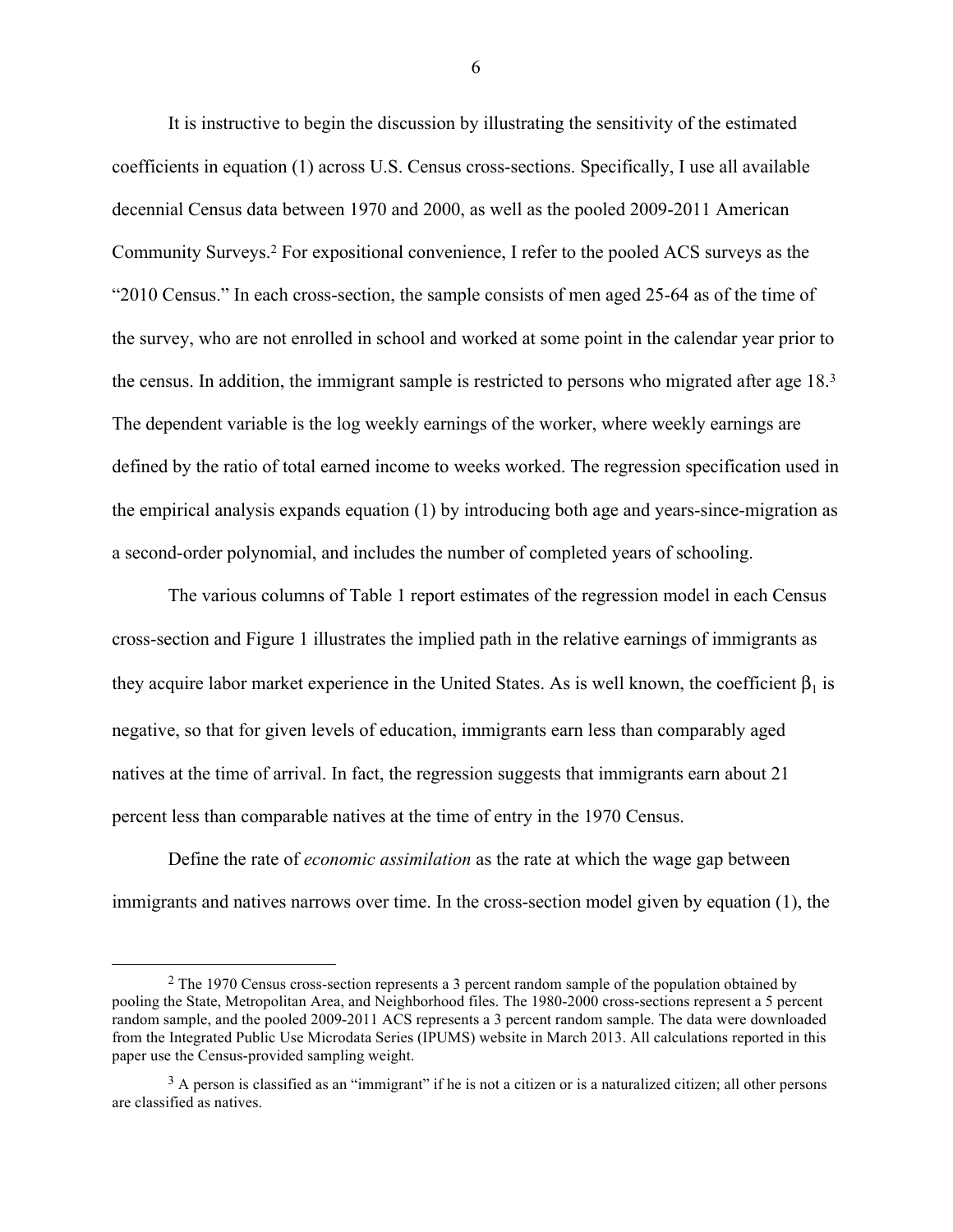rate of economic assimilation would be given by the parameter  $β_2$ . As in Chiswick's (1978) original study, the 1970 cross-section suggests that the implied rate of economic assimilation is large, with the wage gap between immigrants and natives closing rapidly, and immigrant earnings reaching parity with native earnings after only 8 years in the United States.

Certainly the main lesson implied by the various columns in Table 1 is that the regression coefficients are inherently unstable from cross-section to cross-section. Both the intercept of the relative age-earnings profile (i.e., the coefficient  $\beta_1$ ) and its slope change dramatically from year to year. By 1980, for example, the coefficient  $β_1$  had fallen from -.21 to -.24, increasing the overtaking age from 8 to about 15 years. By 2010, the estimated relative age-earnings profile was much flatter, with less than half the slope of the profile estimated in the original 1970 census cross-section, and the overtaking age had increased to over 25 years. In fact, Figure 1 illustrates what is surely a most peculiar finding in the human capital literature: the cross-section relative earnings profile of immigrants has changed from being quite concave to being slightly convex.<sup>4</sup>

As noted earlier, the initial interpretation of the cross-section evidence relied on a variant of the Becker-Mincer model of human capital accumulation. Immigrants arrived in the United States lacking the types of specific capital valued by American employers, leading to a large initial wage gap. Over time, as immigrants acquired those skills and the process of "economic assimilation" took hold, the wage gap between immigrants and natives narrowed.

The instability in the cross-section estimates of the parameters in equation (1) led Borjas (1985, 1995) to suggest an alternative interpretation of the evidence. Specifically, he argued that instead of interpreting the slope of the relative age-earnings profile as a measure of the rate of economic assimilation, the cross-section data could instead be revealing a decline in the relative

 <sup>4</sup> The changing concavity, in fact, presages the key empirical results reported in this paper.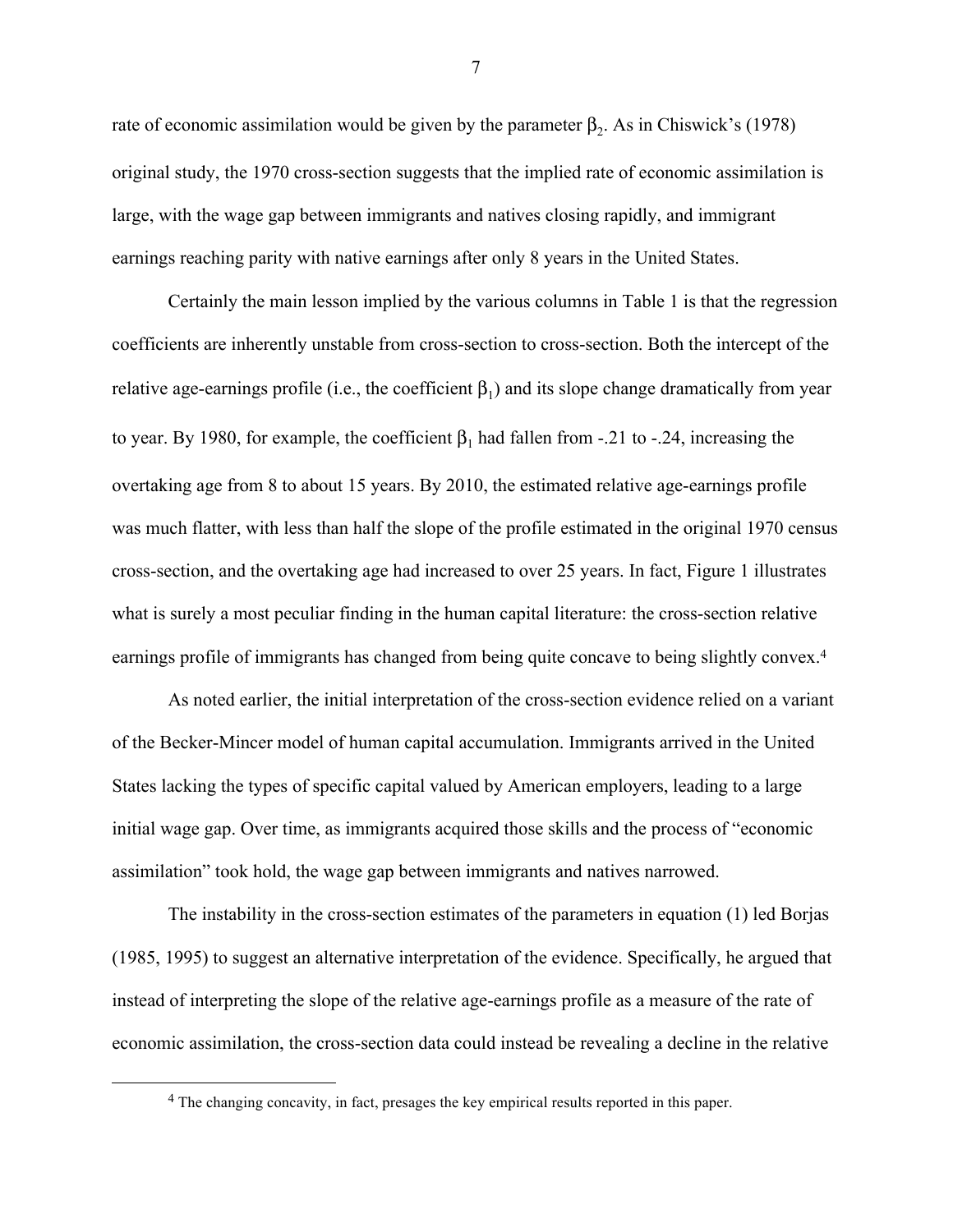"quality" of successive immigrant cohorts.<sup>5</sup> In the United States, for example, the postwar era witnessed major changes in immigration policy and in the size and national origin mix of the immigrant flow. If these changes generated a less-skilled flow, a positively sloped relative ageearnings profile may say little about the process of wage convergence, but may instead reflect the fact that more recent immigrant cohorts are inherently less able or less skilled.<sup>6</sup> More precisely, the cross-section correlation between earnings and years-since-migration captures both an aging effect (i.e., the presumed rate of economic assimilation), as well as a cohort effect (the change in the relative quality of successive immigrant cohorts). It is important to emphasize that the cohort effects isolated in the Borjas (1985) study captured variation in the *level* of earnings potential across different groups of immigrants.

It is well known that the separate identification of aging and *level* cohort effects raises difficult methodological problems in many demographic contexts (Glenn, 1976). Obviously, identification requires the availability of longitudinal data where a particular worker is observed over time, or, equivalently, the availability of a number of randomly drawn cross-sections so that specific cohorts can be "tracked" across survey years. To simplify the exposition, suppose that two cross-section surveys are available, with cross-section  $\tau$  ( $\tau$  = 1, 2) being observed in calendar year  $T<sub>τ</sub>$ . Stack the data for immigrants and natives across the cross-sections, and consider the two-equation regression model:

 $5$  Douglas (1919) presented a related discussion of cohort effects in the context of early  $20<sup>th</sup>$  Century immigration to the United States. Abramitzky, Boustan, and Eriksson (2012) revisit the issue of measuring aging and cohort effects in the early 1900s.

<sup>6</sup> The self-selection of return migrants can also generate skill differences among immigrant cohorts. Suppose, for example, that the return migrants are those who fare poorly in a host country, Earlier cohorts will then have higher average wages than the more recent cohorts since, in any given cross-section, the earlier cohorts have been "filtered out."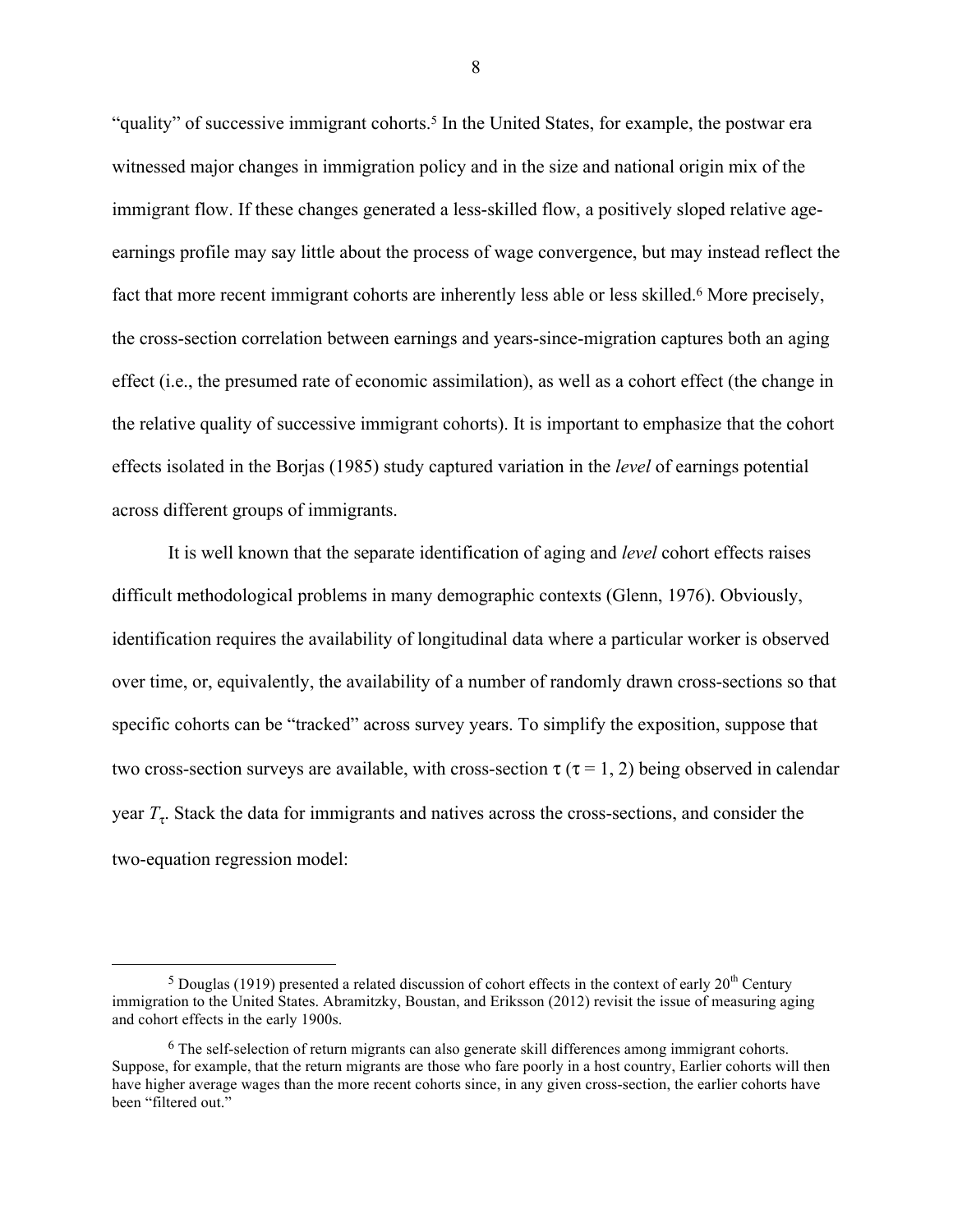(2*a*) Immigrant earnings function: 
$$
\log w_{\ell\tau} = X_{\ell\tau} \varphi_i + \alpha y_{\ell\tau} + \beta C_{\ell} + \gamma_i \pi_{\ell 2} + \varepsilon_{\ell\tau},
$$
  
(2*b*) Native earnings function: 
$$
\log w_{\ell\tau} = X_{\ell\tau} \varphi_n + \gamma_n \pi_{\ell 2} + \varepsilon_{\ell\tau},
$$

where  $C_{\ell\tau}$  gives the calendar year in which the immigrant arrived in the host country;  $y_{\ell\tau}$  again gives the number of years that the immigrant has resided in the host country ( $y_{\ell\tau} = T_{\tau} - C_{\ell\tau}$ ); and  $\pi_{22}$  is an indicator variable indicating if person  $\ell$  was drawn from cross-section 2.

Since the vector *X* includes the worker's age (or experience), the parameter  $\alpha$  in the immigrant earnings function measures the "excess" value of acquiring a year of experience in the host country's labor market, and represents an aging effect; the coefficient β indicates how the earnings of immigrants are changing across cohorts, and measures the cohort effect on the *level* of earnings potential; and the coefficients  $\gamma_i$  and  $\gamma_n$  give the impact of changes in aggregate economic conditions on immigrant and native wages, respectively, and measure period effects. For simplicity, equations (2*a*) and (2*b*) build in a simple (i.e., linear) parameterization of the aging and cohort effects; it is trivial to incorporate a more general specification of these effects in empirical work.

The parameters measuring the aging, cohort, and period effects in equation (2*a*) are not separately identified. The identification problem arises from the identity:

(3) 
$$
y_{\ell \tau} \equiv T_1 + \pi_{\ell 2} (T_2 - T_1) - C_{\ell}.
$$

Equation (3) introduces perfect collinearity among the variables  $y_{\ell\tau}$ ,  $C_{\ell}$ , and  $\pi_{\ell 2}$  in the immigrant earnings function. To identify the parameters of interest, therefore, not only is it necessary to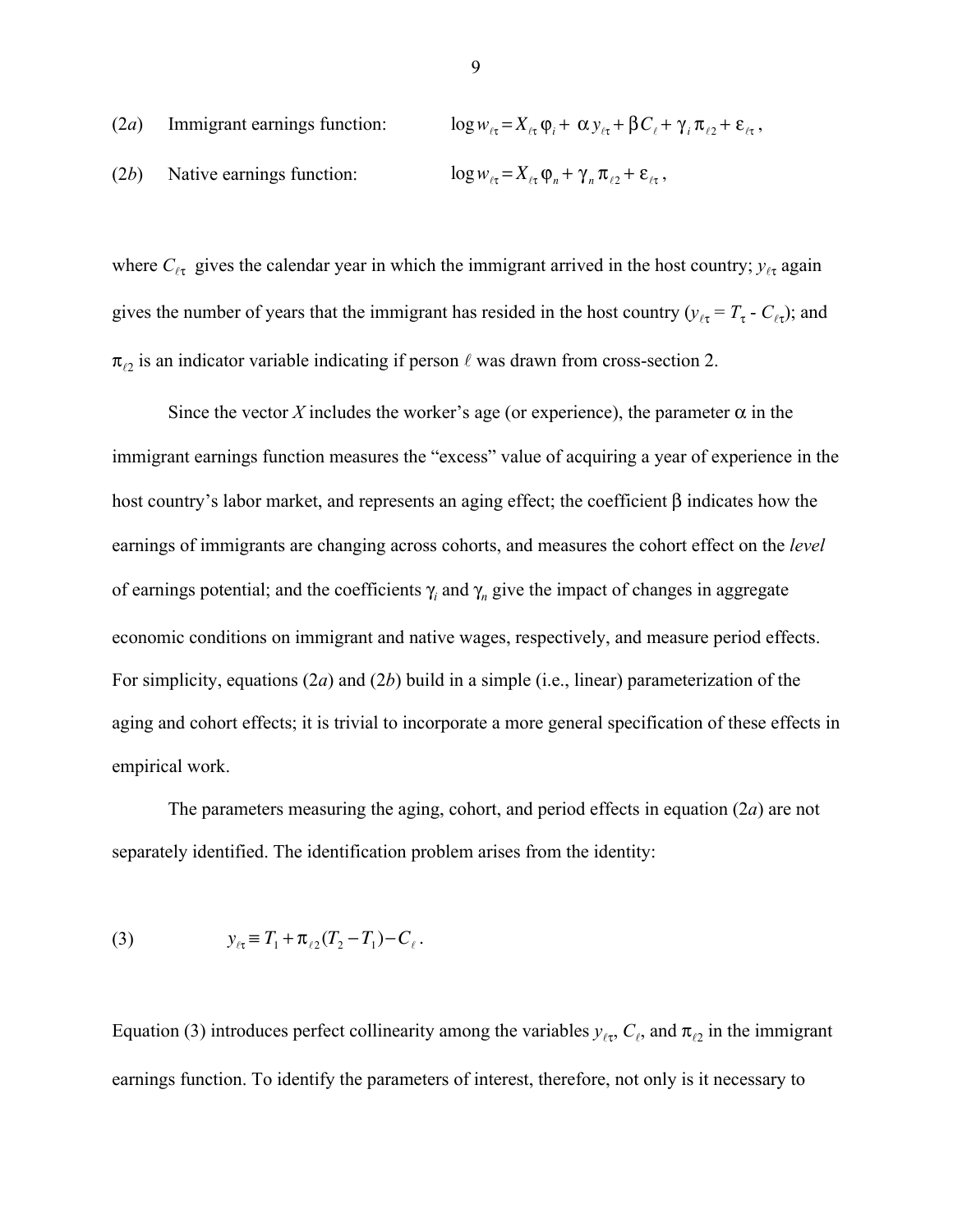have a panel of data where immigrant cohorts or specific workers can be tracked over time, but also impose some additional restriction that breaks the perfect collinearity in equation (3). Borjas (1985) proposed the restriction that the period effects were the same for immigrants and natives:

$$
(4) \hspace{1cm} \gamma_i = \gamma_n \, .
$$

Put differently, trends in aggregate economic conditions change immigrant and native wages by the same percentage amount. A useful way of thinking about this restriction is that the period effect for immigrants, γ*<sup>i</sup>* , is determined *outside* the immigrant-specific labor market.7

As I emphasized in the discussion, the generic model of aging, cohort, and period effects summarized by equations (2*a*) and (2*b*) generalized the cross-section framework by allowing for differences in the *level* of earnings potential across successive immigrant cohorts. As will be seen shortly, it is easy to show that the disparity in the cross-sectional relative earnings paths illustrated in Figure 1 can no longer be "explained" solely by the presence of level cohort effects. Specifically, there has been a new development in the process that determines the evolution of immigrant earnings in the United States: *there now exist cohort effects in the rate of assimilation*, with the more recent cohorts experiencing a much lower rate of wage convergence than earlier cohorts. In other words, an understanding of the evolution of immigrant earnings will now require a generalization of the cross-section model that allows for cohort differences in both the level of earnings potential as well as in its growth rate.

<sup>&</sup>lt;sup>7</sup> For example, the value of the period effect  $\gamma_n$  can be obtained by estimating the earnings function in the native sample. The estimated coefficient can then be used to "solve out" the period effect from the immigrant earnings function.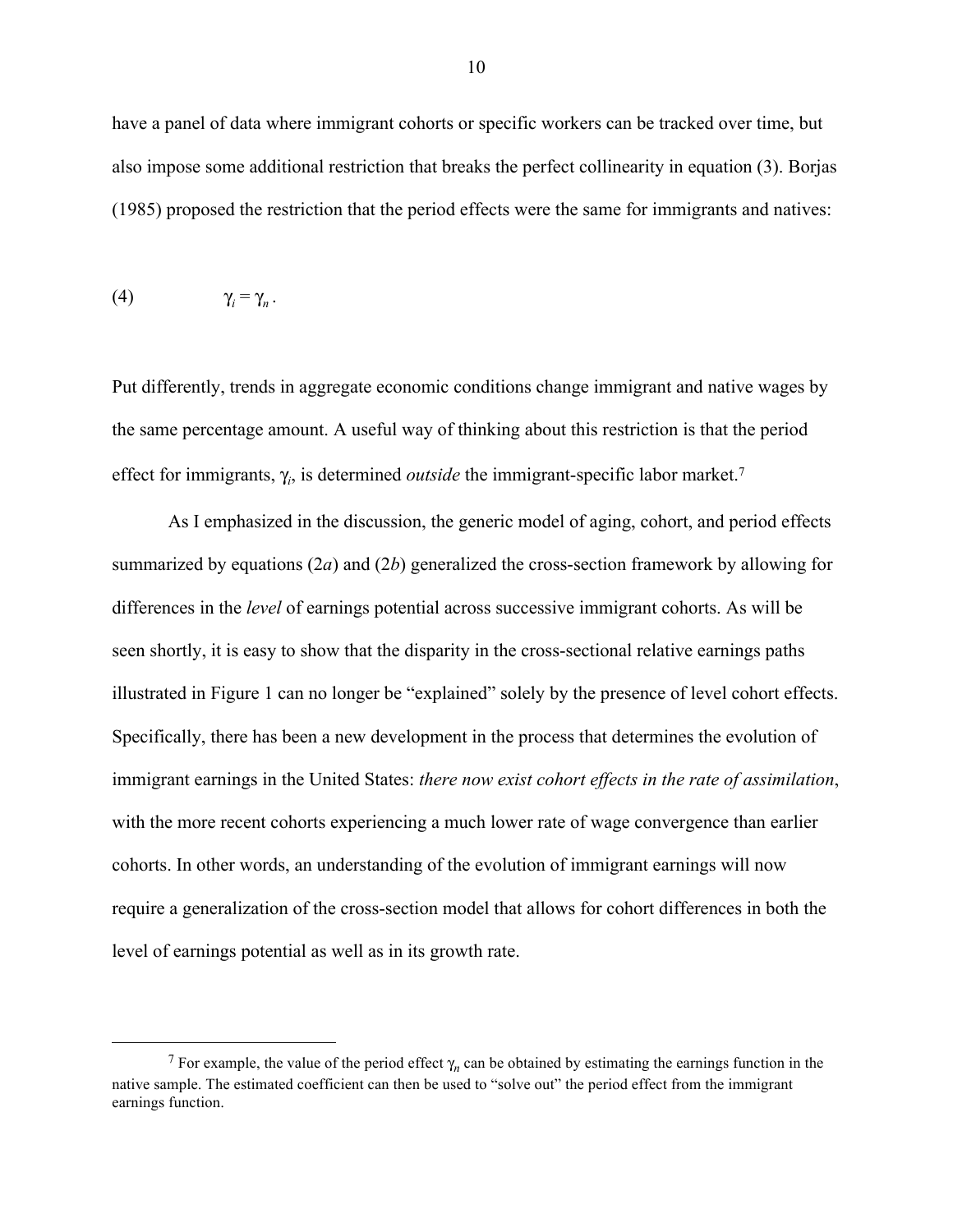### **III. Empirical Evidence on Aging and Cohort Effects**

It is instructive to begin by describing the basic patterns revealed in the data. In particular, I estimate the following regression model in *each* of the available Census crosssections:

(5) 
$$
\log w_{\ell \tau} = \phi_{c \tau} + X_{\ell \tau} \beta_{\tau} + \varepsilon_{\ell \tau},
$$

where  $w_{\tau}$  represents the weekly earnings of person  $\ell$  in cross-section  $\tau$ ; *X* is a vector of socioeconomic characteristics; and  $\phi_{c\tau}$  is a vector of fixed effects indicating a specific immigrant cohort in the particular cross-section (with the native fixed effect being excluded from the regression). By construction, the estimated value of the fixed effects give the adjusted wage gap between each immigrant cohort and the native-born workforce. As before, the immigrant sample only includes persons who migrated to the United States on or after they were 18 years old. This sample restriction ensures that the tracking of specific cohorts across Censuses is not contaminated by the "late entry" in later censuses of persons who migrated as children.

Table 2 reports the estimated cohort fixed effects when the vector *X* includes only the worker's age (introduced as a cubic polynomial). The age variable is defined to have zero mean, so that the estimated cohort effects give the age-adjusted relative wages evaluated at the mean age in each census. Assuming that changes in aggregate economic conditions do not affect the relative wage of immigrants across cross-sections so that the restriction in equation (4) holds, the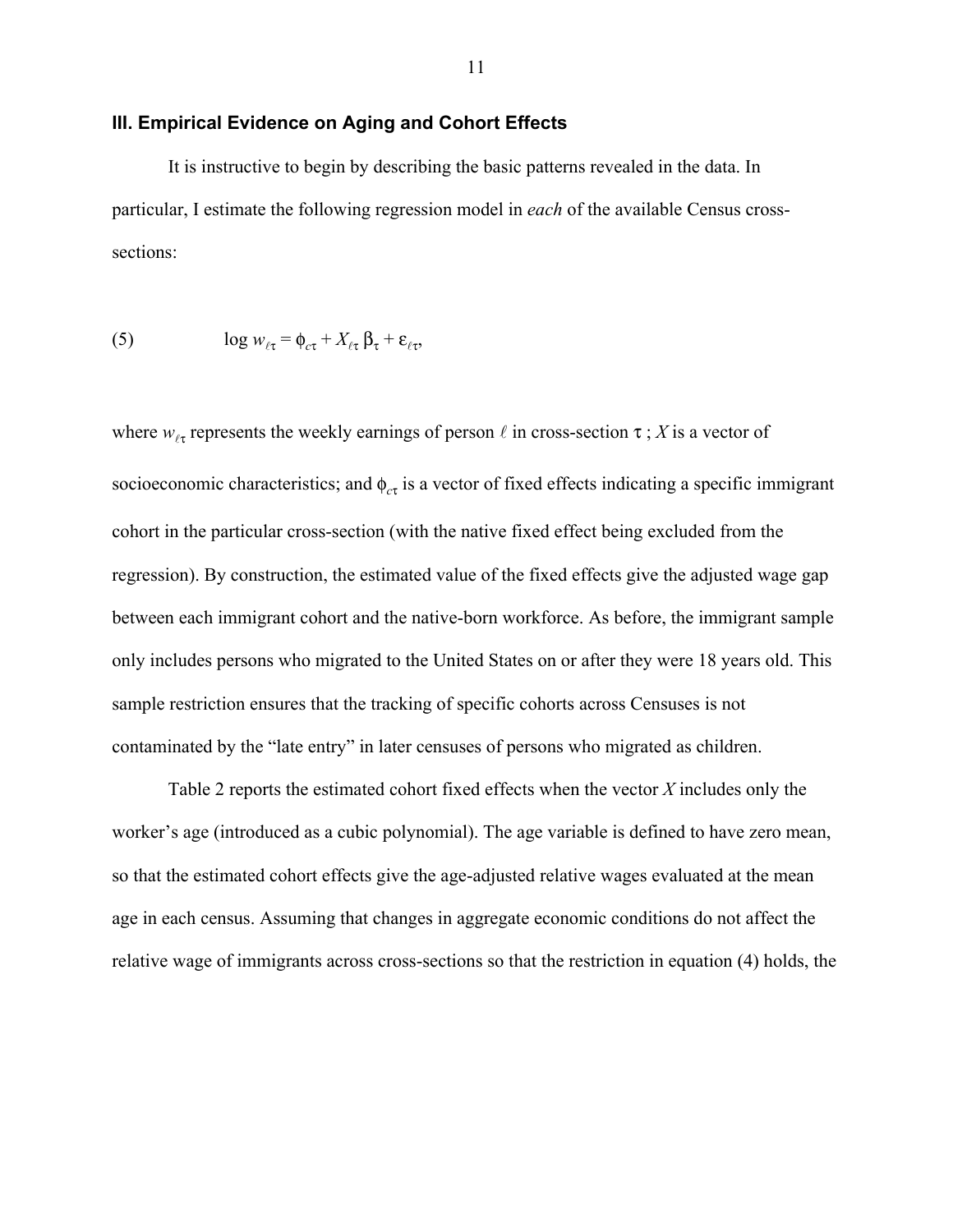trends in these fixed effects across censuses can be used to describe the nature of the aging and cohort effects in the (age-adjusted) data.8

An examination of the fixed effects reported in Table 2 reveals two interesting findings. The first, which has received a great deal of attention in the literature, is the existence of numerically sizable *level* cohort effects, with the more recent cohorts having a relatively lower earnings potential than earlier cohorts. Consider, for example, the trend in the wage gap between the most recent cohort of immigrants and natives in each census cross-section. In 1970, the most recent immigrant wave earned 23.5 percent less than comparable natives. By 1990, the immigrant disadvantage had grown to 33.1 percent, before contracting slightly to 27.3 percent in 2000.9 By 2010, however, the long-run trend in level cohort effects seems to have returned, and the latest wave of immigrants earned almost 33 percent less than comparable natives.

In addition to the trend in the level of earnings potential for successive immigrant cohorts, the adjusted wage gaps reported in Table 2 suggest another interesting (and potentially important) finding, one that has not yet been noted in the literature: there seems to have been a "break" around 1990 in the rate of economic assimilation experienced by immigrants. Specifically, the immigrants who arrived on or after 1985 experience much less economic assimilation than earlier arrivals. Put differently, the 40-year history of wage trends in the

 <sup>8</sup> The U.S. wage structure changed markedly in the 1980s (Katz and Murphy, 1992), with a substantial decline in the relative wage of low-skill workers. A generalization of the framework that accounts for this shift is discussed below.

<sup>9</sup> Borjas and Friedberg (2009) analyze the uptick in the relative entry wage of the 1995-2000 cohort and conjecture that it may be partly due to the temporary expansion of the high-tech H1-B visa program in the late 1990s.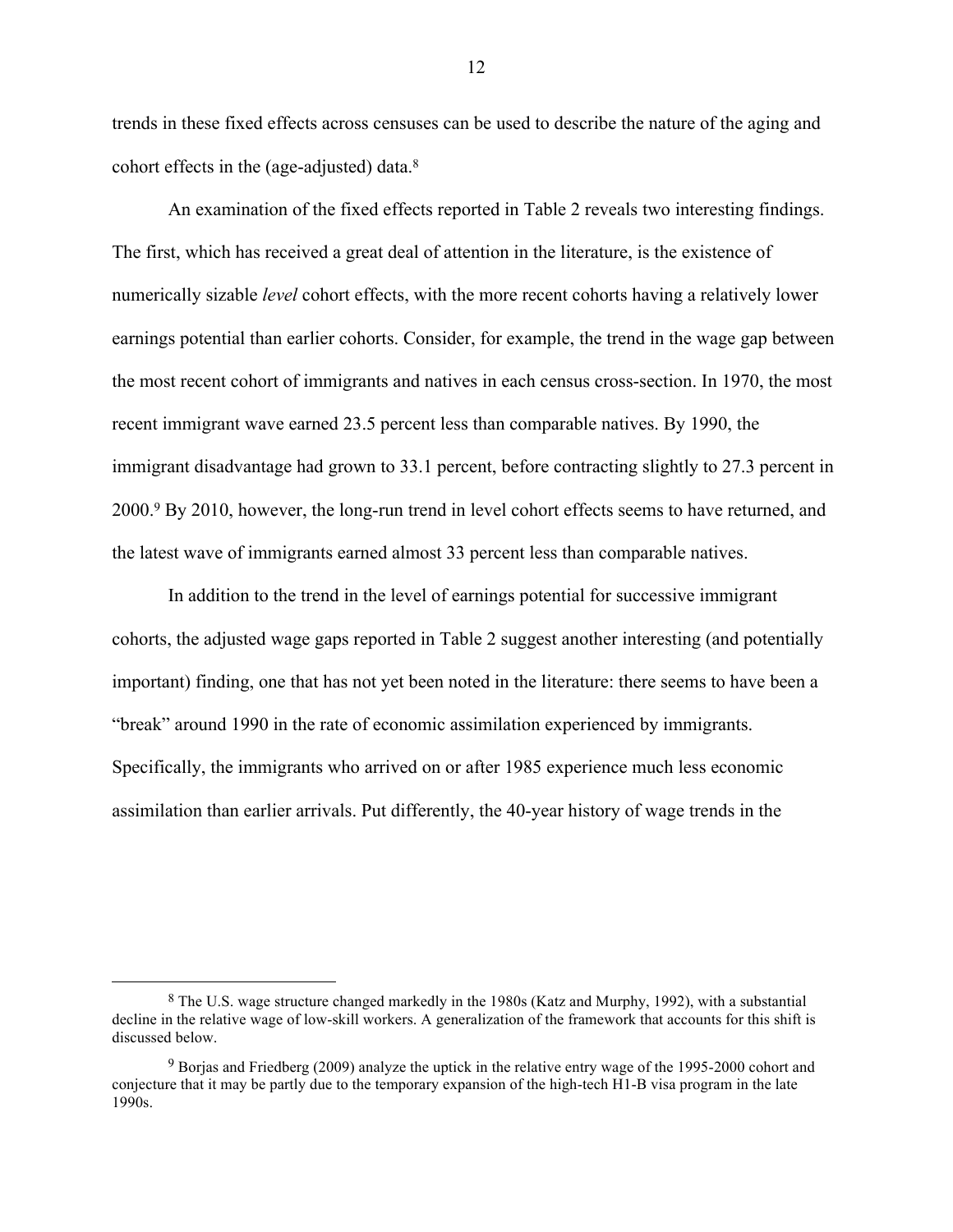immigrant population summarized in Table 2 suggests the presence of cohort differences not only in the *level* of immigrant earnings, but in the *rate of growth* of immigrant earnings as well. 10

The cohort effects in the rate of economic assimilation can be detected by "tracking" a specific cohort across Censuses, allowing us to observe the change in the relative wage of the group as it assimilates into the labor market. Consider, for example, the cohort that entered the country between 1975 and 1979. The relative wage of this group improved from a disadvantage of 31.4 percent at the time of entry in 1980, to 18.5 percent in 1990, and to 17.8 percent by 2000—a growth of about 14 percentage points over their first two decades in the United States (with much of it occurring in the first 10 years). In contrast, consider the cohort that entered the country between 1985 and 1989. At the time of entry, they earned 33.1 percent less than comparably aged natives. This wage disadvantage improved by only 6 percent points between 1990 and 2000, and by another percentage point between 2000 and 2010. In other words, the relative wage of the 1985-89 cohort improved by only 7 percentage points during their first 20 years in the country. Finally, consider the cohort that entered the country between 1995 and 1999. Their wage disadvantage stood at about 27 percent both in 2000 and 2010, so that this cohort experienced *no* relative wage growth whatsoever during their first 10 years in the United States.

Before proceeding to generalize the regression model to allow for both level *and* growth cohort effects, it is instructive to first estimate the regression model summarized in equations (2*a*) and (2*b*). In carrying out the regression analysis, I again expand the specification to allow for third-order polynomials in the age and years-since-migration variables. In addition, the cohort

 <sup>10</sup> Interestingly, Aydemir and Skuterud's (2005) study of assimilation trends in Canada also finds a break after 1990, but in the opposite direction. The post-1990 immigrants in Canada have much lower entry earnings than earlier waves, but a faster rate of wage convergence.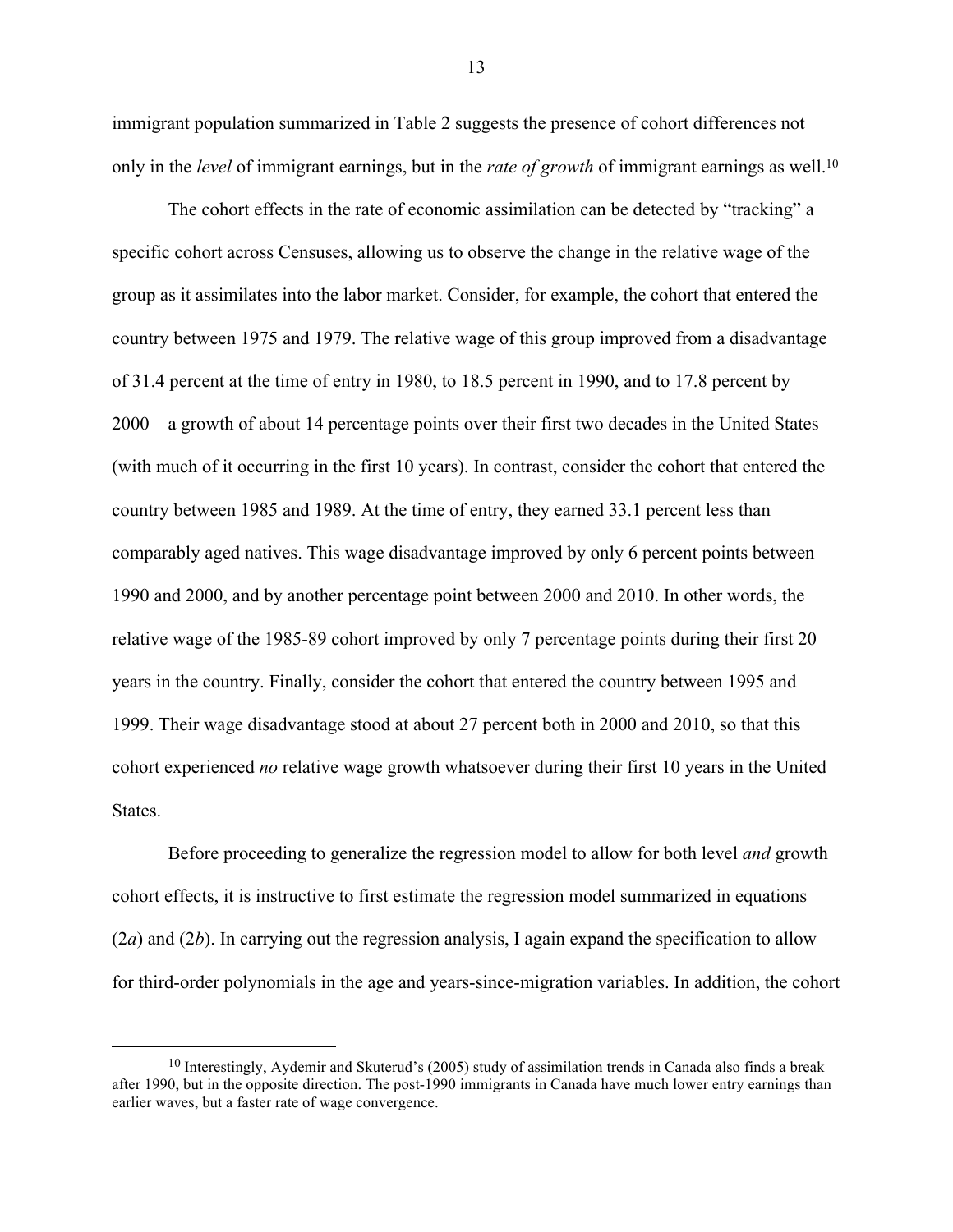variable *C* is defined as a vector of fixed effects indicating the year of arrival of immigrants in a number of different "windows" (i.e., all of the cohorts used in the regression reported in Table 2). Because of the difficulty of interpreting the coefficients of the cubic terms in age and yearssince-migration in the native and immigrant equations, the table instead reports the amount of wage convergence predicted to occur over the first 10 or first 20 years in the United States.<sup>11</sup>

The first column of Table 3 summarizes the regression results when the model is estimated using the data over the entire 1970-2010 period. To simplify the exposition, the table reports only a selected (but representative) set of the fixed effects that capture the level cohort effects. The regression framework generally confirms the level differences in the relative entry wage of cohorts that are evident in the raw data, and the direction of these level cohort effects is consistent with the well-known finding that there was a significant decline in the average "quality" of immigrant cohorts from about 1965 through 1990. The initial entry earnings of immigrants who arrived in 1965 are predicted to be 13.9 percent below those of natives, while the initial entry earnings of immigrants who arrived between 1984 and 1990 are predicted to be 32.9 percent below those of natives. It is important to emphasize, however, that the size of the level cohort effect seems to be "off" for some of the cohorts. For example, the "raw" data in Table 2 shows that the relative entry wage of the 1965-1969 cohort was -.235, but the regression in the first column of Table 3 predicts it to be -.139. This difference between the raw data and the regression prediction for the level cohort effects, suggests that the regression may be misspecified.

This suspicion is confirmed by examining the predicted rates of wage convergence between immigrants and natives. Surprisingly, the regression model estimated over the four-

<sup>&</sup>lt;sup>11</sup> The *x*-year growth in the relative wage of immigrants is calculated by predicting immigrant and native log earnings both at the time of entry, assumed to occur at age 25, and *x* years later.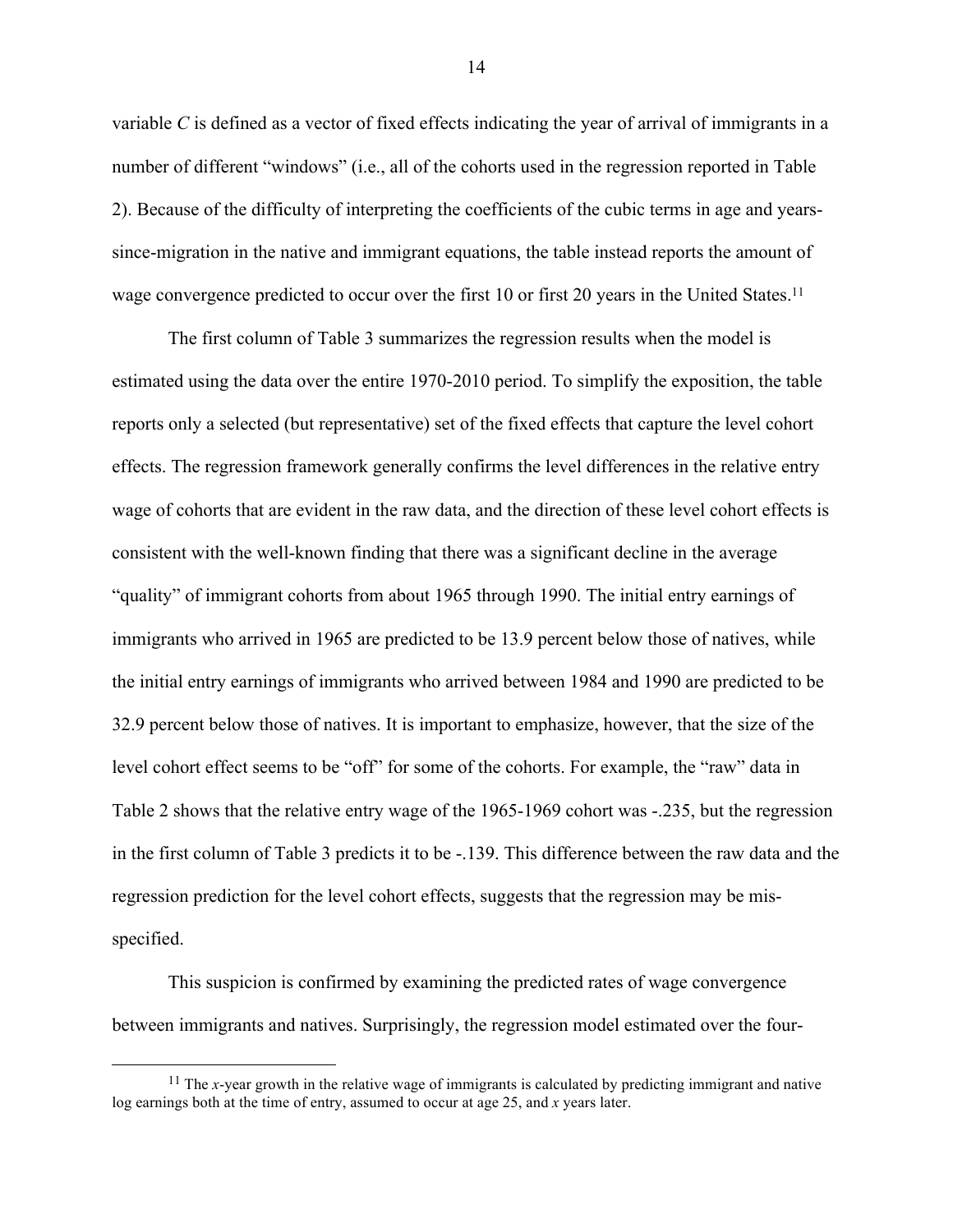decade period suggests that the rate of economic assimilation is small. During the first decade in the United States, the relative wage of immigrants is predicted to increase by only 5.6 percentage points, and the increase over the first 20 years is only 7.5 percentage points. However, the raw data makes it evident that this "average" rate of economic assimilation does not truly portray the evolution of immigrant earnings over the 40-year period. After all, the cohorts that arrived in the 1960s and 1970s experienced substantial wage growth in the first two decades.

It is easy, in fact, to illustrate that the choice of sampling period strongly influences the predicted *level* cohort differences and the predicted rate of economic assimilation. In particular, the last two columns of Table 3 report the estimated coefficients when the regression is estimated separately in the 1970-1990 and 1990-2010 periods. The choice of sampling period leads to a striking difference in the estimated rate of economic assimilation. The relative wage of immigrants is predicted to increase by around 13 percentage points in the first decade when the regression is estimated in the 1970-1990 period, but is predicted to decline very slightly when the regression is estimated using the 1990-2010 cross-sections.

The inherent instability in the estimated rate of economic assimilation (combined with the obvious "break" in economic assimilation revealed by the raw data) suggests that the regression model needs to be generalized to allow for cohort differences in *both* the level and the growth rate of immigrant earnings. In terms of the framework illustrated in equation (2*a*), the presence of cohort differences in the rate of assimilation can be characterized by a simple parameterization of the model: the coefficient  $\alpha$  varies across immigrant cohorts. One obvious (and simple) solution would be to interact the variables measuring the calendar year of arrival with the variable measuring the number of years since migration. The immigrant earnings function can then be written as: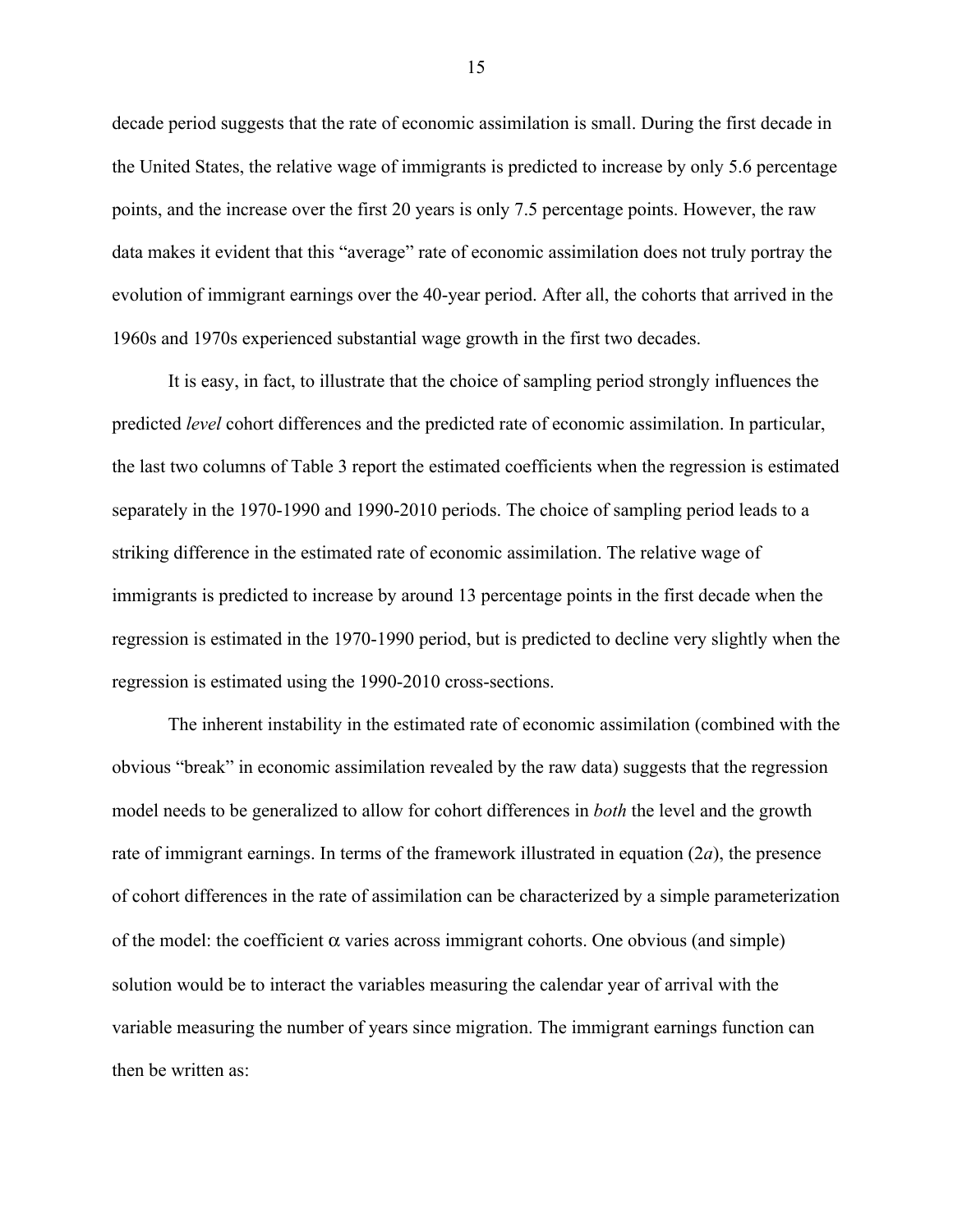(6) 
$$
\log w_{\ell \tau} = X_{\ell \tau} \varphi_i + \alpha y_{\ell \tau} + \beta C_{\ell} + \theta (y_{\ell \tau} C_{\ell}) + \gamma_i \pi_{\ell 2} + \varepsilon_{\ell \tau}.
$$

The coefficient  $\beta$  would still measure the trend in the relative entry wage of immigrants, while the coefficient  $\theta$  would be positive or negative depending on whether more recent cohorts have a larger or smaller rate of economic assimilation. <sup>12</sup> It is worth emphasizing that no additional identification restrictions are required to estimate θ. In other words, the inclusion of some form of interaction between the cohort variable and the years-since-migration variable does not introduce any additional perfect collinearities into the regression model. The assumption that the period effects are the same for immigrant and natives, therefore, remains the only restriction that needs to be imposed to estimate both the level and growth cohort effects in immigrant earnings.

In conducting the empirical analysis, I expand the interactive framework suggested by equation (6). In particular, I estimate a regression model that interacts the linear term of the years-since-migration variable with each variable in the vector of cohort fixed effects. Put differently, each entry cohort is allowed to have its own growth path.<sup>13</sup>

$$
\log w = Z\varphi + \lambda F + \alpha_1 y + \alpha_2 y^2 + \beta C + \theta(Cy),
$$

where the variables *y* and *C* should be interpreted as being interactions with the foreign-born fixed effect, *F*. Since *C*  $= T - y$ , a cross-section model collapses to:

$$
\log w = Z \varphi + (\lambda + \beta T) F + (\alpha_1 - \beta + \theta T) y + (\alpha_2 - \theta) y^2.
$$

The quadratic term in years-since-migration turns positive if the growth cohort effects are sufficiently negative.

 $12$  The presence of cohort effects in the growth rate, with more recent cohorts having relatively smaller wage growth rates, helps to explain the peculiar finding in Figure 1 where the relative earnings profile of immigrants shifted from being concave to being (slightly) convex between 1970 and 2010. Let *Z* be the vector of variables (*X*, *A*) and suppose that all of these variables have the same impact on immigrants and natives. Further, suppose that the "true" assimilation effect is described by a quadratic function, so that the pooled regression of immigrants and natives can be written as:

<sup>&</sup>lt;sup>13</sup> For simplicity, the cohorts who entered the country prior to 1965 are pooled into a single cohort. It is also possible to interact the higher-order years-since-migration variables with the vector of cohort fixed effects, but these higher-order interactions add little to the empirical analysis.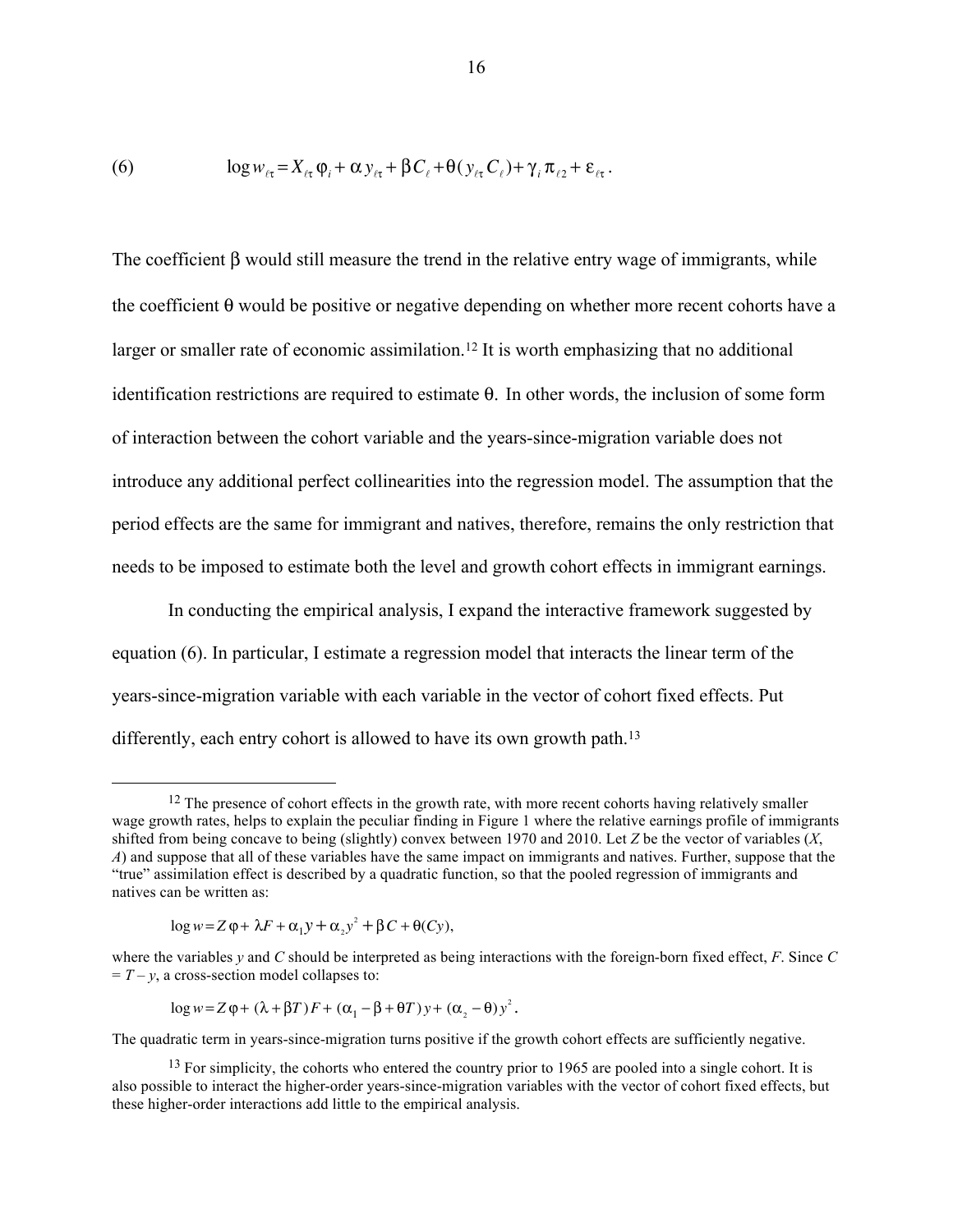The first column of Table 4 presents selected coefficients from the generalized regression model that allows for both level and growth cohort differences. The regression is estimated using data from the entire 1970-2010 period. As before, even though the regression model contains the full set of cohort fixed effects listed in Table 2 (and the interactions of these cohort fixed effects with the years-since-migration variable), I only report selected coefficients to easily illustrate the direction and magnitude of the level and growth cohort differences.

The generalization of the regression model leads to estimates of the level cohort differences that are much more aligned with the raw data reported in Table 2. For example, Table 4 predicts that an entry wage disadvantage of 21.4 percent for the cohort that entered the country in the late 1960s, while the raw data in Table 2 suggested a 23.5 percent wage disadvantage. It seems, therefore, that allowing for cohort differences in growth rates solves the misspecification problem noted earlier that led to poor predictions of the entry wage for the various immigrant cohorts.

The generalized regression model also reveals that the rate of economic assimilation began to decline with the immigrant cohorts that arrived in the 1970s and 1980s. Prior to that time, immigrants could expect an increase in their relative earnings of about 12 to 13 percentage points during their first decade in the United States. However, the assimilation rate of the immigrants who entered in the late 1980s was about a third smaller, and the assimilation rate of the immigrants who entered in the late 1990s was essentially zero.

There are two potential explanations for this slowdown in the rate of wage convergence. The first is that it represents a failure of the regression model to properly account for various factors that may be leading to lower relative wages for immigrants in recent years and that have nothing to do with the underlying process of *actual* human capital accumulation. The second is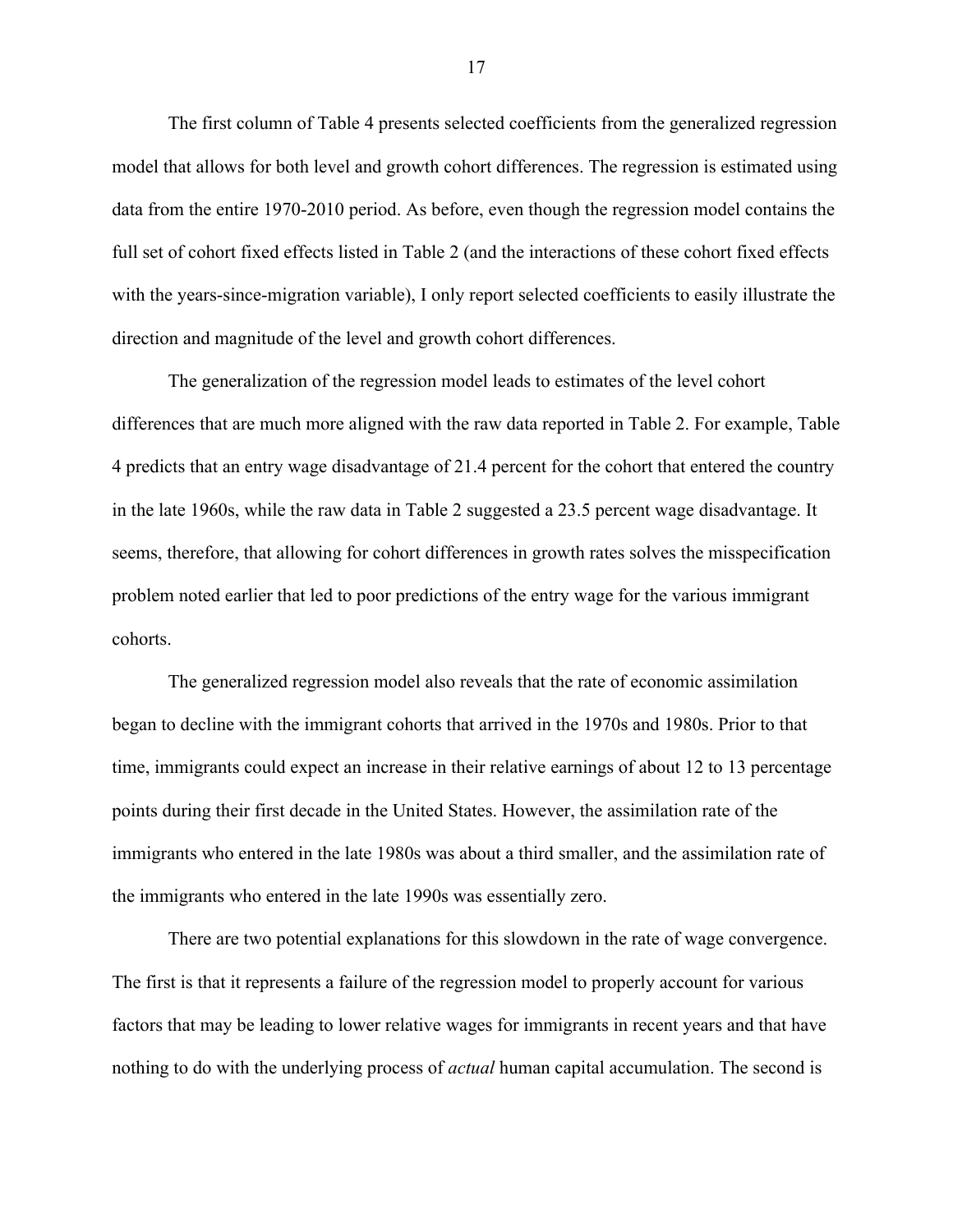that it reflects a tangible decline in the rate at which more recent immigrant waves accumulate marketable skills after their entry in the United States. Before proceeding to discuss the plausibility of the second hypothesis, it is important to devote some effort to determining if the result "goes away" when the model is confronted with various sensitivity tests that attempt to more properly account for the evolution of wages in the native and immigrant populations.

Perhaps the most obvious explanation for the declining rate of earnings growth in the immigrant population is that the assumption that macroeconomic shifts in economic conditions change the earnings of immigrants and natives by the same relative amount is incorrect—i.e., the identification restriction in equation (4) is false. This conjecture seems particularly relevant because the 2010 Census data (where much of the decline in immigrant wage growth is observed) is composed of the 2009-2011 pooled American Community Surveys. The wage data in these surveys, of course, inevitably reflects the impact of the Great Recession on the wage structure, and the severe economic downturn could have had a differential impact on the wages of immigrant and native workers.

It is easy to document, however, that the Great Recession cannot possibly explain the post-1985 slowdown in the rate of economic assimilation. The simplest way of showing this is to redefine what is meant by the "2010 Census." In particular, the availability of annual ACS surveys each comprising 1 percent of the population suggests that I can re-estimate the model by defining the pooled 2005-2007 ACS surveys as the "2010 Census" cross-section, so that the most recent data used in the analysis was collected *before* the economic slowdown.

Before proceeding to the regression analysis, the last column of Table 2 reports the estimated age-adjusted relative wage gaps using this alternative definition of the 2010 crosssection. It is evident that the rate of wage growth experienced by the various entry cohorts is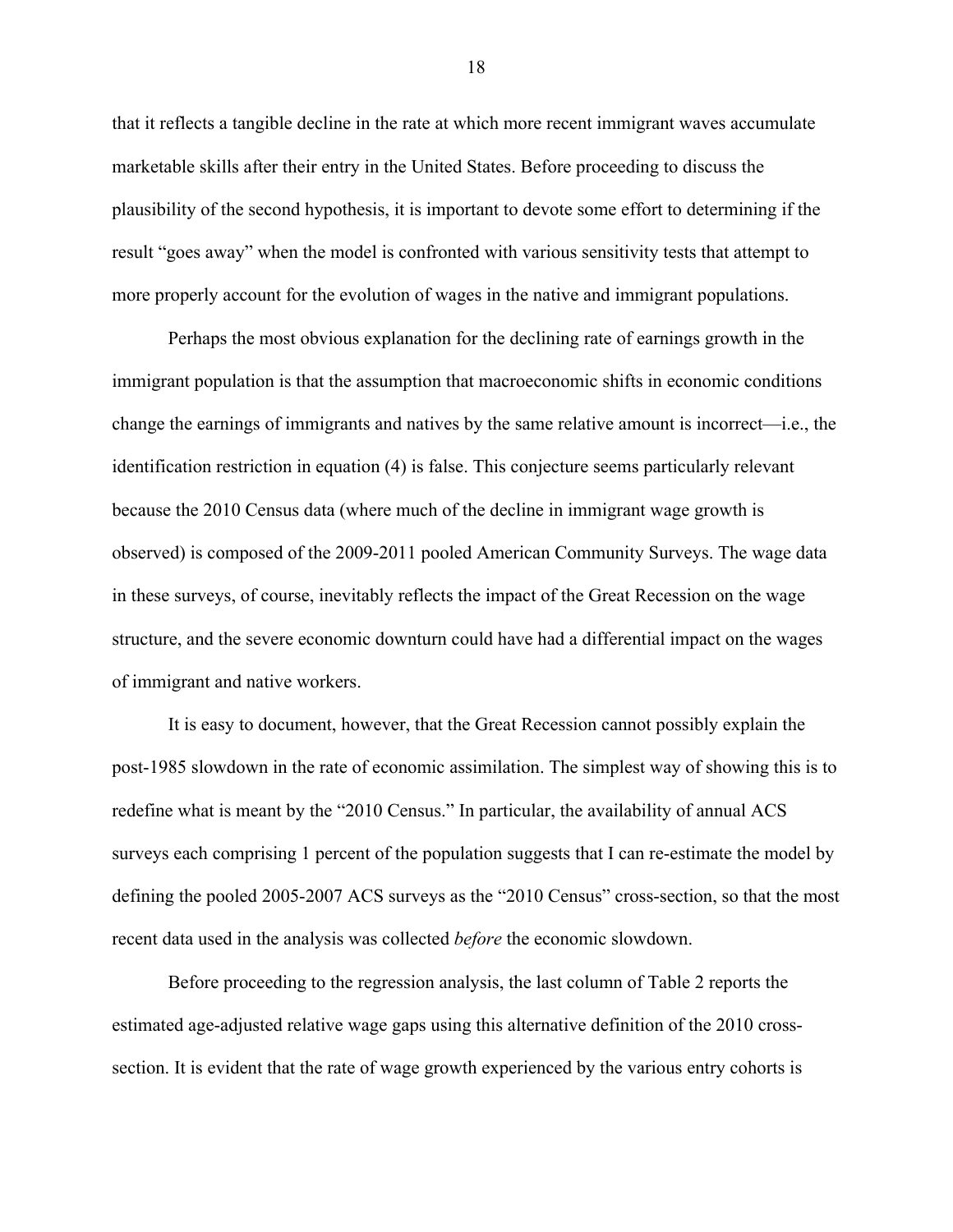essentially the same regardless of whether I use the 2005-2007 or the 2009-2011 pooled ACS. For example, the relative wage of the 1995-1999 cohort in 2010 was around -.28, regardless of which pooled ACS data set is used. Similarly, the relative wage of the 1985-1989 cohort in 2010 was -.26, again regardless of which data set is used.<sup>14</sup> Given the similar findings in the raw data, it is not surprising that estimating the generalized regression model using this alternative definition of the 2010 Census yields essentially the same estimates of the rate of economic (see column 2 of Table 4). In short, the economic upheaval accompanying the Great Recession has nothing to do with the observed decline in the rate of economic assimilation experienced by the most recent immigrant cohorts.

Nevertheless, it is still possible that the period effects restriction imposed by equation (4) does not adequately represent the evolution of the wage structures for immigrants and natives over the past few decades. After all, it is well known (Katz and Murphy, 1992; Lemieux, 2006) that the returns to skills dramatically increased during this period. Because the immigrant and native populations have a different skill mix, the assumption that the period effects are the same "on average" may not capture the impact of macroeconomic conditions on the evolution of the two wage structures, and would bias the other parameters of the model.

One straightforward way of controlling for this problem is to assume that the period effects restriction in equation (4) should operate at the level of a particular skill group at a particular point in time, rather than for the average immigrant and native at a point in time. In other words, the period effect restriction should be skill-specific: changes in macroeconomic

 $14$  The only noticeable change that occurs when using the 2005-2007 pooled ACS is that the relative entry wage of the most recent cohort is substantially lower. This is not surprising since, by construction, the latest cohort can only include persons who migrated between 2005 and 2007 and their earnings are essentially captured *immediately* after arrival, rather than with the short lag that would occur if the data continued to accumulate new immigrants through 2010.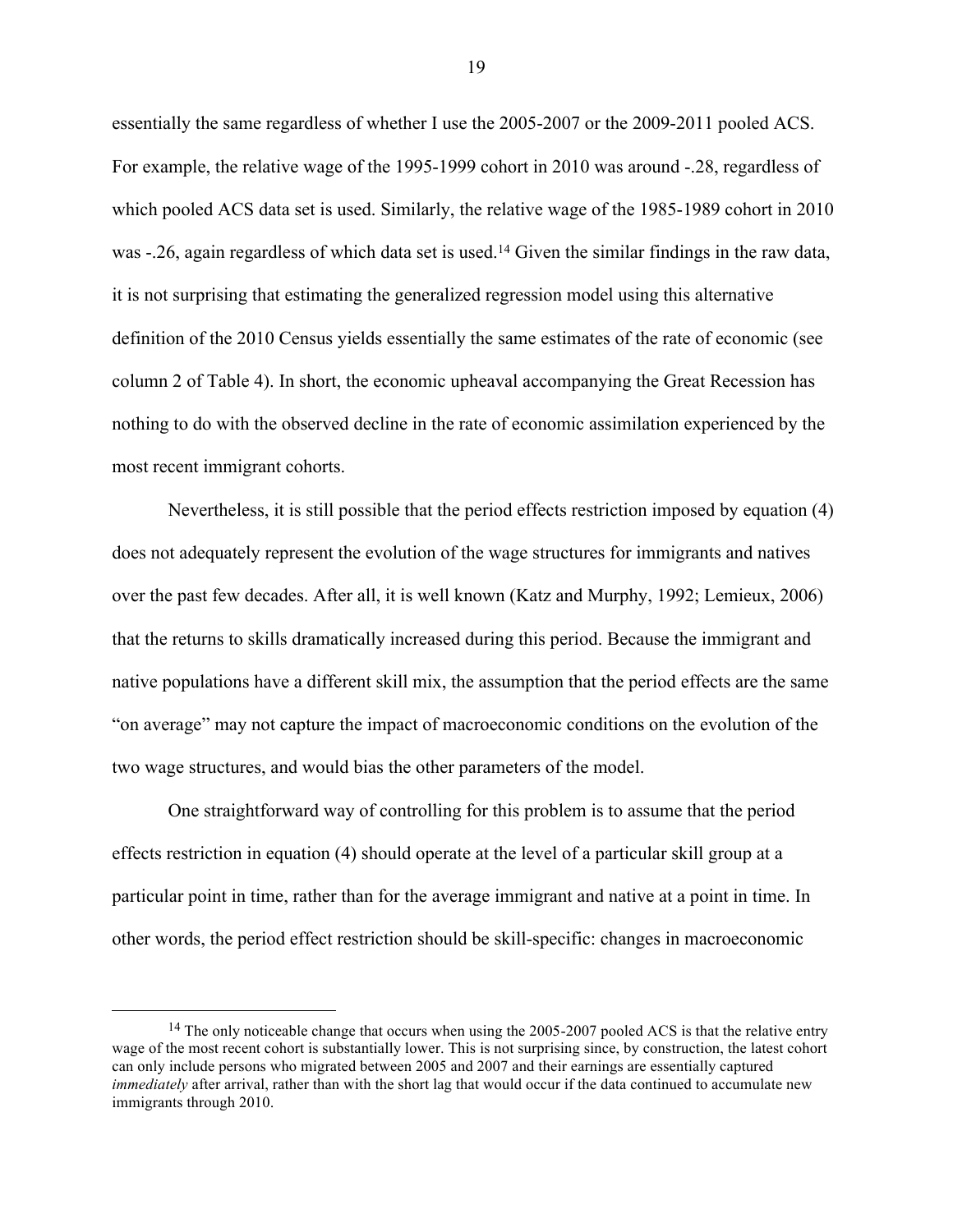activity have the same proportionate impact on the wages of immigrants and natives in a particular skill. The "deflator," therefore, should be skill-specific.

To examine the sensitivity of the results to the use of a skill-specific wage deflator, I classify all workers into one of 40 narrowly defined skill groups (*h*) based on a worker's educational attainment and age.15 I then use the 1970-2010 cross-sections to calculate the nominal rate of wage growth experienced by *native* workers in each of these groups over the four-decade period. Let  $\phi_{h\tau}$  be the implied "price index" that can be used to deflate the wages of a worker in skill group *h* and in cross section τ calculated from the various Censuses.16 I then estimated the regression model using the skill-specific deflator φ*<sup>h</sup>*<sup>τ</sup> to "solve out" the period effects from the model. The operational assumption, of course, is that period effects are the same for natives and immigrants *within* a narrowly defined skill group.

The third column of Table 4 shows that controlling for skill-specific period effects reduces the rate of decline in the entry wage of immigrant cohorts. For example, the entry wage of the 1985-1989 cohort is about 14 percentage points lower than that of the 1965-1969 cohort in the simpler specification, but only 9 percentage points lower when the model adjusts for skillspecific period effects. This finding is similar to that reported in Lubotsky (2011), who uses a more structural framework to estimate the changing price of skills over the period and concludes

<sup>&</sup>lt;sup>15</sup> Specifically, workers are classified into one of 5 education groups and into one of 8 age groups, for a total of 40 skill groups. The five education groups are: high school dropouts, high school graduates, workers with some college, college graduates, and workers with more than a college education. The eight age brackets are given by: 25-29, 30-34, 35-39, 40-44, 45-49, 50-54, 55-59, and 60-64. Since it does not matter whether I use the 2005- 2007 or the 2009-2011 pooled ACS to define the 2010 cross-section, the empirical analysis exclusively uses the more recent data from this point on.

<sup>&</sup>lt;sup>16</sup> Suppose that a particular cross-section is used as the baseline, then the implied price deflator for a specific skill group in cross-section  $\tau$  would be given by  $\phi_{h\tau} = \overline{w}_{h\tau}/\overline{w}_{h0}$ , where  $\overline{w}_{h\tau}$  gives the mean earnings of native workers in group *h* in cross section τ.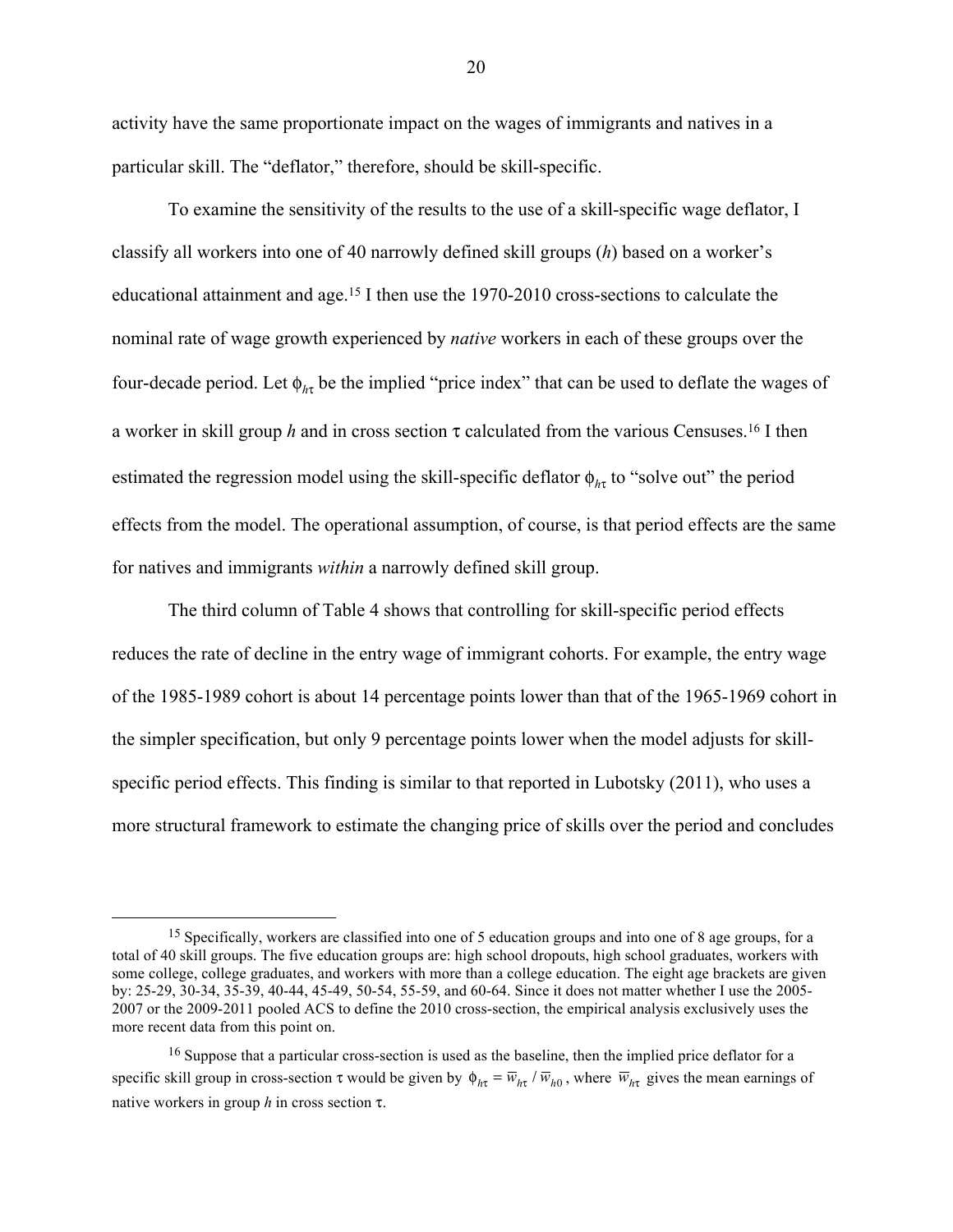that changes in the wage structure can account for about a third of the observed decline in entry earnings typically associated with *level* cohort effects.17

However, Table 4 also shows that the estimated rate of decline in the rate of economic assimilation is impervious to the use of skill-specific price deflators. In particular, the growth rate in the relative wage during the first decade is still about 6.0 percentage points lower for the 1985-1989 cohort (relative to the immigrants who entered in the late 1960s) and is essentially zero for the cohort that entered the country in the late 1990s.

Finally, an even more general way of relaxing the period effects restriction in equation (4) would be to introduce a vector of fixed effects defined at the year-education-age level. As the last column of Table 4 shows, however, this general approach, which effectively lets the data decide the factors that are "common" between immigrants and natives in a particular skill group at a particular point in time, does not change the nature of the evidence. The 10-year rate of wage convergence declines from about 11 percent for the pre-1980 cohorts, to 8 percent for the late 1980s cohort, and to 1 percent for the late 1990s cohort.18

It is evident, therefore, that a careful accounting of the nature of period effects cannot explain why the rate of economic assimilation declined so dramatically for the immigrant cohorts that began to arrive after the mid-1980s. There are, however, two other obvious "compositional" changes that could potentially account for the declining assimilation rate. Specifically, the growth cohort effects may be attributable to the changing national origin mix of immigrants or to changes in the geographic sorting of immigrants across regions of the United States.

 <sup>17</sup> See also Barth, Bratsberg and Raaum (2004).

<sup>&</sup>lt;sup>18</sup> There is an important conceptual difference in the estimated rates of wage convergence reported in columns 1 and 4 of the table. Column 1 reports the rate of wage convergence relative to the "average" native, while column 4 reports the rate of wage convergence relative to comparably skilled natives.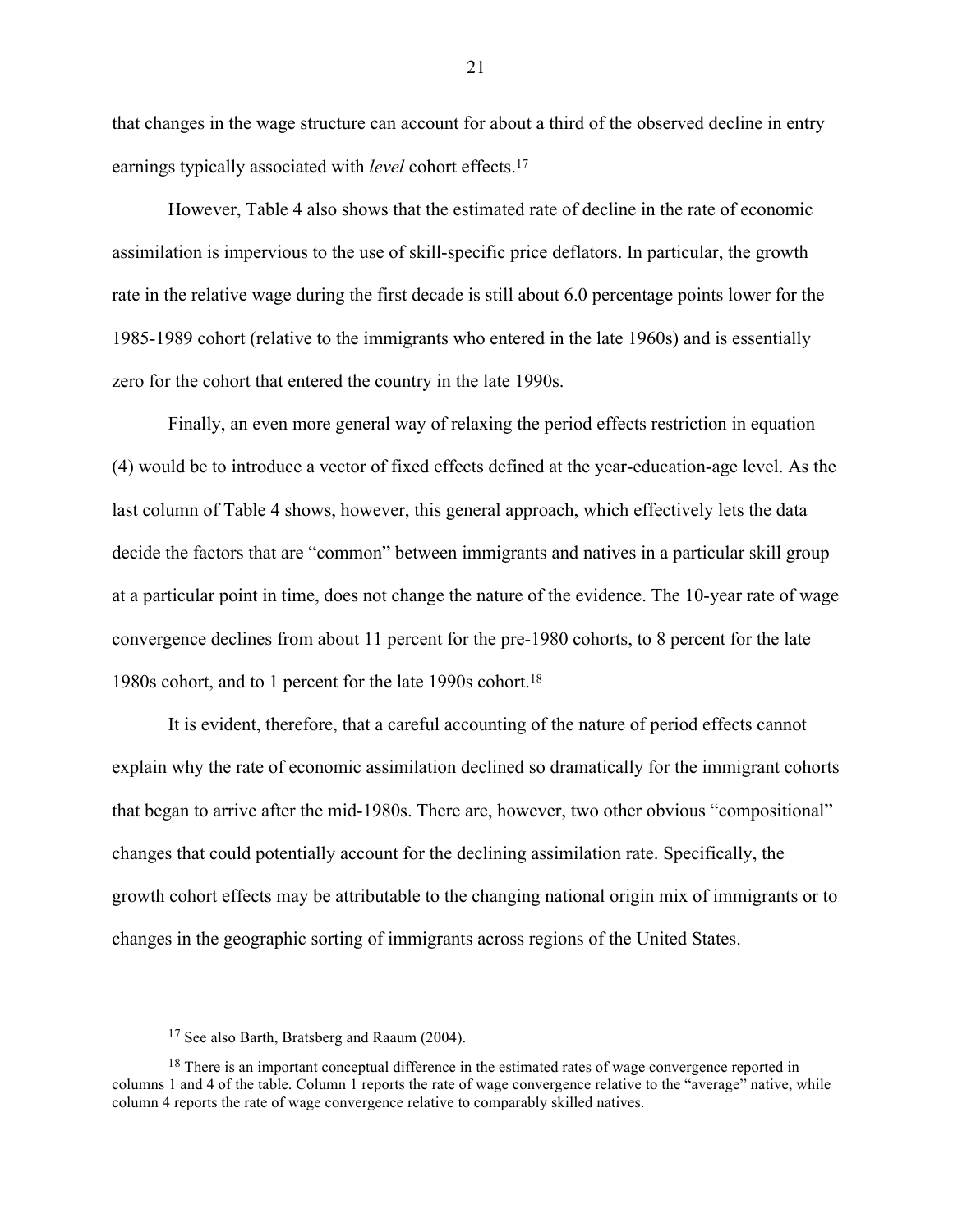It is well known that a substantial part of the decline in the entry wage of successive immigrant cohorts can be explained by the changing national origin mix of the immigrant population in the 1970s and 1980s (Borjas, 1992). The national origin mix of the immigrant workforce, of course, is highly correlated with the skill composition of immigrant workers, and the changing national origin mix (i.e., away from developed countries in Western Europe to lessdeveloped countries in Latin America and Asia) inevitably led to an immigrant population that was, on average, relatively less skilled. It seems plausible to conjecture that the changing national origin mix of the immigrant population influences not only the wage level of the average immigrant, but the average rate of growth in earnings as well.

Table 5 examines if the changing national origin mix of immigrants can account for the decline in assimilation rates. In particular, the second column of the table re-estimates the basic regression model after including a vector of national origin fixed effects (using the three-digit birthplace classification in the IPUMS that can be consistently defined between 1970 and 2010). <sup>19</sup> Controlling for the changing national origin mix of immigrant by including a vector of around 100 national origin fixed effects does, in fact, greatly attenuates the decline in relative wages observed across successive immigrant cohorts.<sup>20</sup> However, the inclusion of these national origin fixed effects barely affects the magnitude of the estimated rates of assimilation. Even within national origin groups, the 10-year growth in relative wages is around 9 to 10 percent for the pre-1980 cohorts, around 7 percent for the 1985-1999 cohort, and slightly negative for the

<sup>&</sup>lt;sup>19</sup> The IPUMS also provides a five-digit birthplace classification. I do not use the more detailed classification to conduct the exercise because the national origin information provided by the 1970 Census data is less detailed than that provided by the later censuses.

 $^{20}$  The absolute size of the relative entry wage predicted after including over 100 national origin fixed effects depends on the choice of the base group. To make the results comparable across columns, I chose a relatively large national origin group (South America) where the average wage was very close to that of the entire immigrant population.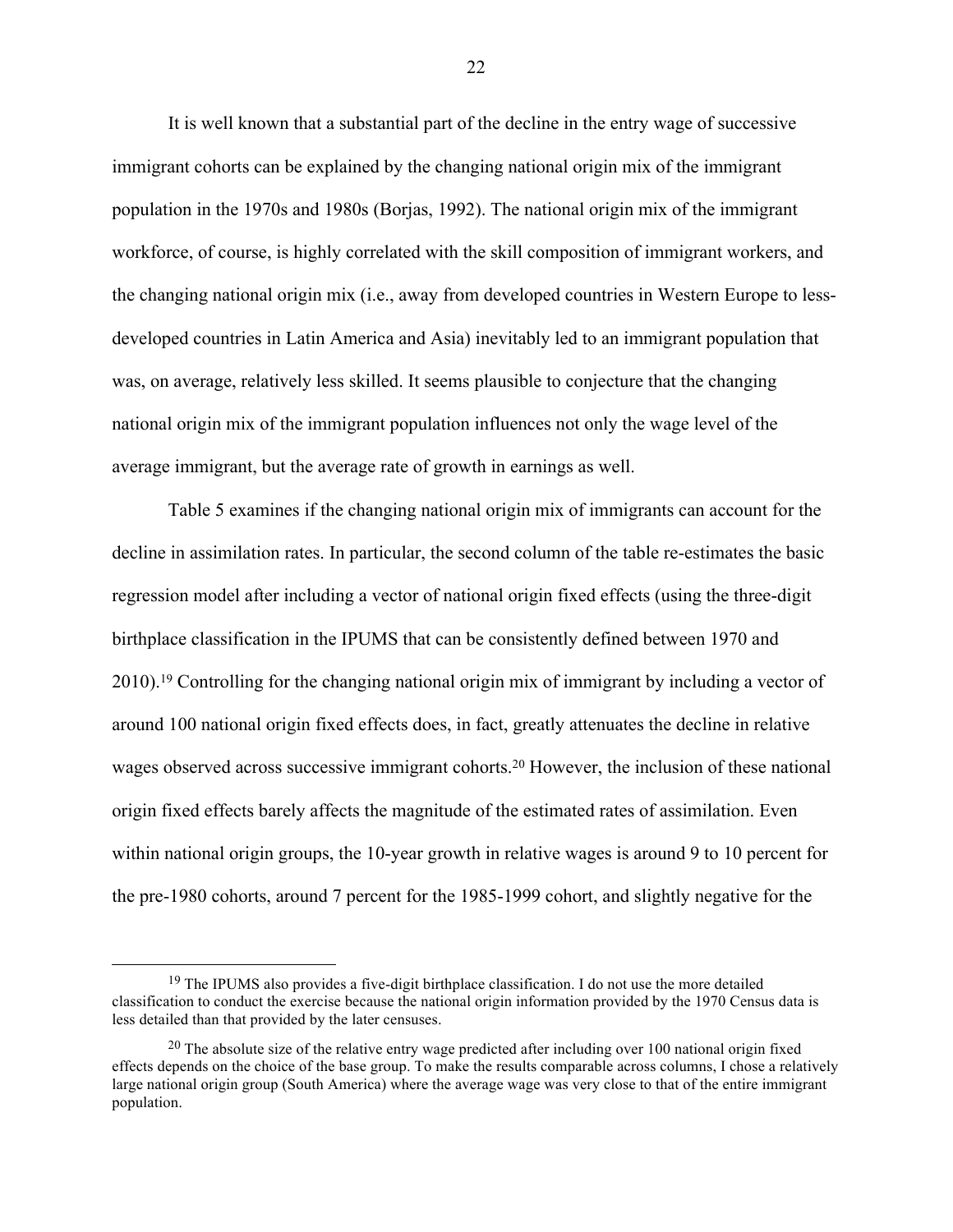1995-1999 cohort.21 In other words, changes in the national origin mix of immigrants cannot explain why the more recent cohorts have a much lower rate of economic assimilation.

The changing rate of economic assimilation could also be due to the changing geography of immigrant settlement in the United States. Fewer immigrants are now settling in the traditional immigrant-receiving states, and parts of the country where immigration was relatively rare historically (e.g., Arkansas and Georgia) now receive large numbers of foreign-born workers. The geographic diffusion of immigration could, in theory, alter the rate of economic progress of immigrants since there are dramatic geographic differences in the industrial and occupational mix of jobs, and these differences may stimulate or dampen the economic assimilation of newcomers. Column 3 of Table 5 adds a vector of state-of-residence fixed effects to the regression model to determine if the results are sensitive to controlling for geographic location. It is evident that the inclusion of the state fixed effects barely changes the estimates of the various parameters.

The last two columns of the table conclude the series of sensitivity tests by: (a) using the skill-specific price deflators φ*<sup>h</sup>*<sup>τ</sup> defined earlier; and (b) including the worker's educational attainment in the regression model. Regardless of the specification, the data clearly document a steep decline in the rate of economic assimilation beginning with the cohort that entered the United States in the late 1980s. In other words, there does not seem to be a "mechanical" reason that can easily explain the cohort differences in the rate of assimilation that are so evident in the raw data. The evidence, therefore, points to the hypothesis that there may have been a tangible

 $^{21}$  I also estimated the regressions separately for the three largest national origin groups. Even within these groups, there is clearly a decline in the rate of economic assimilation. The 10-year relative wage growth for the 1975-79 cohorts were -.039 (.035) for Mexican immigrants; .422 (.074) for Indian immigrants; and .044 (.049) for Salvadoran immigrants. The respective statistics for the 1995-1999 cohort are: -.166 (.019), .227 (.052), and -.091  $(.024).$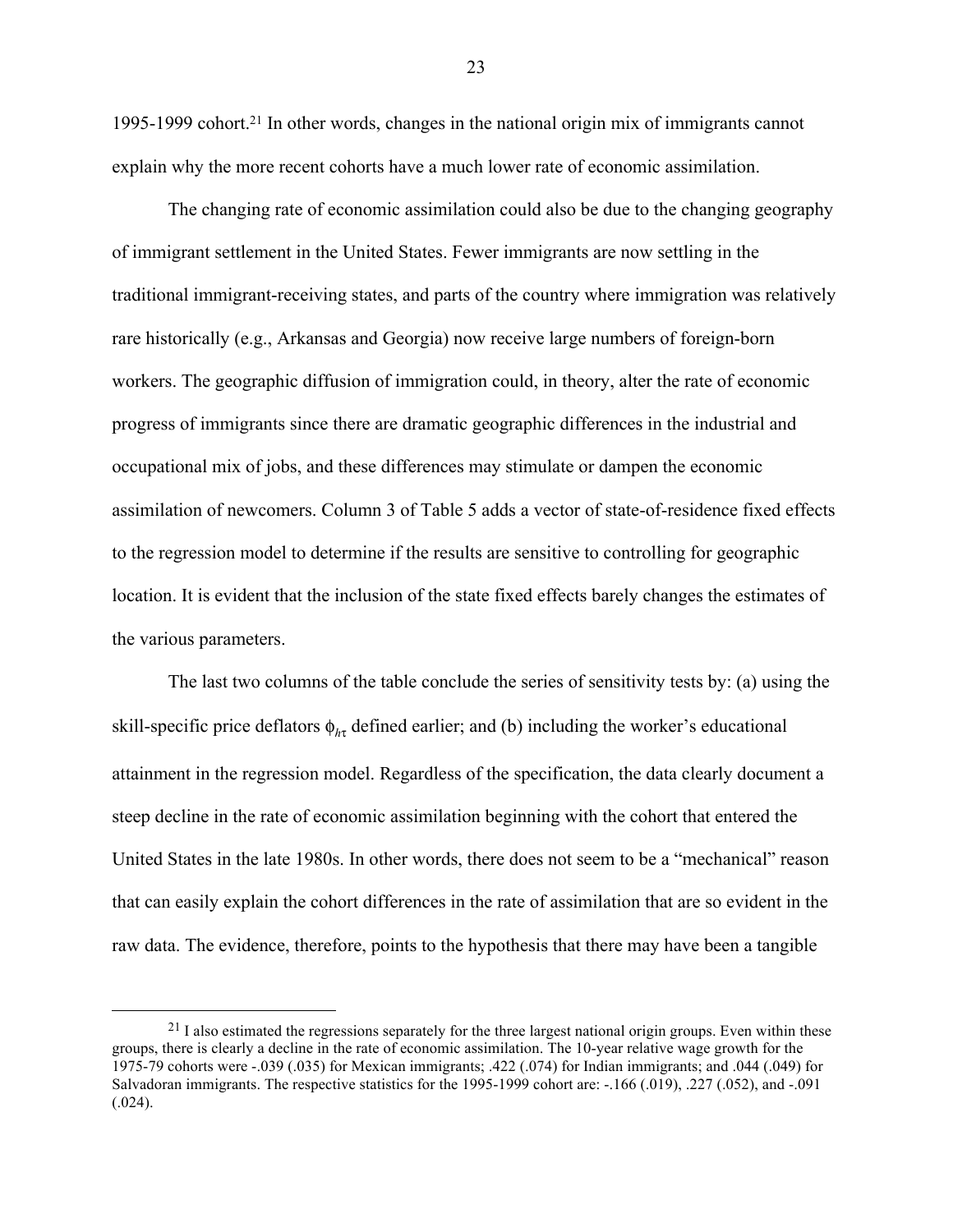slowdown in the rate at which immigrants accumulate human capital after they migrate to the United States.22

In fact, the Census data itself suggests that such a slowdown may have occurred. In particular, the various surveys contain one variable that partially measures the changing human capital stock of immigrants during the assimilation period—the acquisition of English language skills. Beginning with the 1980 Census, the data provides self-reported information on each immigrant's level of English proficiency. I use these data to define an English proficiency indicator variable set to one if the immigrant speaks only English or speaks English very well. I re-estimated the descriptive regression model in equation (5) using this human capital variable as the dependent variable. Table 6 reports the trends in the (age-adjusted) fraction of immigrants who are English-proficient, both across cohorts and for a single cohort over time.<sup>23</sup>

The top panel of the table uses the entire sample of immigrants in the various censuses. It is evident that there was a clear break in the extent to which a particular cohort "picks up" English language skills beginning with the cohort that entered the United States around 1990. In particular, 39.6 percent of the immigrants who arrived in the country between 1975 and 1980 were English proficient at the time of arrival, and this fraction increased to 47.8 percent (or an

 $^{22}$  It is important to emphasize that the rate of economic assimilation that can be estimated from repeated cross sections suffers from a potentially important flaw. In particular, a fraction of the immigrants in a particular cohort are likely to return to their source countries (or migrate elsewhere), and the rate of economic assimilation is necessarily calculated from a sample that contains all immigrants at the beginning of the period and only the survivors at the end. Some studies in the literature use longitudinal samples to examine how non-random return migration affects the rate of economic assimilation implied by the repeated cross-section method. Hu (2000) and Lubotsky (2007), for example, employ datasets that match, at the individual level, demographic information from (relatively small) Census-type datasets with the complete earnings histories of workers maintained by the Social Security Administration. These studies typically find that, at least in the pre-1990 period, the method of repeated cross-sections *overestimates* the rate of economic assimilation. See also Beenstock, Chiswick, and Paltiel (2010) and Duleep and Dowhan (2002).

<sup>&</sup>lt;sup>23</sup> The regression includes the worker's age, introduced as a third-order polynomial. The age variable is again defined to have zero mean, so that the estimated cohort effects give age-adjusted proficiency rates evaluated at the mean age in each census.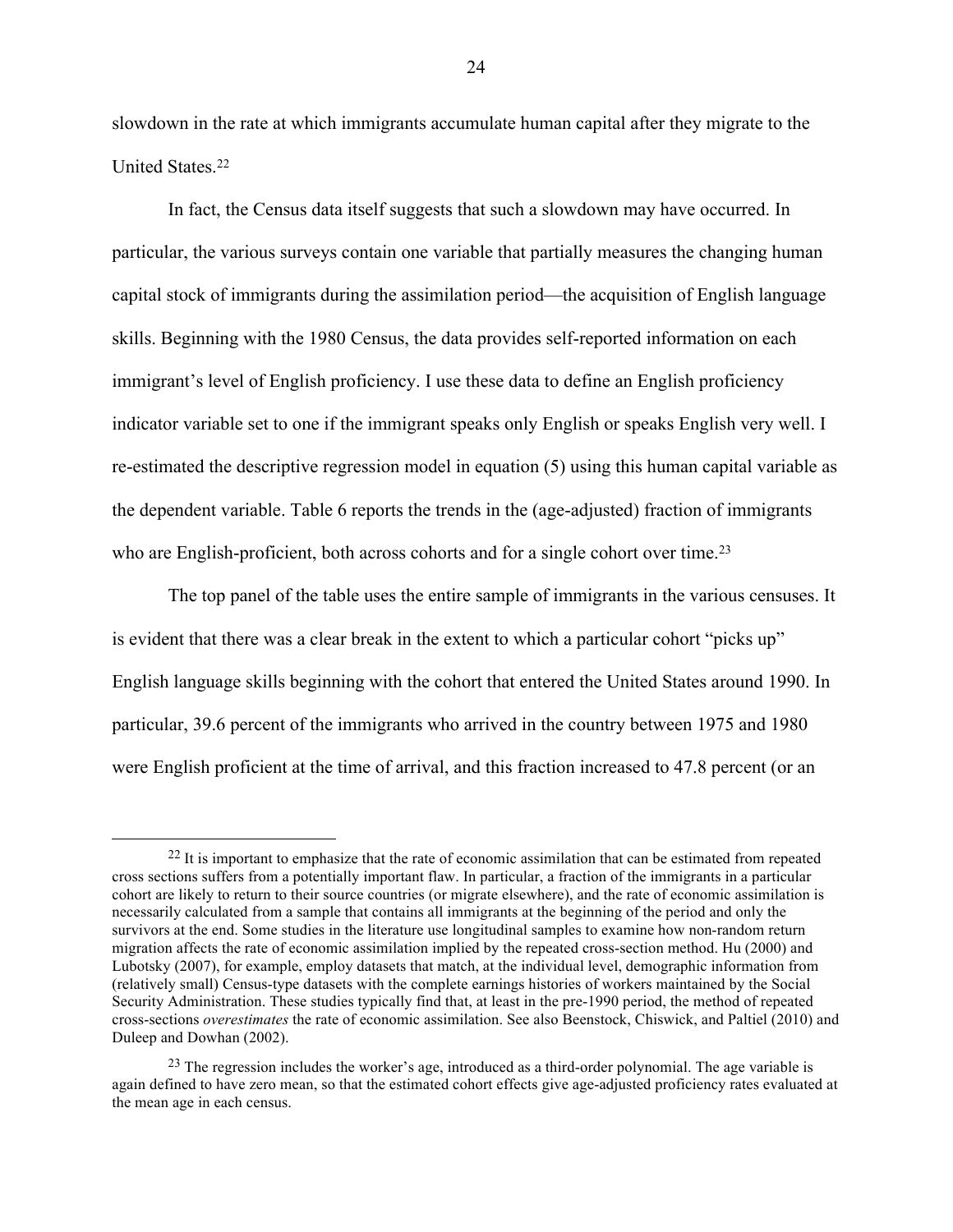8.2 percentage point increase) by 1990. The proportion of English-proficient immigrants in this cohort increased further to 49.5 (another 1.7 percentage points) between 1990 and 2000.

In contrast, even though the immigrants who entered the country between 1985 and 1989 had similar initial conditions in terms of English proficiency (40.4 percent were English proficient at the time of arrival), the proficiency rate of this cohort increased by only another 2.6 percentage points during the first 20 years, far less than the 10 percentage increase experienced by the 1975-1979 cohort. Finally, note that the English proficiency rate of the cohort that arrived in 1995-2000 was essentially the same at the starting line (at 40.2 percent), but essentially did not change during their first decade in the United States.

Panel B of the table replicates the analysis after excluding from the sample those immigrants who originated in one of the countries in the British "sphere of influence" where English is widely used by the foreign-born population.<sup>24</sup> These immigrants had a 98.3 percent English proficiency rate at the time of arrival, and hence it would be impossible to observe much of an increase in their English language proficiency rate as the assimilation process took hold. These immigrants would target their investments on different aspects of their human capital portfolio.

The results reported in Panel B again confirm the slowdown in language human capital investments across successive immigrant cohorts. Consider, for example, the cohort that entered the country in the late 1970s; their English proficiency rate increased by 12 percentage points during the first decade (from 30.9 to 42.8 percent). In contrast, the rate of increase in the

 <sup>24</sup> The countries are Canada, Bermuda, Belize-British Honduras, Jamaica, Antigua-Barbuda, Bahamas, Barbados, Dominica, Grenada, St. Kitts-Nevis, St. Vincent, Trinidad and Tobago, Guyana/British Guiana, the United Kingdom, Ireland, Northern Ireland, Liberia, South Africa, Australia, and New Zealand. These countries were selected because English was the modal language spoken at home by immigrants from these countries even at the time of arrival. These countries account for 7.7 percent of all immigration and the fraction of newly arrived immigrants originating in these countries who speak English very well is 97.0 percent.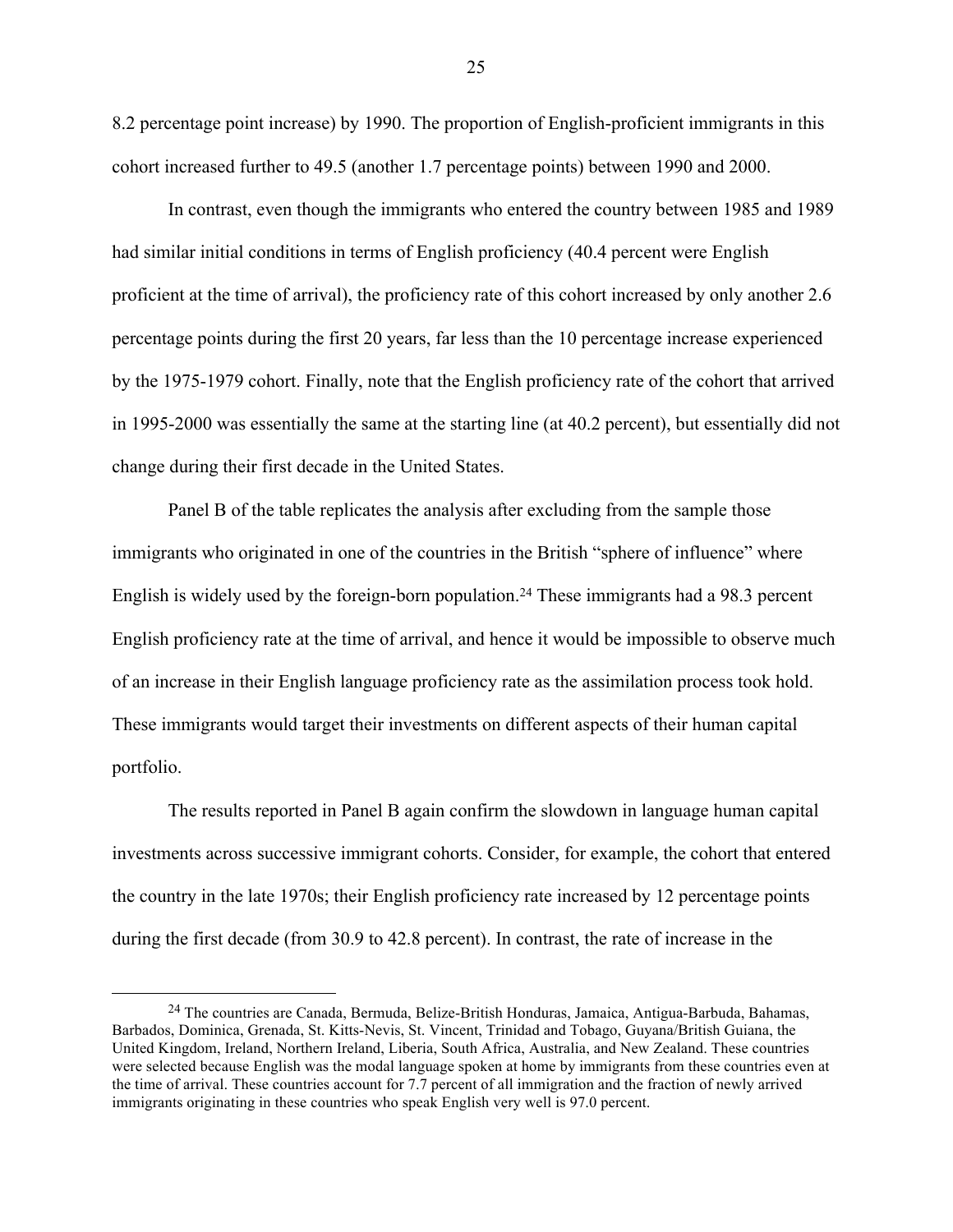proficiency rate was only 2.8 percentage points for the immigrants who arrived in the late 1980s, and 2.0 percentage points for those who arrived in the late 1990s.25 In short, there seems to be a potentially important link between the slowdown in the rate of economic assimilation and the slowdown in the rate at which immigrants acquire human capital in the post-migration period.

#### **IV. A Model of Human Capital Accumulation and Economic Assimilation**

The available evidence suggests that the observed decline in the rate of economic assimilation is not a spurious finding resulting from changes in the wage structure or from changes in the demographic composition of the immigrant population. Instead, it seems to reflect a significant slowdown in the rate at which immigrants accumulate human capital after arriving in the United States. In order to identify the cause of the slowdown, therefore, it is useful to derive the implications of a model of optimal human capital accumulation for the rate of human capital investment and the rate of economic assimilation of immigrants.

A two-period model of the life cycle provides a simple framework for thinking about these questions. <sup>26</sup> Let *K* be the number of efficiency units an immigrant acquired in the source country. A fraction  $\delta$  of these efficiency units are specific to the source country's labor market, so that the worker's marketable human capital in the post-migration period is  $E = (1 - \delta)K$ . Note that the value of the depreciation parameter  $\delta$  provides a simple way for contrasting the investment incentives faced by comparable immigrants and natives in the United States. The

<sup>&</sup>lt;sup>25</sup> The implicit assumption being made in comparing the trends in the English language proficiency rate across cross-sections is that there are no period effects. Since there is no native baseline, it is difficult to imagine which deflator could be used to adjust the data. I also predicted the trends in the proficiency rate after controlling for the worker's educational attainment, and the trends are remarkably similar to those illustrated in Table 6.

<sup>&</sup>lt;sup>26</sup> The model presented below adapts the framework introduced in Borjas (2000). A more general theory would jointly consider the human capital investment decision, the decision to emigrate, and the possibility that the worker may reconsider the migration decision after "testing" the host country's labor market.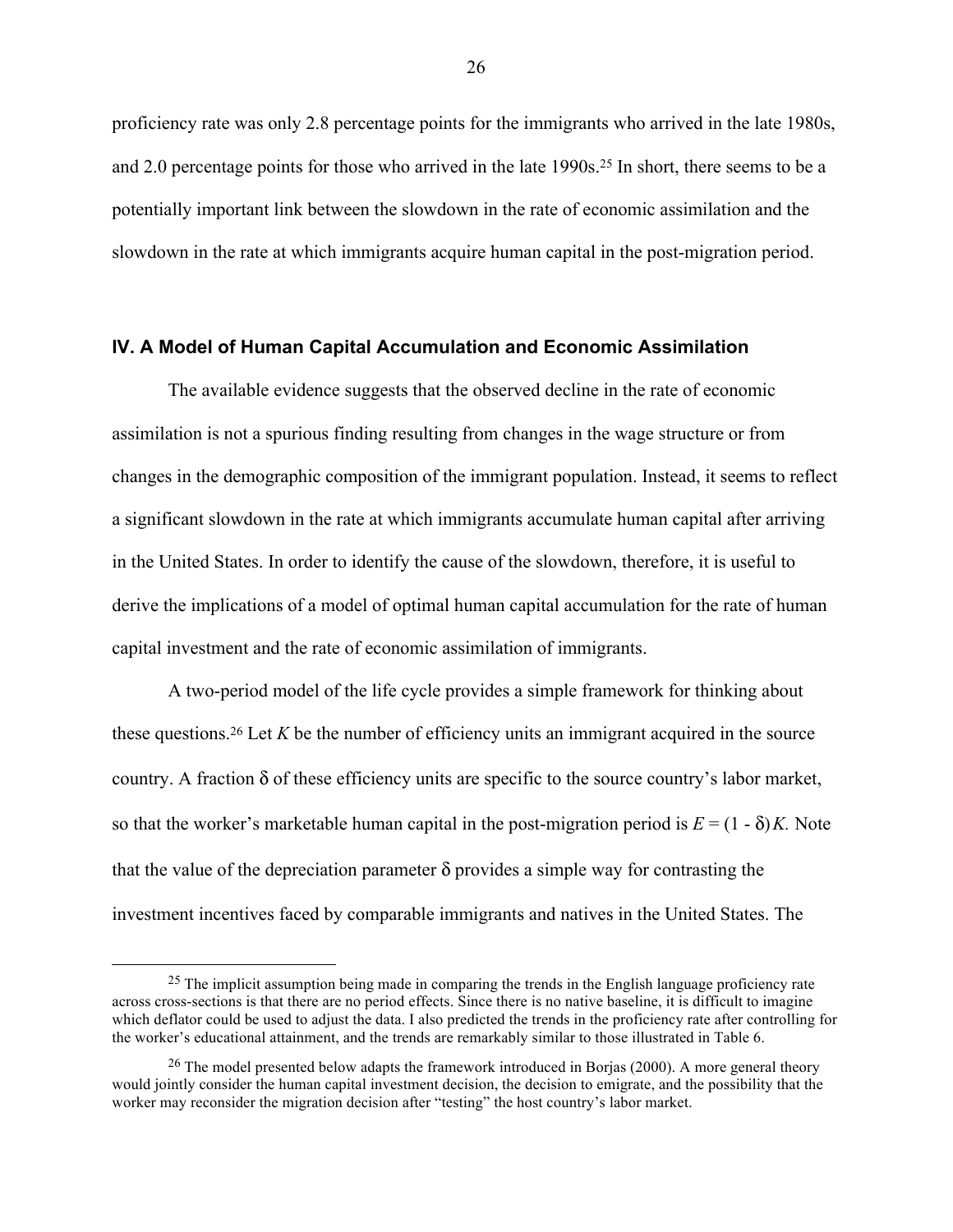typical native can sell all of his *K* efficiency units in the labor market, so that  $\delta = 0$  for natives and  $0 < \delta < 1$  for immigrants.

An immigrant lives for two periods after migrating. During the investment period, the immigrant devotes a fraction  $\pi$  of his human capital to the production of additional human capital, and this investment increases the number of marketable efficiency units in the payoff period by  $g \times 100$  percent. If the market-determined rental rate for an efficiency unit in the host country is one dollar, the present value of the post-migration income stream is:

(7) 
$$
PV = (1 - \delta) K (1 - \pi) + \rho [(1 - \delta) K (1 + g)],
$$

where ρ is the discounting factor.

The human capital production function that generates the increase in the number of marketable efficiency units is:

(8) 
$$
gE = (\pi K)^{\alpha} K^{\beta},
$$

with  $\alpha$  < 1. The production function in (8) is a simple adaptation of the one in the classic Ben-Porath (1967) model of human capital accumulation. In that framework, a worker produces human capital by using part of his current human capital stock for the production of additional efficiency units. In equation (8), the worker uses a fraction of his *entire* human capital stock (or  $\pi K$ ) as an input in production. Therefore, even though part of the pre-existing human capital may not be marketable in the United States, it is still useful in the production of additional human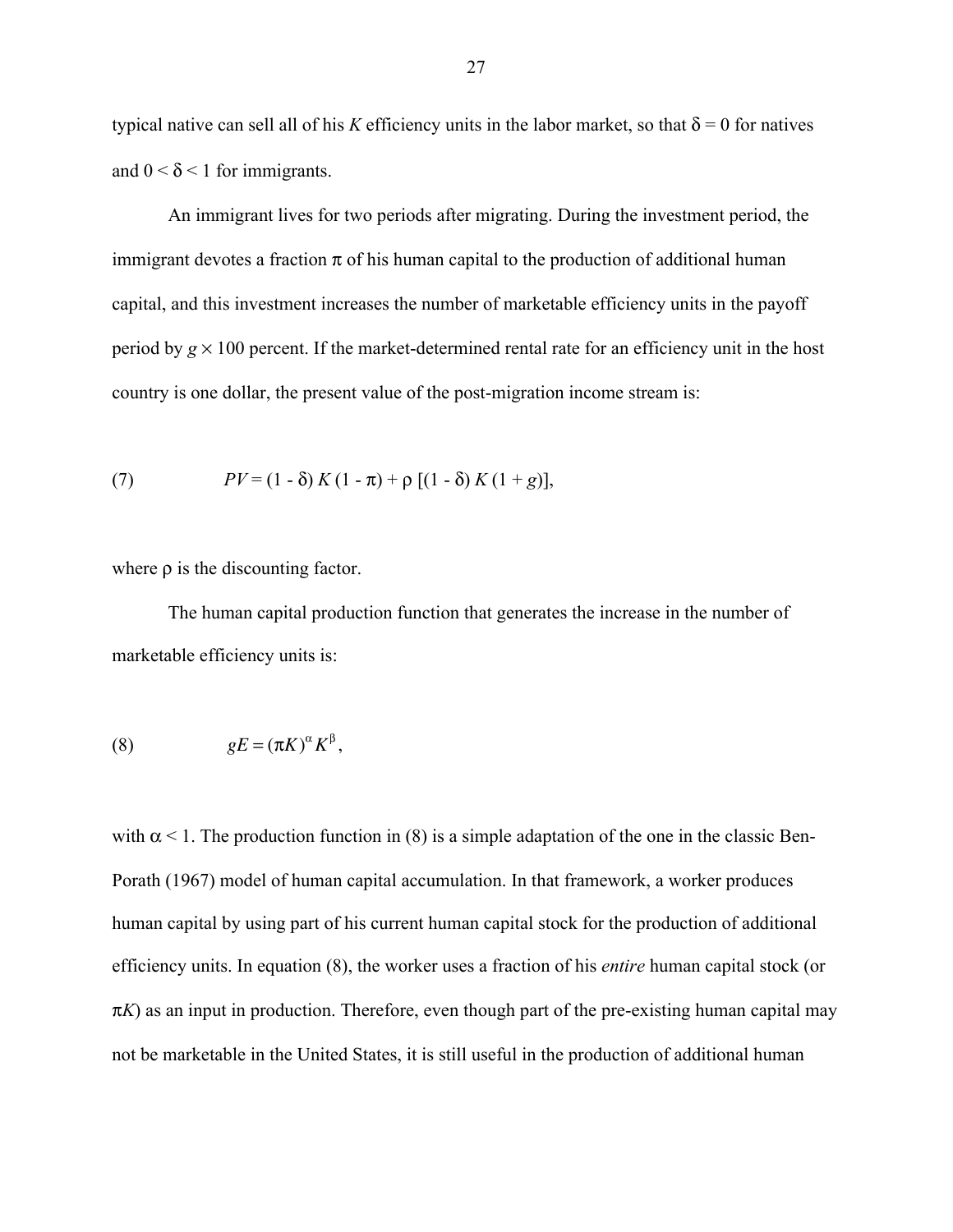capital.27 As an extreme example, an immigrant with highly specialized medical training may not be able to market his skills in the U.S. labor market due to licensing restrictions. Nevertheless, those skills do not entirely disappear; that knowledge is imbedded in the worker and would certainly be useful in the production of additional human capital.

As in the Ben-Porath model, the production function in equation (8) allows for the possibility that the worker's pre-existing human capital stock *K* is an independent input in the production process. It may be the case, for instance, that immigrants with higher levels of preexisting human capital may be more efficient at acquiring additional human capital. It is analytically convenient to rewrite the human capital production function as:

(9) 
$$
g = (1 - \delta)^{-1} \pi^{\alpha} K^{\alpha + \beta - 1}.
$$

Equation (9) directly relates the rate of human capital accumulation of marketable skills (*g*) to the fraction of efficiency units used for investment purposes  $(\pi)$ . Define "relative neutrality" as the case where the rate of human capital accumulation of marketable skills is independent of the initial level of human capital, so  $\alpha + \beta = 1$ . If  $\alpha + \beta > 1$ , the rate of human capital accumulation is positively related to initial skills, or "relative complementarity." If  $\alpha + \beta < 1$ , there is a negative relationship, or "relative substitutability."28

<sup>&</sup>lt;sup>27</sup> This formulation implies that  $\pi K$  units of human capital are "used up" in the production of additional human capital. The marketable human capital available to sell in the U.S. labor market during the investment period then equals  $(1 - \delta)(K - \pi K) = (1 - \delta)K(1 - \pi)$ , as specified in equation (7).

<sup>&</sup>lt;sup>28</sup> The special case of "relative neutrality" is, of course, analogous to the neutrality assumption in the Ben-Porath model, where the marginal cost curve of producing human capital is independent of the worker's initial stock. The relative neutrality assumption implies that it is the fraction of *time* allocated to human capital investments that is independent of the initial human capital stock.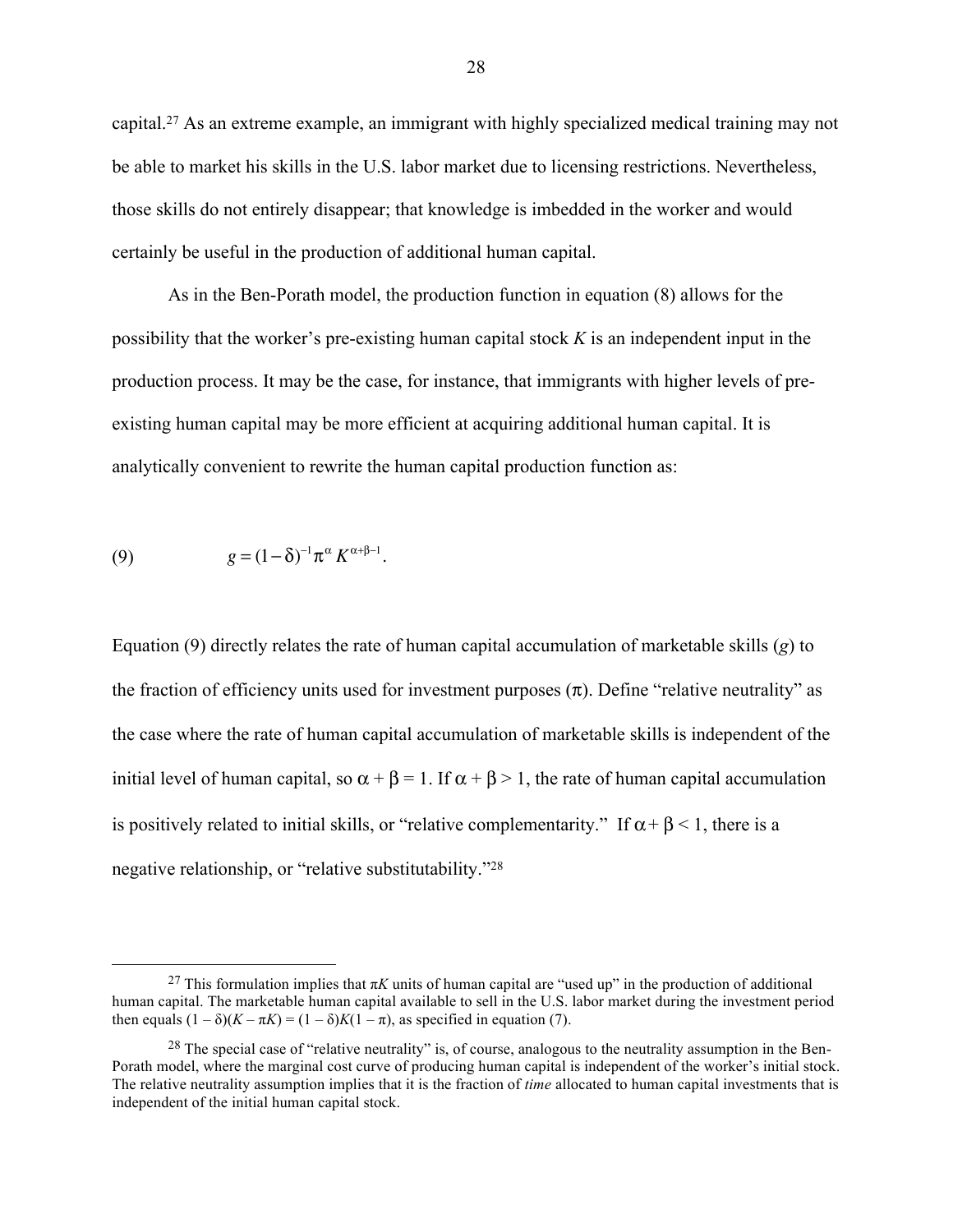Workers choose the value of  $\pi$  that maximizes the present value of post-migration earnings. The implied optimal rate of accumulation of marketable efficiency units in the postmigration period is then given by:

(10) 
$$
g = (\alpha \rho)^{\frac{\alpha}{1-\alpha}} \left( \frac{1}{1-\delta} \right)^{\frac{1}{1-\alpha}} K^{\frac{\alpha+\beta-1}{1-\alpha}}.
$$

If there is relative complementarity, highly skilled immigrants acquire more human capital; if there is relative substitutability, the more skilled acquire less. Equation (10) also implies a positive relation between the rate of human capital accumulation *g* and the depreciation parameter δ. In fact, because  $δ = 0$  for native workers, the model implies that immigrants are accumulating human capital at a faster rate than comparable natives. The intuition is obvious: For comparable levels of "true" skills, immigrants face lower forgone earnings (a fraction δ of the pre-existing human capital is not marketable in the United States), and hence have a greater incentive to acquire more skills. In short, the income-maximization hypothesis implies that immigrants devote a larger fraction of their resources to investment activities than comparable natives. Finally, equation (10) implies a positive relation between the rate of human capital accumulation and the discounting factor ρ. As a result, immigrants who discount their future U.S. earnings less heavily (i.e., a higher ρ) would invest more.

Let  $\dot{w}$  be the rate of wage growth experienced by an immigrant in the United States. This rate of wage growth is given by:29

<sup>&</sup>lt;sup>29</sup> The rate of economic assimilation is given by the difference between  $\dot{w}$  and the rate of wage growth experienced by comparable native workers (or  $\dot{w}$  evaluated at  $\delta = 0$ ).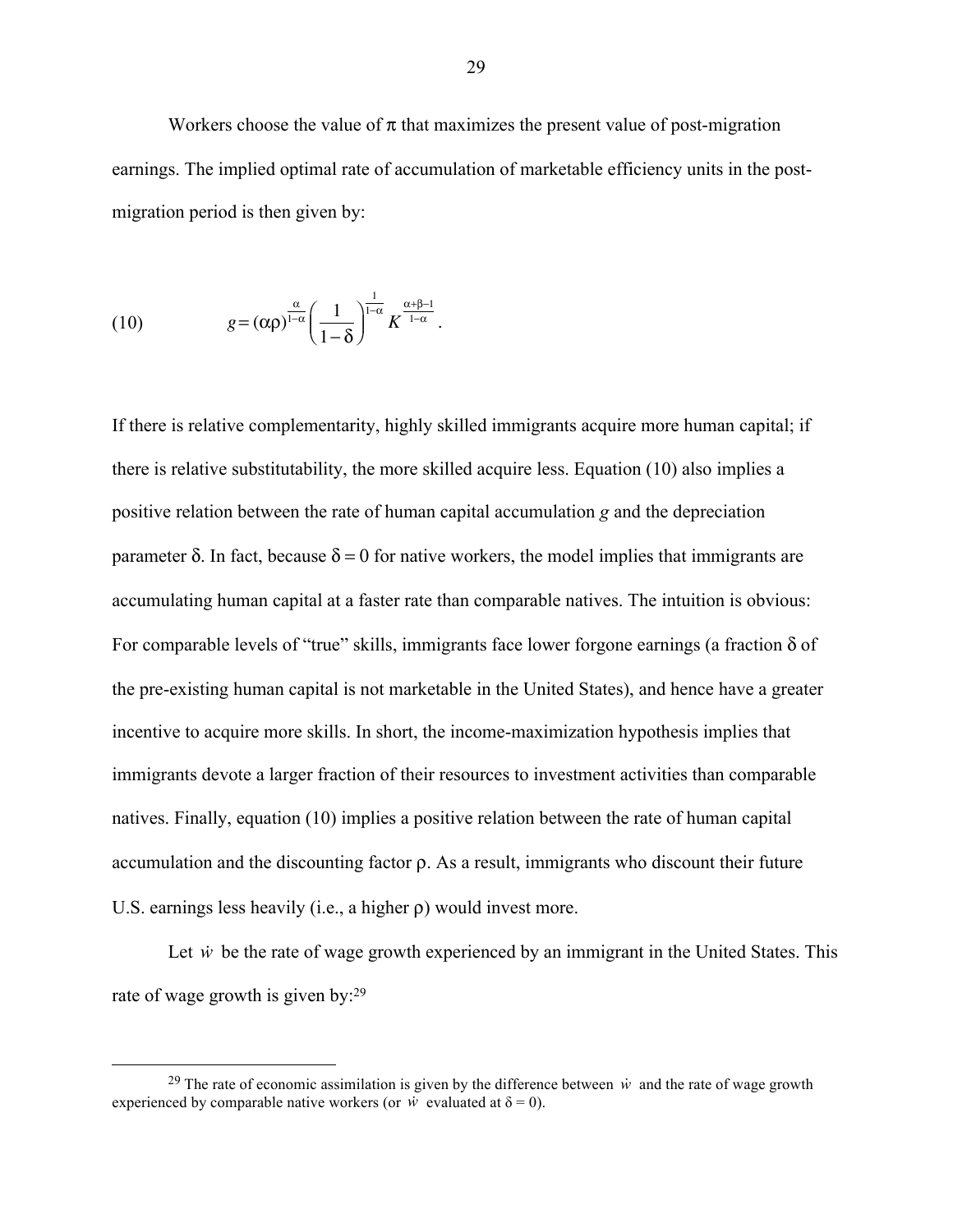(11) 
$$
\dot{w} = \frac{(1-\delta)K(1+g)-(1-\delta)K(1-\pi)}{E} = g + \pi.
$$

It is easy to show that:

$$
(12a) \qquad \qquad \frac{\partial \dot{w}}{\partial \delta} > 0,
$$

(12*b*) 
$$
sign \frac{\partial \dot{w}}{\partial K} = sign(\alpha + \beta - 1),
$$

(12c) 
$$
sign\left(\frac{\partial \dot{w}}{\partial K}\bigg|_{\delta>0} - \frac{\partial \dot{w}}{\partial K}\bigg|_{\delta=0}\right) = sign(\alpha + \beta - 1).
$$

$$
(12d) \qquad \qquad \frac{\partial \dot{w}}{\partial \rho} > 0,
$$

Equation (12*a*) shows that the predicted rate of wage growth in the United States is larger for workers who have a larger δ. This result immediately implies that immigrants will experience faster wage growth than comparable natives, so that optimal human capital investment behavior predicts a positive rate of economic assimilation. Interestingly, the model generates a positive rate of economic assimilation because, on average, immigrants are "different" from natives: immigrants start their working life in the host country at a disadvantage (some of their skills have depreciated because  $\delta$  > 0) and have an incentive to catch up. Equation (12a) also implies that *within* the immigrant population, those immigrants originating in countries where the preexisting skills are least transferable to the host country will experience a *faster* rate of postmigration wage growth.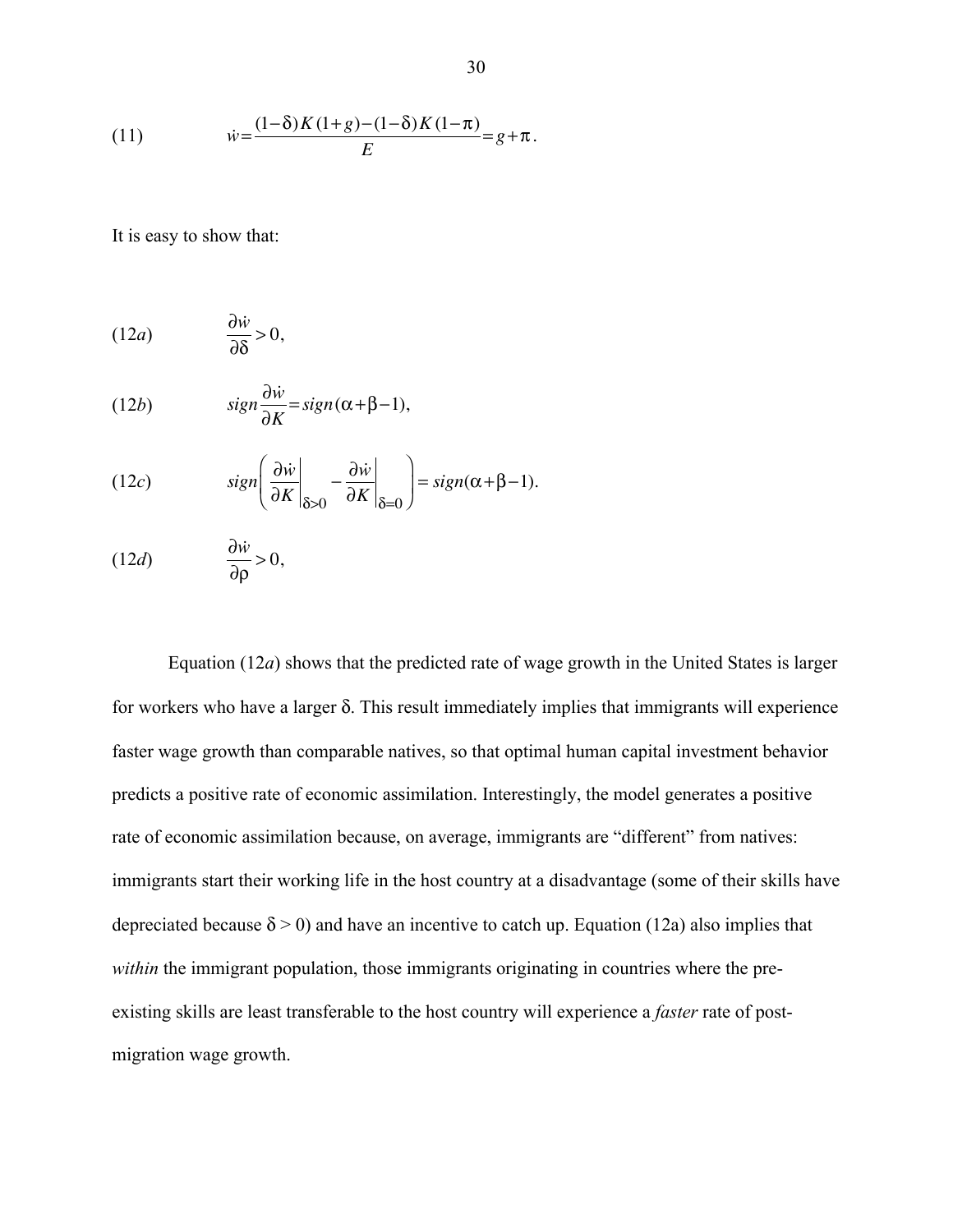Equation (12*b*) implies that the sign of the correlation between the rate of wage growth and the pre-existing human capital stock depends on whether there is relative substitution between pre- and post-migration human capital ( $\alpha + \beta - 1 < 0$ ), or relative complementarity ( $\alpha$  +  $\beta - 1 > 0$ ). Equation (12*c*) reports the analogous result in terms of the rate of economic assimilation: high-skill immigrants "assimilate faster" only if there is relative complementarity in the production of human capital.

Finally, equation (12*d*) implies that immigrants who are less likely to discount their future earnings in the U.S. labor market (i.e., have a higher ρ) will experience a higher rate of wage growth. This result suggests, for example, that immigrants who face higher costs for return migration will assimilate more quickly.

#### **V. Empirical Determinants of the Slowdown in Economic Assimilation**

The analysis uses the 1980-2010 decennial Census data extracts described earlier.<sup>30</sup> By definition, an immigrant cohort now comprises a group of foreign-born persons who migrated to the United States at age *i*, from country *k*, at a particular calendar time *t*. <sup>31</sup> For each (*i*, *k*, *t*) cell, I used the Census data to calculate the mean log weekly wage in each cross-section as well as the fraction of persons in the group who are English proficient. The calculation uses the educationage deflator introduced earlier to allow for differential period effects across skill groups. The wage growth experienced by this cohort across censuses—relative to the wage growth experienced by a comparably aged group of native workers over the same period—measures the

<sup>&</sup>lt;sup>30</sup> The 1970 Census data is not used in this section because it lacks information on English language proficiency and offers a much less detailed classification of country of origin than the subsequent censuses.

 $31$  More precisely, the age-at-migration is given by the age of the immigrant at the time that he is first enumerated in a U.S. Census.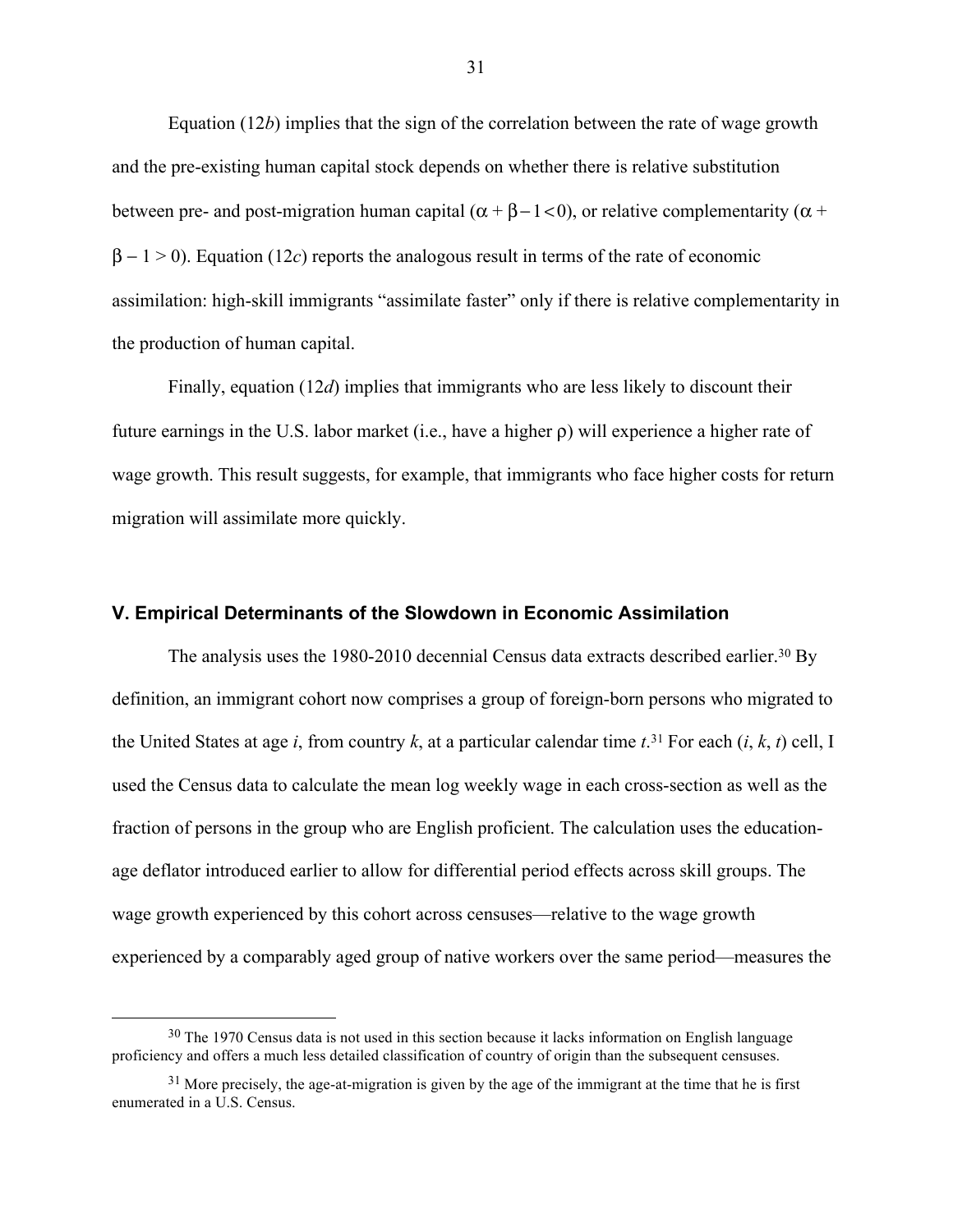rate of economic assimilation for each cohort. The change in the rate of English proficiency across Censuses is one measure of the volume of human capital investments undertaken in the post-migration period.

The empirical analysis uses the sample of immigrant men originating in the largest 80 sending countries. These countries accounted for 93.5 percent of the foreign-born workforce in 2000. The analysis uses three age-at-migration "windows" to construct the cohorts: persons who were 25-34, 35-44, and 45-54 as of the time of arrival. The analysis also uses six year-of-arrival groups: immigrants who arrived in 1970-1974, 1975-1979, 1980-1984, 1985-1989, 1990-1994, and 1995-1999. The construction of the aggregate data ensures that the assimilation process is being observed among immigrants who arrived in the United States as adults. Each of these (*i*, *k*, *t*) cohorts is then tracked over the first ten years after arrival by "jumping" to the next Census and observing the now-older group at that point.

It is well known that there are sizable wage differences across immigrants belonging to different national origin groups. Not surprisingly, there are equally large differences in the rates of economic assimilation and human capital accumulation. The first three columns of Table 7 report the first-decade wage growth experienced by immigrants in the 10 largest national origin groups (relative to that experienced by comparably aged natives). The statistics reported in the top panel of the table refer to immigrants who entered the country when they were 25-34 years old, while the bottom panel reports the trends for those who entered when they were 35-44 years old.

The top panel shows that Chinese immigrants who arrived in the United States between 1995 and 1999 experienced a relative wage increase of 23.2 percentage points during their first 10 years in the country. In contrast, the growth rate was -4.3 percent for Cuban immigrants, -5.5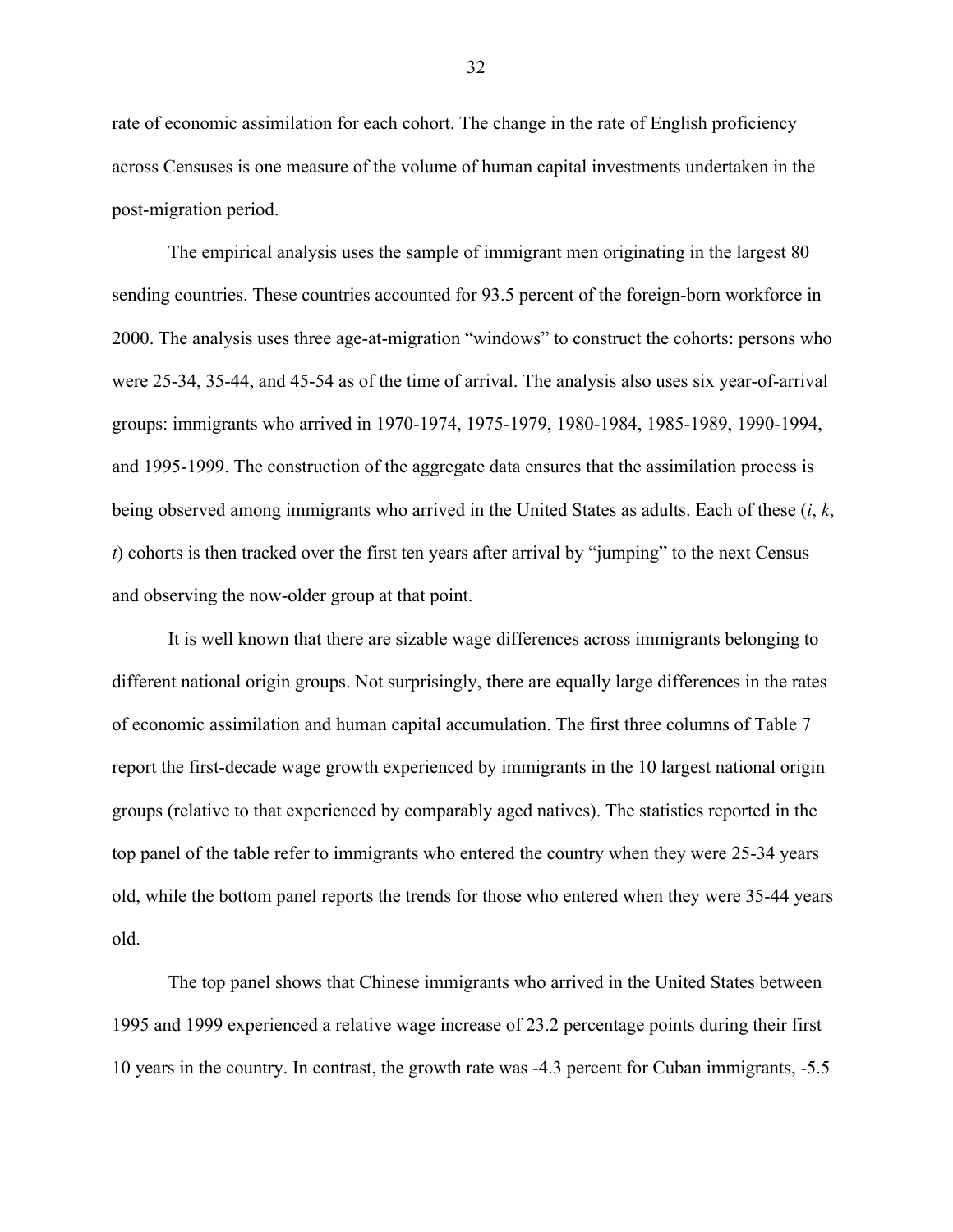percent for Mexican immigrants, +10.1 percent for Filipino immigrants, and +11.5 percent for Indian immigrants. Interestingly, *all* of these large national origin groups exhibit a decline in the rate of assimilation between the cohorts that entered in the late 1980s and the late 1990s. Among Indians, for example, the rate of assimilation for those who entered in the late 1980s is 13 percentage points greater than for those who entered in the late 1990s.

The last three columns of Table 7 also reveal sizable differences in the rate of human capital accumulation, as measured by the change in the English proficiency rate. For example, the fraction of immigrants who speak English very well increased by 8.3 percentage points for persons who migrated from Guatemala in the late 1980s. The respective growth rate is 2.2 percent for Mexican immigrants, 10.0 percent for Indian immigrants, and 21.4 percent for Chinese immigrants. In addition, most of the groups (8 out of 10) exhibit a decline in the growth rate of English language proficiency between the cohorts that entered in the late 1980s and the late 1990s. The 10-year growth rate of English language proficiency fell from 21.4 percent to 10.0 percent for Chinese immigrants, and from 8.4 percent to 0.9 percent for Vietnamese immigrants.

The human capital model presented in the previous section provides a useful framework for thinking about (and interpreting) the cross-country variation in the rate of human capital accumulation and economic assimilation, and for examining the extent to which changes in the underlying determinants can account for the slowdown in economic assimilation. The model isolates three variables that play a central role in the investment decision: the initial human capital stock of the cohort (*K*); the degree to which the skills of the cohort can be transferred to the U.S. labor market ( $\delta$ ); and the cohort's discounting factor ( $\rho$ ). The empirical analysis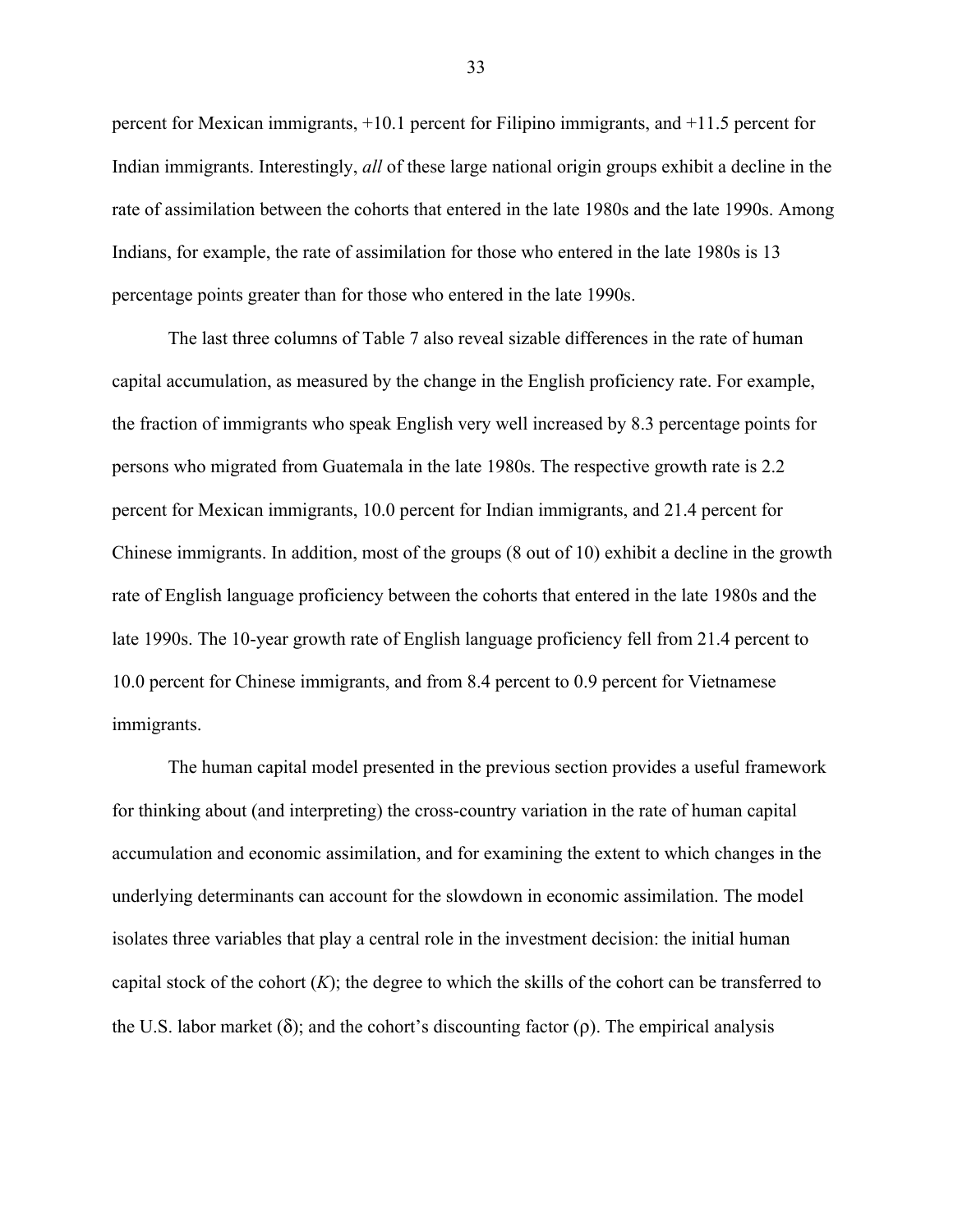presented below attempts to determine if empirical proxies for these variables can explain the disparity and decline in assimilation rates documented in Table 7.

Consider initially the determinants of the rate of economic assimilation. The regression model is given by:

(13) 
$$
\Delta \log w_{ik}(t) = \phi_i + \phi_t + Z_k(t) \beta + \varepsilon,
$$

where  $\Delta \log w_{ik}(t)$  gives the 10-year change in the log weekly wage of a cohort of immigrants who arrived in the United States at age *i*, from country *k*, at time *t relative* to the wage growth experienced by comparably aged natives during the same decade; *Z* is a vector of country specific characteristics that may determine the rate of economic assimilation; and  $\phi_i$  and  $\phi_t$  are vectors of fixed effects that absorb any age- and year-of-arrival-specific factors.32 The excluded year-of-arrival fixed effect indicates if the immigrant cohort arrived in the United States between 1975 and 1979, so that the cohort fixed effects measure the rate of assimilation relative to this cohort.

I first estimate a regression model that only includes the two vectors of fixed effects as regressors. Not surprisingly, the first column of Table 8 reports sizable cohort differences (i.e., the values of  $\phi_t$ ) in the rate of economic assimilation. Specifically, the assimilation rate of the cohort that arrived in the late 1990s is 9.1 percentage points lower than that of the cohort that arrived in the late 1970s. Although the table only reports the estimated cohort fixed effects for two of the cohorts, it is worth emphasizing that the regression includes the entire vector of  $\phi_t$ .

 $32$  I use the education-age deflator to define the rate of wage convergence in equation (13). I replicated the regression analysis using a standard CPI-based deflator that is not skill specific, and the results were quite similar to those reported below.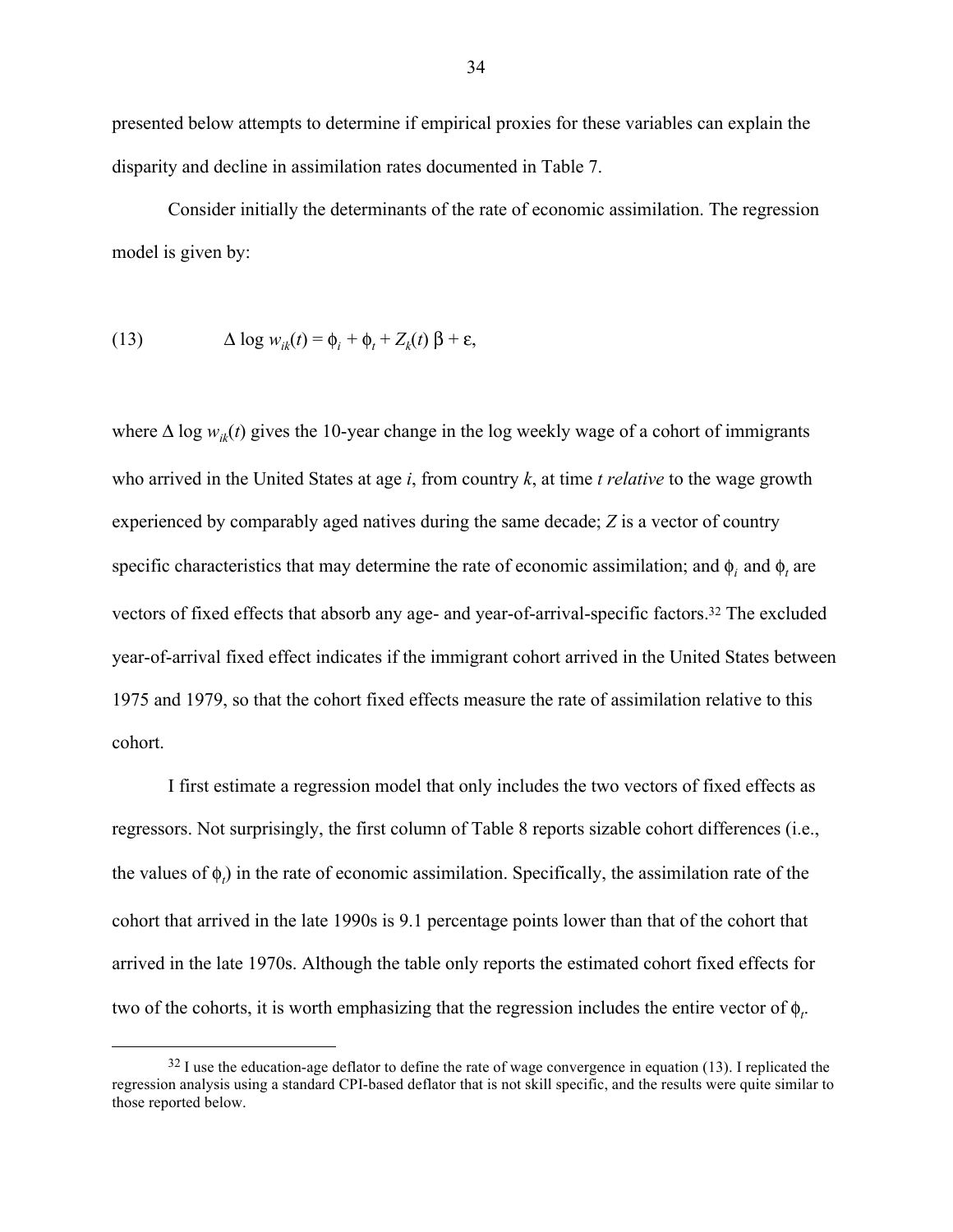The empirical analysis uses the cohort's average years of educational attainment (measured at the time of arrival) to approximate for the pre-existing human capital stock *K*. The second column of Table 8 shows that this variable has a strong positive impact on the rate of economic assimilation. Each additional year of education increases the (relative) rate of wage growth by 0.6 percentage points. The evidence, therefore, supports the conjecture of relative complementarity in the production of human capital: more skilled immigrants invest more in U.S.-specific human capital and experience a higher rate of economic assimilation subsequently.

The regression in column 2 also includes a variable measuring the log per-capita GDP in the country of origin at the time of migration.33 It is well known that there exists a strong positive correlation between immigrant earnings and per-capita GDP in the source country. This correlation is typically explained by arguing that the skills of immigrants from high-income countries are more easily transferable to the U.S. labor market, so that per-capita GDP may be an inverse proxy for the rate of depreciation δ. Table 8 shows that the per-capita GDP variable has a *negative* impact on relative wage growth. The negative effect is consistent with the theoretical prediction. Holding initial skills constant, the immigrants who can most easily transfer their skills from one industrialized economy to another are also the immigrants who find it most expensive to invest in the post-migration period.

Note, however, that controlling for the cohort's educational attainment and per-capita GDP of the country of origin does not "explain" the decline in assimilation rates observed across cohorts. The cohort that entered the country in the late 1990s is still predicted to have a rate of assimilation that is 8.9 percentage points lower than that of the cohort that entered in the late 1970s.

<sup>&</sup>lt;sup>33</sup> The per-capita GDP variable is drawn from the Penn World Table (Heston et al. 2012) and gives the (PPP-adjusted) real per-capita GDP at the start of the five-year period that defines a year-of-entry cohort.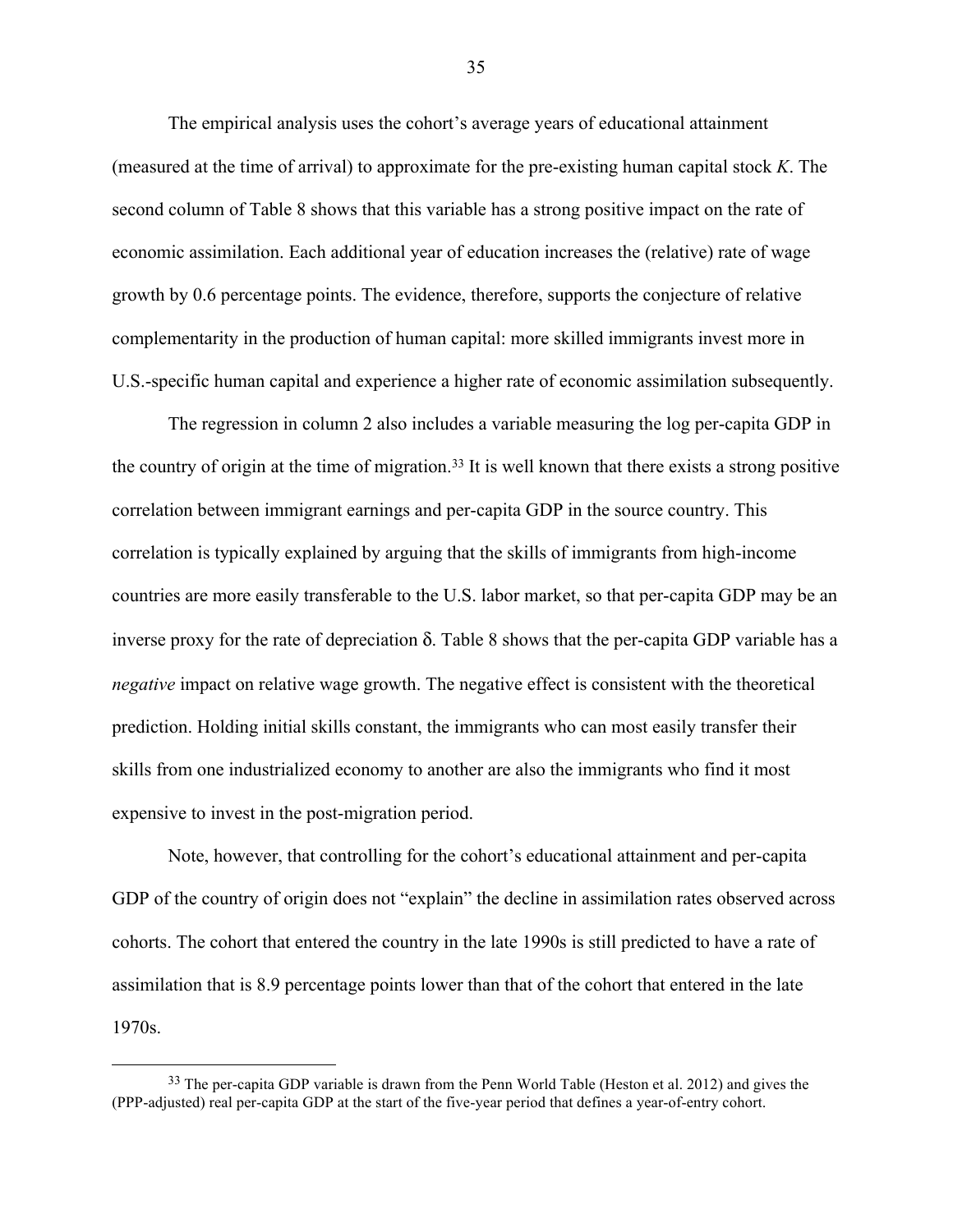The third column of Table 8 adds variables that proxy for the discounting factor ρ. First, immigrants originating in countries that are at least 3,000 miles away from the United States have a faster rate of assimilation. One potential explanation is that these immigrants face a higher cost of return migration, so that they are less likely to discount their future earnings in the United States. Similarly, the regression includes a civil liberties index constructed by Freedom House (2011).34 Immigrants from countries with repressive regimes have a larger rate of economic assimilation, presumably again because they are less likely to engage in return migration and do not heavily discount their future earnings in the United States. Note, however, that the inclusion of these additional variables in the regression model does not explain the lower assimilation rate of the cohort that arrived in the United States in the late 1990s. The relative decline experienced by this cohort stands stubbornly at 9.0 percentage points.

The payoff for immigrants to learning the English language (and perhaps engaging in other forms of U.S.-specific human capital investments) likely depends on the frequency with which they will use those skills in their everyday interactions (Lazear, 1999). Immigrants who find relatively few of their compatriots living in the United States typically have a stronger incentive to make the U.S.-specific investments that will allow a wider range of social and economic exchanges. In contrast, immigrants who enter the country and find a large welcoming ethnic enclave have much less incentive to engage in these types of investments since they will find a large market for their pre-existing skills.

The human capital model presented in the previous section defines the human capital stock that an immigrant can market in the United States as  $(1 - \delta)K$ . It is easy to imagine that the

 $34$  Freedom House (2011) constructs an index of civil liberties annually for each country in the world. The index ranges from 1 to 7, with seven being assigned to the countries with the most oppressive regimes. The variable used in the regression classifies a country as "repressive" if the index is 4 or greater, and is evaluated during the decade when the immigrant cohort arrived.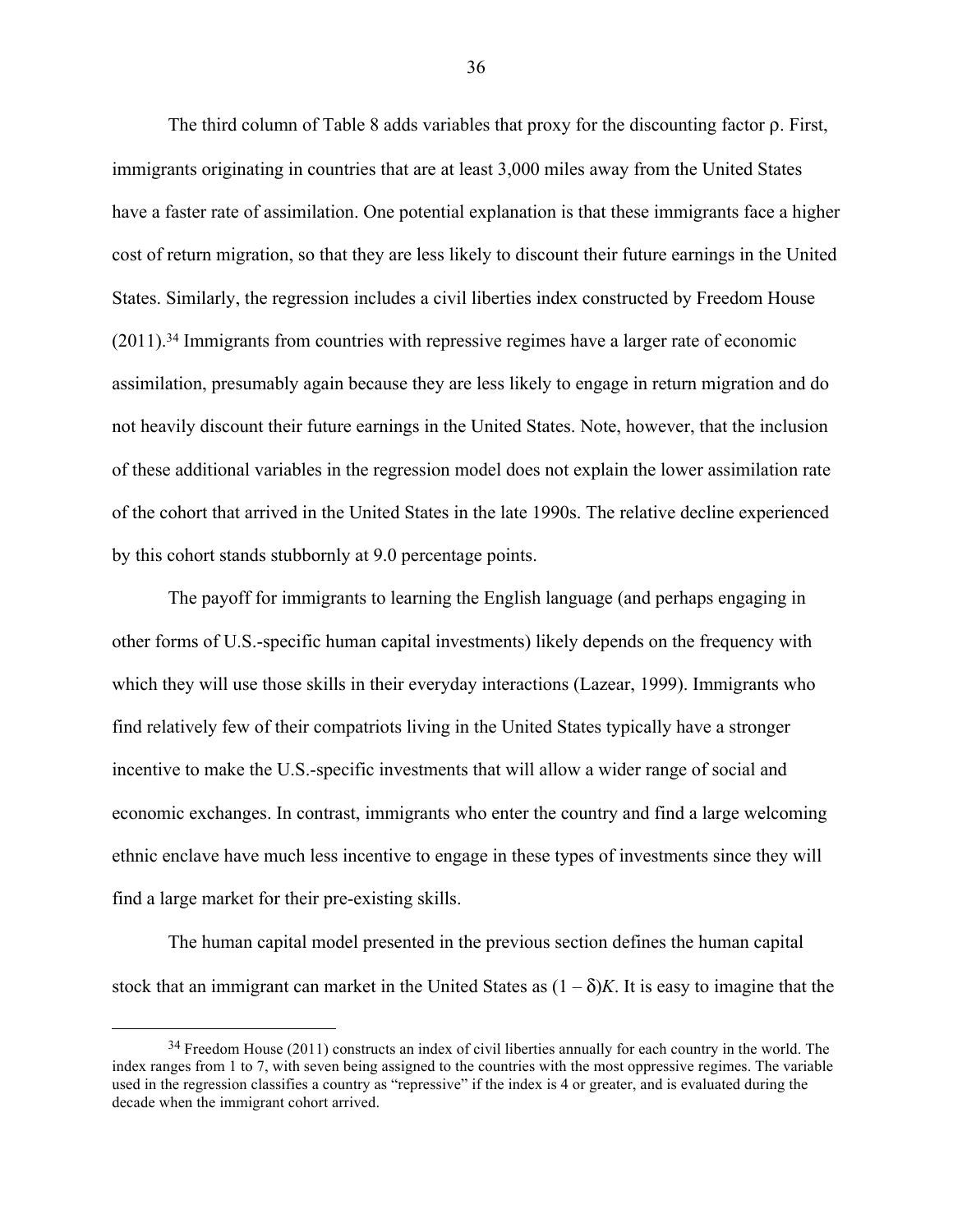fraction of the human capital stock that survives in the post-migration period depends on the size of the "audience" that will value the cohort's skills in the United States. An increase in the preexisting size of the national origin group likely implies that a larger fraction of the skills of new immigrant arrivals will survive the move.

I use two variables to test the hypothesis that "group size" influences the cohort's rate of assimilation. The first is the "effective" number of immigrants from that country who reside in the United States, where the effective size of national origin group *k* gives the expected number of immigrants that a randomly chosen newcomer from that country can potentially interact with in the marketplace. Obviously, the effective size of a national origin group depends not only on the actual size of the *pre-existing* group of immigrants, but on their geographic distribution as well. After all, for any given stock, economic and social exchanges are far more likely to occur if type *k* immigrants reside in a small number of localities. Let  $s_{kr}(t)$  be the share of pre-existing immigrants from group *k* who reside in state *r* at time *t*, and  $N_{kr}(t)$  be the number of such immigrants. The expected number of type *k* immigrants that "surround" a randomly chosen newcomer can then be defined by:35

(14) 
$$
\overline{N}_k(t) = \sum_r s_{kr}(t) N_{kr}(t).
$$

The second variable gives the "effective" number of *other* immigrants (i.e., outside national origin group  $k$ ) who are in the same linguistic group, where a linguistic group is defined

<sup>&</sup>lt;sup>35</sup> It is easy to show that  $\overline{N}_k(t) = N_k(t)H_k(t)$ , where  $N_k(t)$  is the total size of the national origin group and *H* is the Herfindahl index measuring the geographic clustering of type *k* immigrants*.*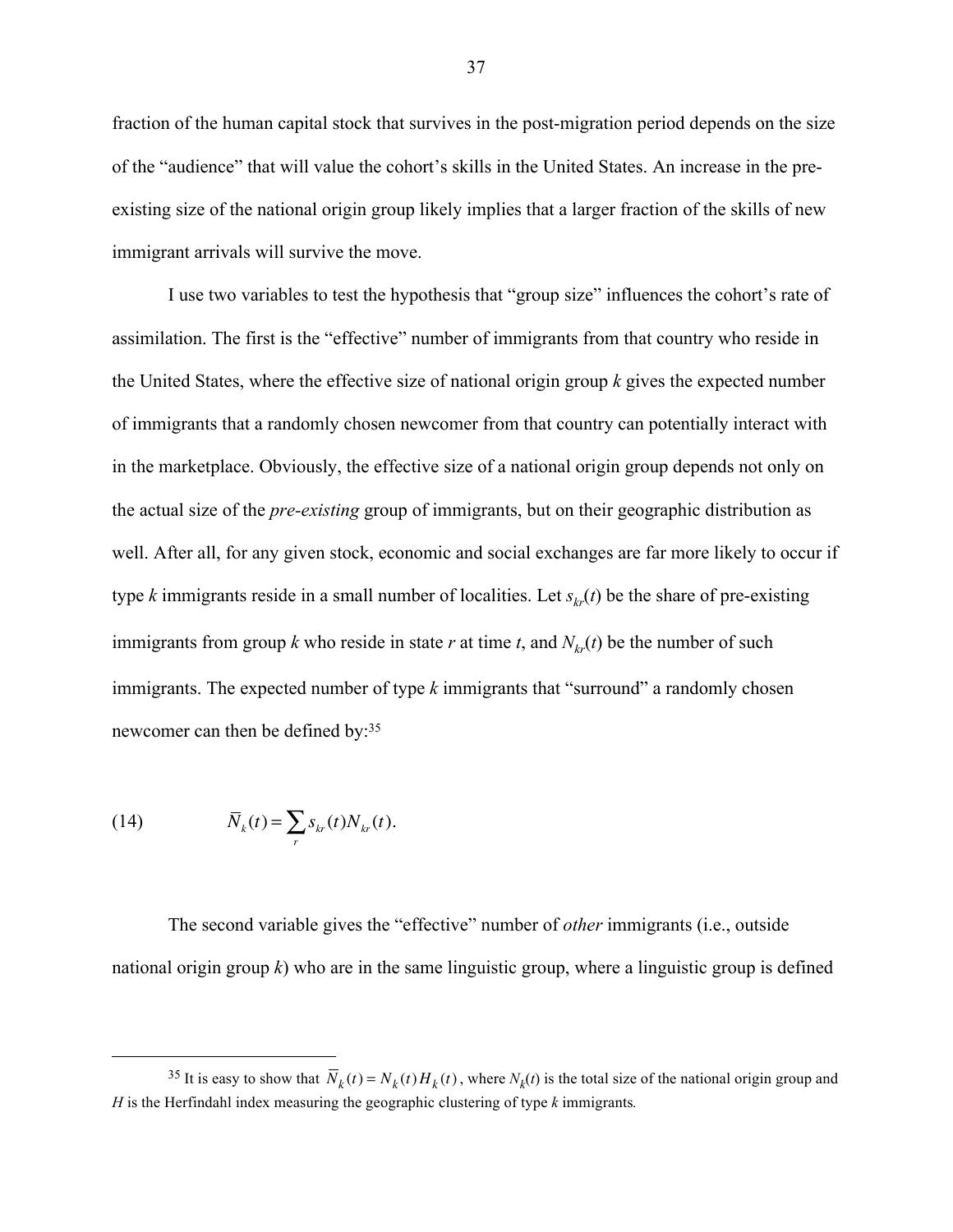by the set of immigrants who share the same mother tongue.<sup>36</sup> Suppose immigrants from country *k* are in linguistic group *g*, and that there are  $A_{gr}(t)$  additional (pre-existing) immigrants from that linguistic group residing in state *r*. The effective number of other linguistically compatible immigrants is then given by:

(15) 
$$
\overline{A}_k(t) = \sum_r s_{kr}(t) A_{gr}(t).
$$

To an important extent, the variable measuring the (excess) size of the linguistic group takes on a positive value only for Hispanic immigrants. The size of the national origin group within the Hispanic population may be small in some cases (e.g., immigrants from Ecuador), but the size of the linguistic group is much larger because there exists a numerically sizable audience with whom Hispanic immigrants can use their pre-existing language skills to frequently and cheaply carry out social and economic exchanges.37

Column 4 of Table 8 introduces the vector  $(\overline{N}_k, \overline{A}_k)$  into the cross-country regression and shows that the effective size of the national origin group has a strong negative effect on the rate of economic assimilation, but the impact of the (excess) size of the linguistic group, although negative, is numerically weaker and insignificant.<sup>38</sup> The magnitude of the impact of "own" group size on economic assimilation is sizable: If the size of the effective group increases by 1 million

 <sup>36</sup> A country's "mother tongue" is defined as the language that most newly arrived immigrants from that country speak at home.

<sup>&</sup>lt;sup>37</sup> The calculation of the variables  $N_{kr}(t)$  and  $A_{gr}(t)$  only use immigrants who arrived *prior* to the cohort that entered the country in year *t*. The geographic sorting of type *k* immigrants is obtained from the census crosssection in which the immigrant cohort is first enumerated. All of these calculations use the entire population of native- and foreign-born persons, regardless of age,

<sup>&</sup>lt;sup>38</sup> I also estimated regression specifications that separated the two components of the effective size of a national origin group. Both the actual size of the group and the group's Herfindahl index tend to have strong negative effects on the rate of economic assimilation and the rate of human capital accumulation.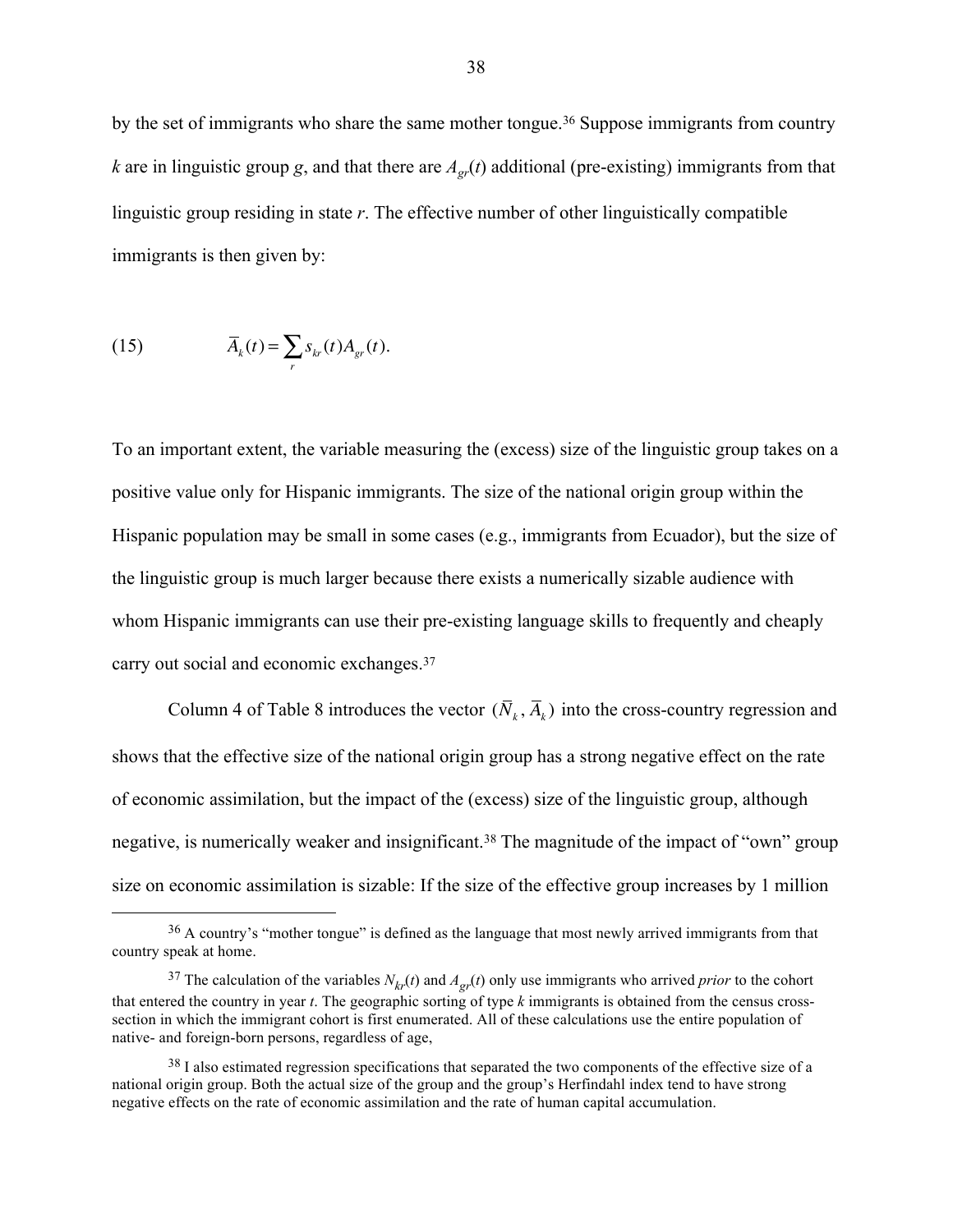persons, the rate of economic assimilation falls by 3.7 percentage points.39 Equally important, the introduction of these variables "nudges" the size of the cohort effects. It seems, therefore, that the increasing size of immigrant groups is correlated with the decline in the rate of economic assimilation observed across successive entry cohorts. <sup>40</sup> After controlling for group size, the relative decline in the rate of economic assimilation experienced by the cohort that entered in the late 1990s falls from 9.0 to 7.3 percentage points. In other words, the increasing size of the immigrant national origin group accounts for about 20 percent of the decline in the rate of economic assimilation.

To demonstrate the link between the determinants of the rate of economic assimilation and the rate of human capital acquisition, I estimated a similar set of cross-country regressions, except that the dependent variable is now the growth rate for cohort (*i*, *k*, *t*) in the fraction of the group that is English proficient. More precisely, I estimate the regression model in equation (13) using the dependent variable  $\Delta p_{ik}(t)$ , which gives the 10-year change in the probability that immigrants who arrived in the United States at age *i*, from country *k*, at time *t* speak only English or speak English very well.41

To ensure that the growth rate in English proficiency is a sensible measure of human capital accumulation for the immigrant cohort, I limit the regression to cohorts originating in countries outside the British "sphere of influence," so that, at least in principle, there could have

 $39$  For the cohort that arrived between 1995 and 2000, there were 113,000 "effective" immigrants from Jamaica; 301,000 from the Philippines; 389,000 from Cuba; and 1.8 million from Mexico.

<sup>&</sup>lt;sup>40</sup> It could be argued that the size of the national origin group may be reflecting a labor demand effect: the wage falls as the group's size increases. Note, however, that the neoclassical labor demand model would imply that it is the *change* in the size of the group that leads to a *change* in the wage. The regressions reported in Table 8 conduct a very different conceptual experiment, correlating the future change in the wage with the pre-existing size of the group.

<sup>&</sup>lt;sup>41</sup> I make one adjustment in the selection of the sample used to calculate the English proficiency rates. In particular, I do not exclude persons enrolled in school because some of the language investments may be occurring while the immigrants are enrolled in an educational institution.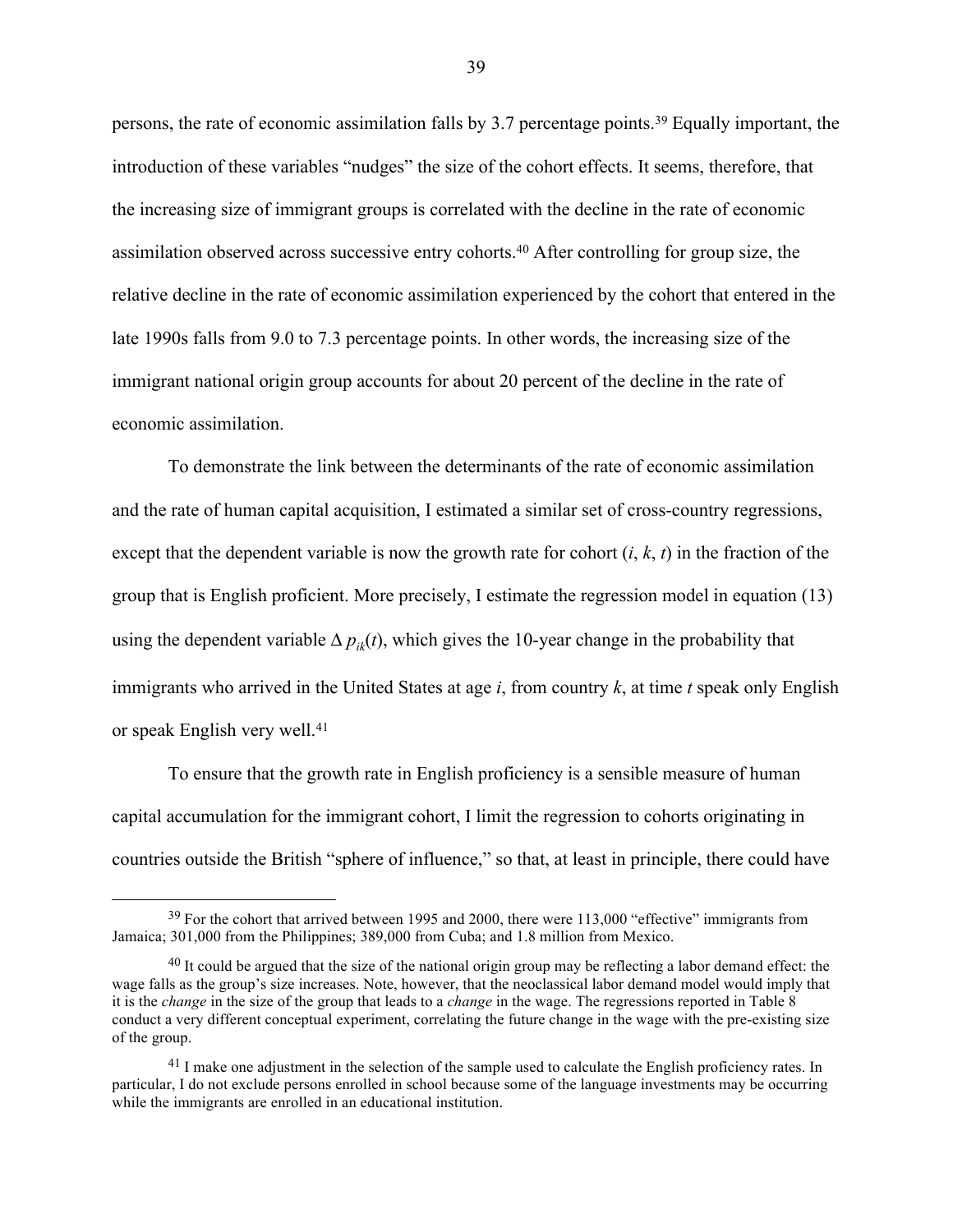been an increase in the English language proficiency of the immigrant cohort. This restriction reduces the number of countries in the data from 80 to 69. 42

Table 9 summarizes the regression results. The first column again reports the coefficients of the cohort fixed effects  $\phi_t$ . It is evident that the immigrants who immigrated in the late 1980s or 1990s have around a 6-percentage point lower rate of increase in the English proficiency rate than the immigrants who immigrated in the late 1970s. As the second column of Table 9 shows, the group's initial human capital (as measured by educational attainment) has a strong positive impact on the rate of English language acquisition. Each additional year of pre-acquired education increases the growth in the English proficiency rate by nearly 1 percentage point. The evidence, therefore, again supports the conjecture of relative complementarity in the production of human capital.

Finally, as the regression in the last column shows, the inclusion of the group size variables attenuates the magnitude of the cohort effects in the rate of human capital accumulation. Note that the (national origin) group size variable has a strong negative effect: a one million-person increase in the size of the effective national origin group reduces the growth rate in English proficiency by 4.4 percentage points. As with the economic rate of assimilation, the size of the (excess) linguistic group has a negative, but numerically weaker, effect. Finally, the coefficient of the relative cohort effect for the immigrants who entered in the late 1990s declines from -6.4 percent to -3.8 percent, so that the increasing size of the effective national origin group, and the corresponding reduction in the incentives to invest in human capital,

 <sup>42</sup> In 2000, the 69 countries outside the British sphere of influence accounted for 93.2 percent of all immigrants.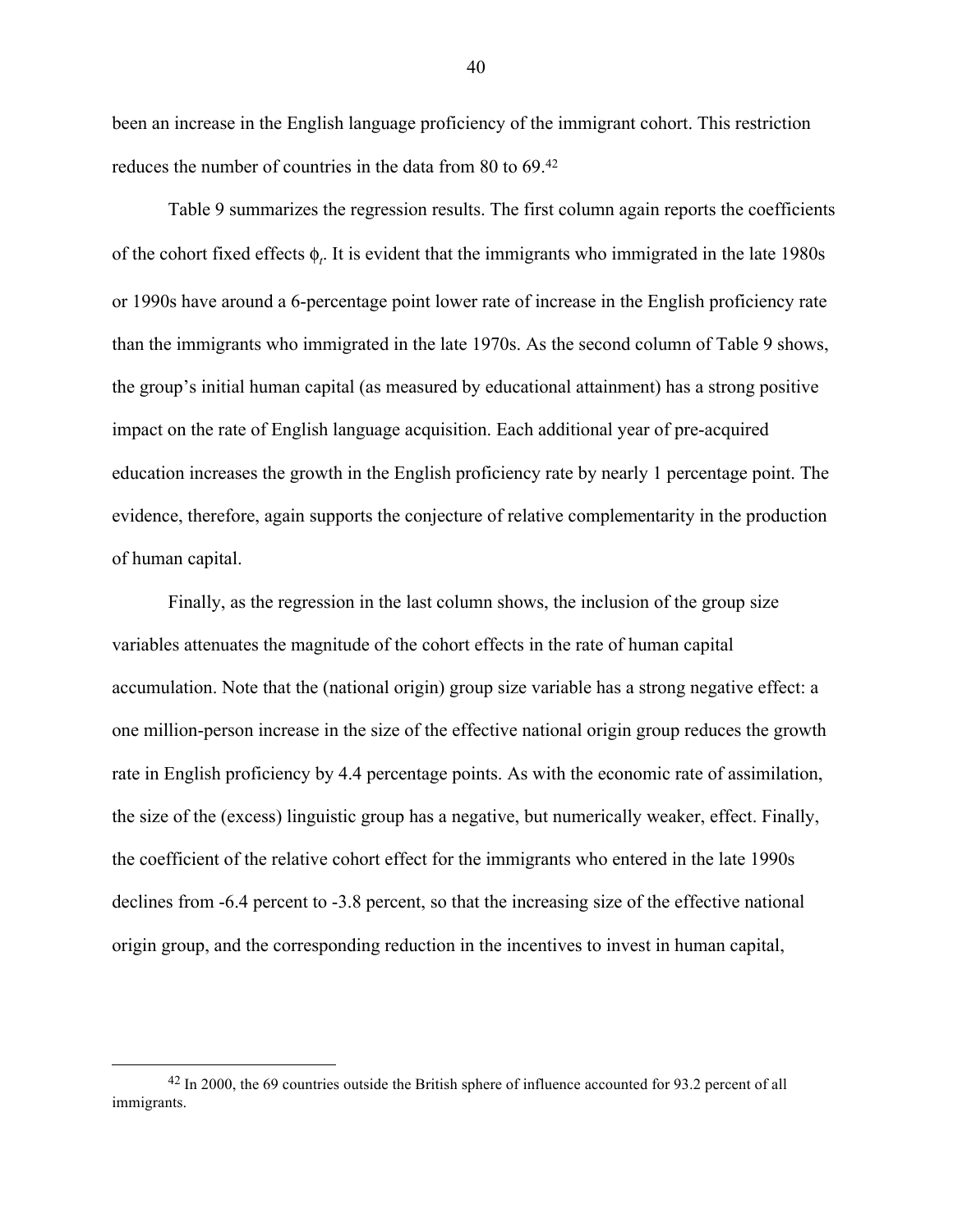explains about 40 percent of the decline in the rate of (language) human capital investments across the cohorts.43

It is easy to document that the results are not driven by the remarkable growth of Hispanic immigration in the United States. Table 10 reports selected coefficients when the regressions exclude either Mexican immigrants (in Panel A) or all Hispanic immigrants (in Panel B). Since Mexicans account for nearly a third of all immigrants in the United States and the regressions are (approximately) weighted by the sample size of a cohort, the massive size of the Mexican cohorts may be distorting the results. As the coefficients reported in Panel A show, however, the evidence is generally robust to the exclusion of Mexican immigrants from the analysis.

Panel B of the table goes a step further and simply excludes all Hispanic immigrants. The sample of 80 countries of origin now becomes a sample of 62 countries in the regressions on the rate of economic assimilation, and of 51 countries in the regressions on the rate of language acquisition (since these regressions also exclude countries in the British sphere of influence). The results are generally robust to this substantial change in specification. In view of the evidence reported in previous sections, it is not surprising that there is a slowdown in both the rate of assimilation and the rate of language acquisition even among non-Hispanic immigrants. Moreover, there is still a negative correlation between national origin group size and the dependent variables in the economic assimilation regressions (although these coefficients now

<sup>&</sup>lt;sup>43</sup> The regression results reported in Tables 8 and 9 can be interpreted as reduced-form coefficients from a structural model that relates the rate of economic assimilation to the rate of human capital accumulation. The key coefficient in the structural model would measure the rate of return to English proficiency. Unfortunately, none of the country-specific variables used in the reduced-form regressions provide valid instruments to estimate the structural parameter. The rate of wage growth in the model of human capital accumulation presented earlier is given by  $\dot{w} = g + \pi$ , where g is the rate of human capital accumulation and  $\pi$  measures the fraction of human capital freed

up for labor market uses as the individual ages. Both  $g$  and  $\pi$  depend on all the key parameters of the model (i.e., the initial human capital stock, *K*; the depreciation rate, δ; and the discounting factor, ρ). Hence none of the countryspecific variables that proxy for these underlying parameters can be a valid instrument in a regression of  $\dot{w}$  on  $g$ .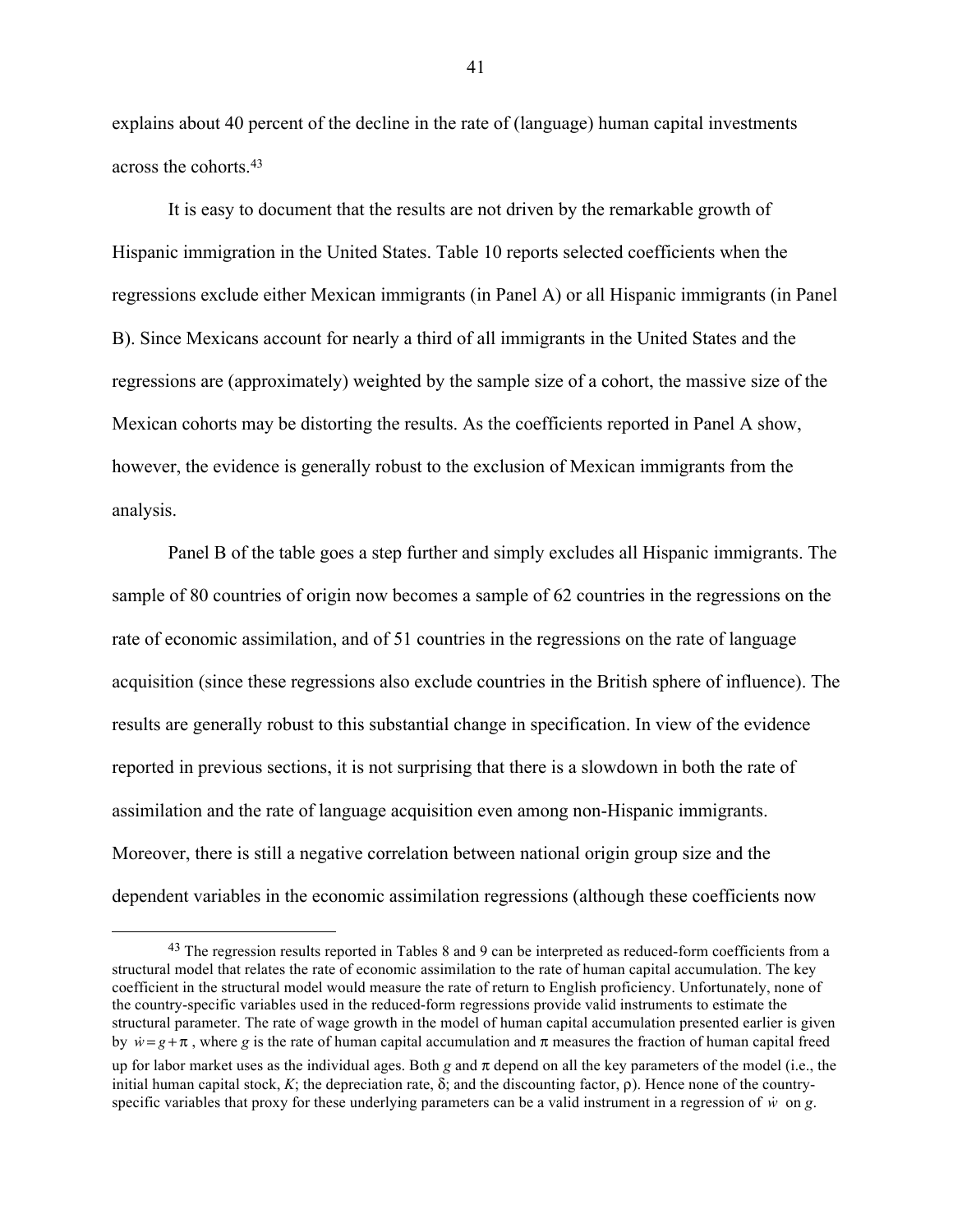have much larger standard errors). The exclusion of many of the national origin groups that form a core part of U.S. immigration greatly reduces the variance in the variable measuring the size of the effective groups.44

In sum, the results present a remarkably consistent picture of the underlying reason for part of the observed decline in the rate of economic assimilation. In fact, the evidence suggests a potentially important hypothesis that is certain to become the focus of much research: the more recent immigrant cohorts have fewer incentives to invest in U.S.-specific human capital because the growth of the immigrant population makes those investments less profitable than they once were, and the reduced incentives have slowed the rate of economic assimilation.45

#### **VI. Summary**

This paper uses data drawn from the 1970-2010 decennial U.S. Censuses to document and examine the long-run trends in immigrant earnings over the past few decades. Perhaps the

 <sup>44</sup> For example, the unweighted mean (standard deviation) of the effective size of the national origin group across all cohorts is .048 (.170). The respective statistics in the subsample of non-Hispanic cohorts are .026 (.042). Although the coefficients of the group size variables in the English proficiency regressions for the non-Hispanic sample are essentially zero, this is due to the sizable collinearity between the two size variables (since national origin and linguistic group are almost perfectly collinear in the non-Hispanic sample that also excludes the countries in the British sphere of influence). The coefficient of the national origin group size would be negative and significant if the linguistic size variable were excluded from the regression.

<sup>&</sup>lt;sup>45</sup> It would be interesting to examine the trends in other types of human capital investments undertaken by the immigrant workforce. After all, English language proficiency only plays a limited (though important) role in determining the value of the stock of marketable human capital. The decennial censuses contain only one other variable (i.e., educational attainment) that could be used to examine such trends. Unfortunately, the coding of the education variable changes capriciously from one census to the next. As a result, it cannot be used to construct a consistently defined measure of "average years of education" that could be differenced within a cohort to measure the volume of educational investments. One alternative would be to focus on a particular achievement—such as obtaining a college degree. This approach, however, is also problematic because obtaining a college diploma at older ages is a relatively infrequent event *and* the coding that defines a "college graduate" changes over time. As an example, the fraction of immigrants who entered the country in the late 1990s and have a college degree rose by only 0.9 percent in the first 10 years (from 37.0 to 37.9 percent), so that much of the variation in the change in college completion rates may be dominated by (non-classical) sampling error. In fact, 40.5 percent of the cohorts examined in this section report a negative value for the 10-year change in college enrollment rates. In contrast, 23.3 percent report a negative value for the 10-year change in the English proficiency rate.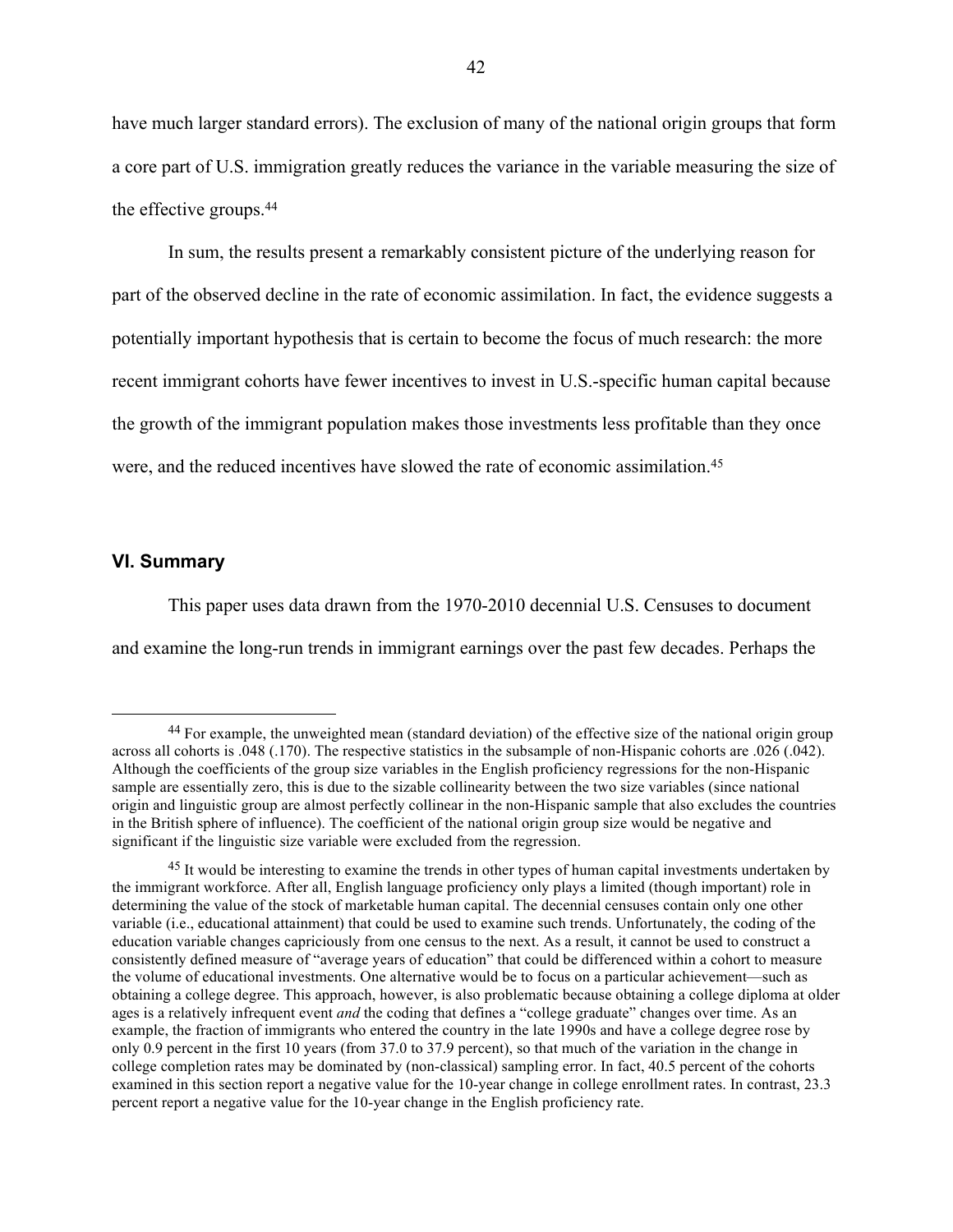main finding of the paper is that there are cohort effects not only in the entry wage of immigrants, with more recent cohorts having relatively lower entry wages, but there are also cohort effects in the rate of growth of earnings, with more recent cohorts having a much smaller rate of economic assimilation.

The crucial question, of course, is whether the decline in the rate of wage convergence represents a "true" decline in the rate of human capital accumulation or a spurious correlation caused by other factors. The analysis reported in this paper conducted a number of sensitivity tests to establish that the decline in the rate of economic assimilation was *not* due to the possibility that: (1) period effects change the wage structures of immigrants and natives differentially; (2) the changing national origin composition of immigrants may lead to an immigrant population where the "average" immigrant is now less likely to assimilate; (3) the changing geographic settlement of immigrants in the United States has reduced, on average, the assimilation rate of the typical immigrant.

Instead, the data seem to suggest that at least part of the decline in assimilation reflects a measurable reduction in the actual rate of human capital accumulation. In particular, the more recent immigrant cohorts are improving their English language skills at a far slower rate than earlier cohorts. In fact, the study identifies one factor that seems to explain part of the decline in both the rate of economic assimilation and the rate of human capital acquisition: the rapid growth in the size of specific national origin groups in the United States. Immigrants are less likely to assimilate and to invest in human capital the larger the size of the national origin group in the United States. The growth in the size of national origin groups accounts for about a quarter of the decline in the rates of human capital acquisition and economic assimilation.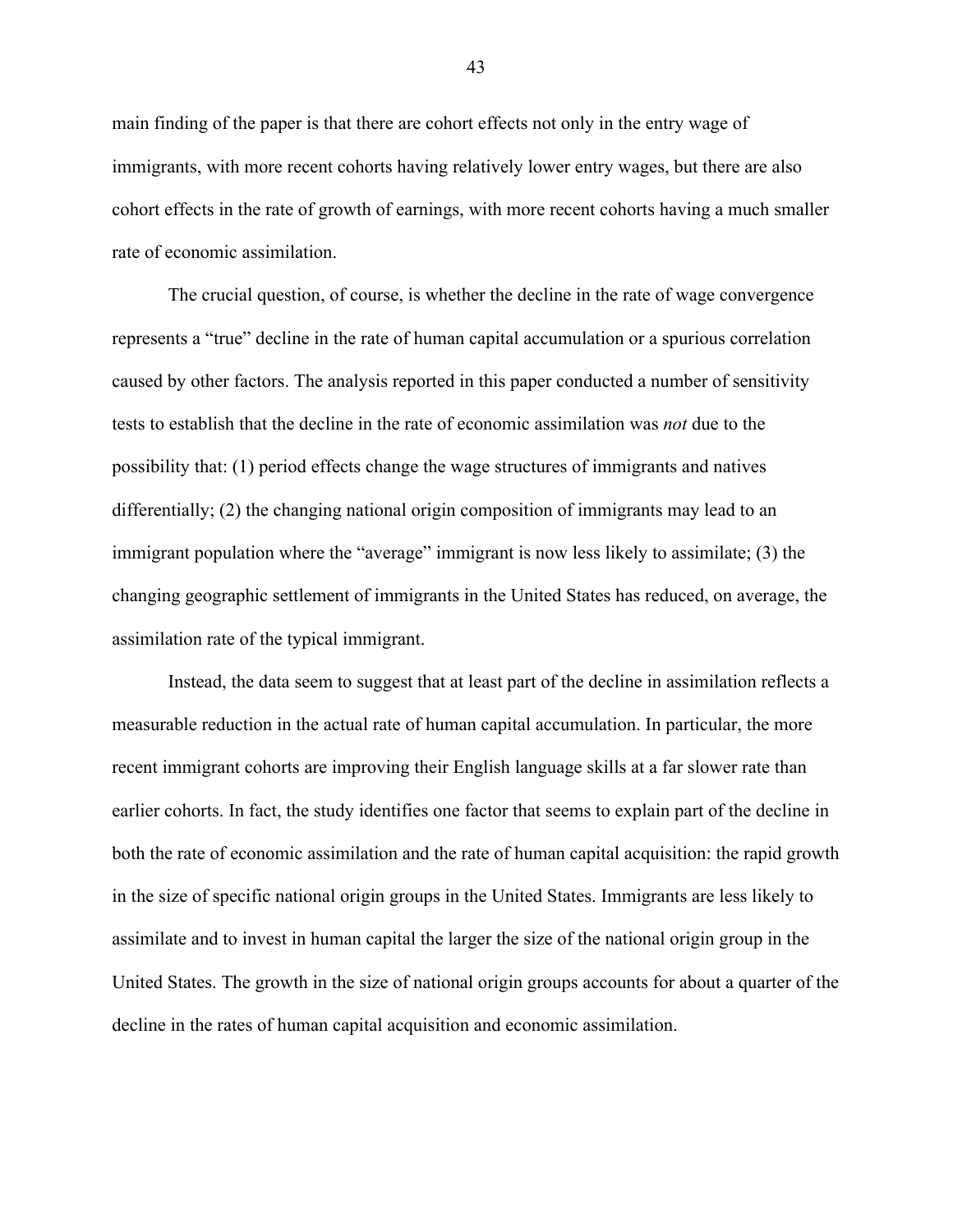Because of the potential significance of the evidence, it is prudent to conclude by stressing the need for caution in the interpretation of the findings and the need for replication of the results before we can unequivocally assert that the trends revealed by the Census data describe an important part of the immigrant experience in the U.S. labor market. Moreover, although the analysis conducted a large number of sensitivity tests to determine if the decline in economic assimilation could arise "spuriously," I suspect that many other such tests can be (and should be) designed and carried out. It is obviously important to determine precisely the extent to which the earnings trends reported in this paper can be attributed to concurrent changes in the rate of human capital acquisition.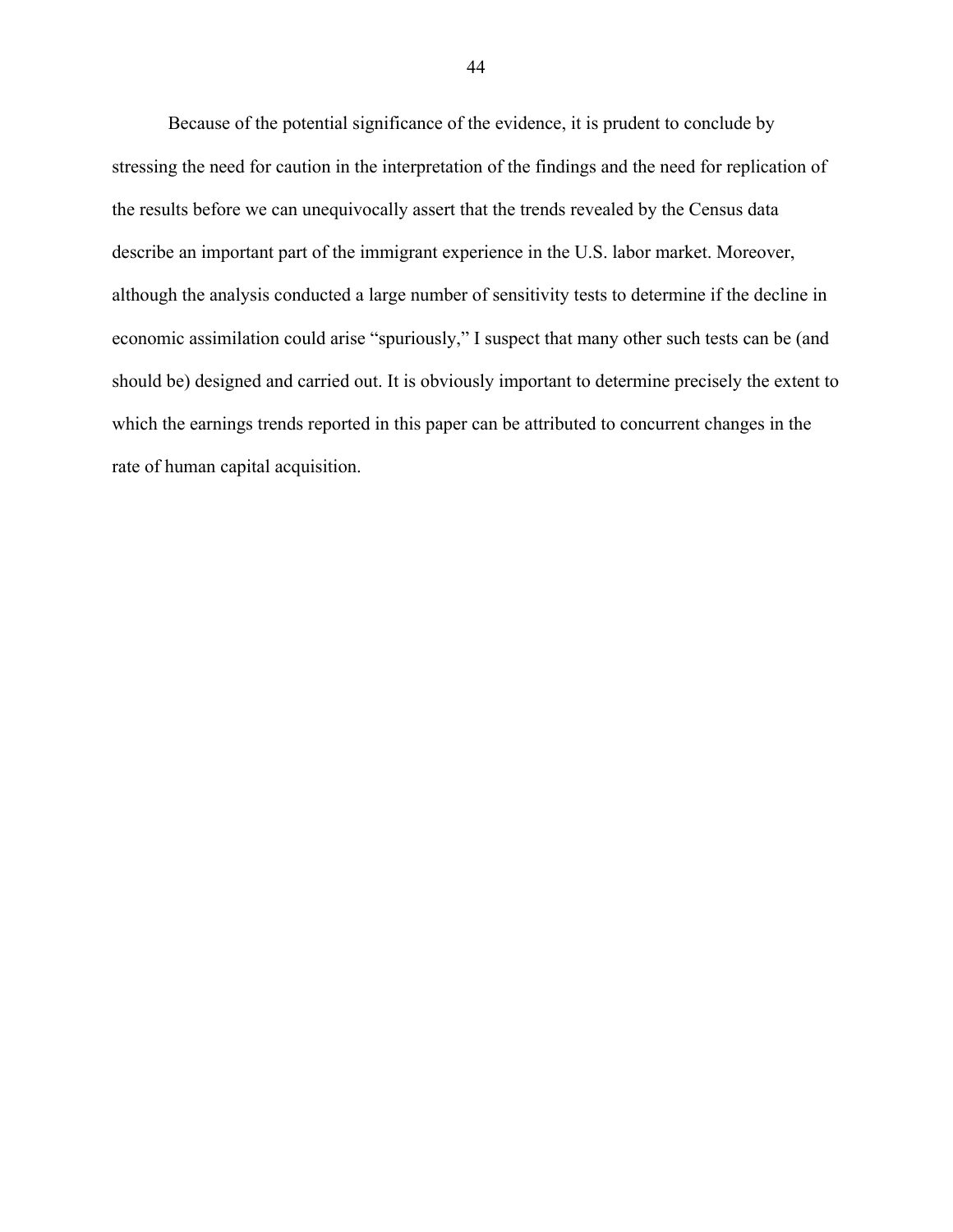## **References**

Abramitzky, Ran, Leah Platt Boustan, and Katherine Eriksson. 2012. A nation of immigrants: Assimilation and economic outcomes in the age of mass migration. Stanford University.

Antecol, Heather, Peter J. Kuhn, and Stephen J. Trejo. 2006. Assimilation via prices or quantities? Sources of immigrant earnings growth in Australia, Canada, and the United States. *Journal of Human Resources* 41: 821-840.

Aydemir, Abdurrahman and Mikal Skuterud. 2005. Explaining the deteriorating entry earnings of Canada's immigrant cohorts, 1966–2000. *Canadian Journal of Economics* 38: 641-672.

Baker, Michael, and Dwayne Benjamin. 1994. The performance of immigrants in the Canadian labor market. *Journal of Labor Economics* 12: 369–405.

Barth, Erling, Bernt Bratsberg and Oddbjørn Raaum. 2004. Identifying earnings assimilation of immigrants under changing macroeconomic conditions. *Scandinavian Journal of Economics* 106: 1-22.

Beenstock, Michael, Barry R. Chiswick, and Ari Paltiel. 2010. Testing the immigrant assimilation hypothesis with longitudinal data. *Review of the Economics of the Household* 8: 7- 27.

Ben-Porath, Yoram. 1967. The production of human capital and the life cycle of earnings. *Journal of Political Economy* 75: 352-365.

Borjas, George J. 1985. Assimilation, changes in cohort quality, and the earnings of immigrants. *Journal of Labor Economics* 3: 463-489.

Borjas, George J. 1992. National Origin and the Skills of Immigrants in the Postwar Period. In: George J. Borjas and Richard B. Freeman, eds., *Immigration and the work force: Economic consequences for the United States and source areas*, 17-47. Chicago: University of Chicago Press.

Borjas, George J. 1995. Assimilation and changes in cohort quality revisited: What happened to immigrant earnings in the 1980s? *Journal of Labor Economics* 13: 201-245.

Borjas, George J. 2000. The economic progress of immigrants. In: George J. Borjas, ed., *Issues in the economics of immigration*, 15-49. Chicago: University of Chicago Press.

Borjas, George J., and Rachel M. Friedberg. 2009. Recent trends in the earnings of new immigrants to the United States. NBER Working Paper no. 15406.

Chiswick, Barry R. 1978. The effect of Americanization on the earnings of foreign-born men. *Journal of Political Economy* 86: 897-921.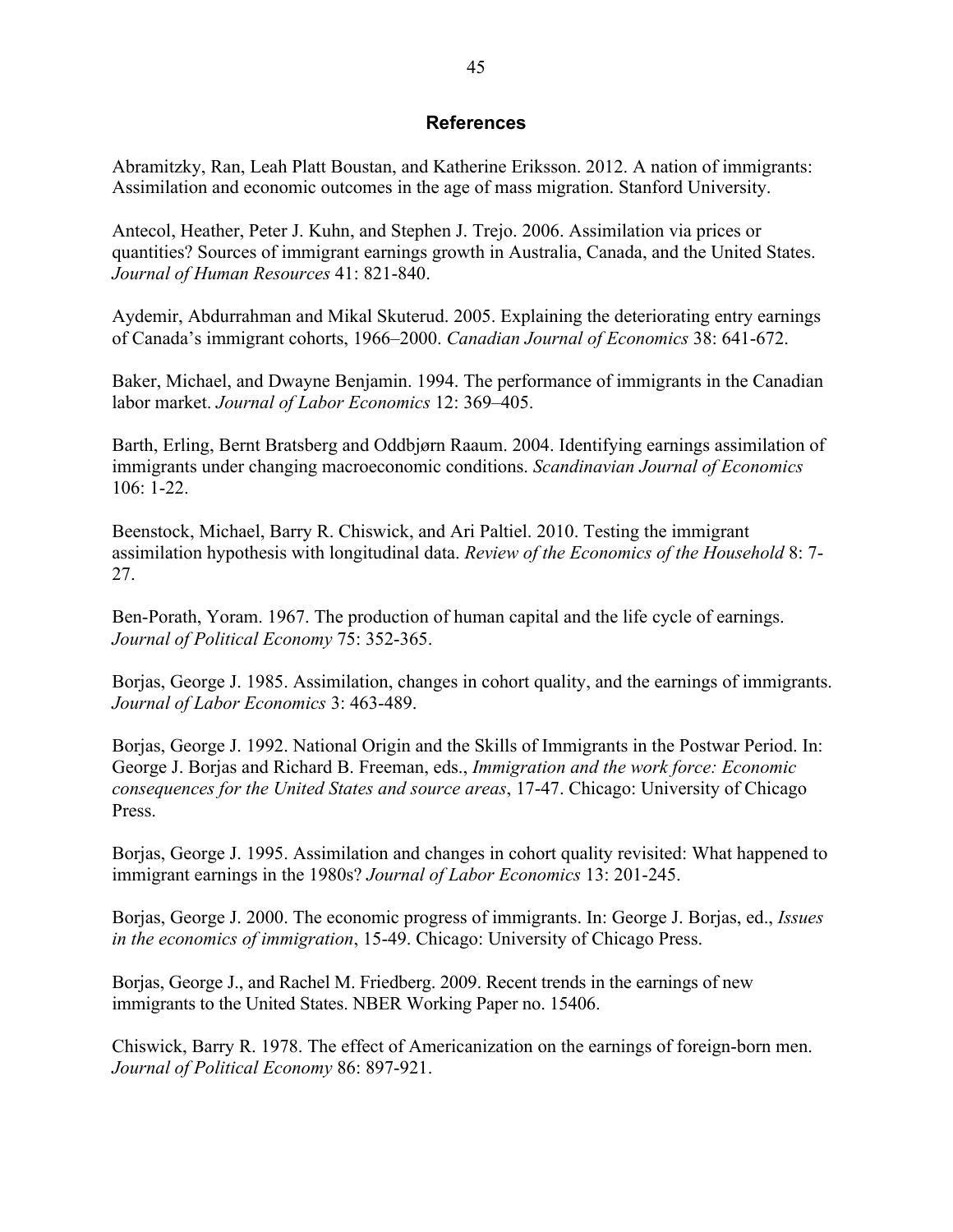Chiswick, Barry R. 1986. Is the new immigration less skilled than the old? *Journal of Labor Economics* 4:168-192.

Chiswick, Barry R., and Paul W. Miller. 1999. English language fluency among immigrants in the United States. *Research in labor economics* 17: 151-200.

Chiswick, Barry R., and Paul W. Miller. 2005. Linguistic distance: A quantitative measure of the distance between English and other languages. *Journal of Multilingual and Multicultural Development* 26: 1–11.

Douglas, Paul H. 1919. Is the new immigration more unskilled than the old? *Journal of the American Statistical Association* 16: 393-403.

Duleep, Harriet Orcutt, and Daniel J. Dowhan 2002. Insights from longitudinal data on the earnings growth of U.S. foreign-born men. *Demography* 39: 485-506.

Duleep, Harriet Orcutt, and Mark C. Regets. 1997. Immigrant entry earnings and human capital growth: Evidence from the 1960–1980 censuses. *Research in Labor Economics* 16: 297-317.

Edin, Per Anders, Robert J. LaLonde, and Olof Åslund. 2000. Emigration of immigrants and measures of immigrant assimilation: evidence from Sweden. *Swedish Economic Policy Review* 7: 163–204.

Freedom House. 2011. *Freedom in the world 2011: Tables, graphs, and other supporting documents*. Washington, DC: Freedom House.

Funkhouser, Edward and Stephen J. Trejo. 1995. The labor market skills of recent male immigrants: Evidence from the Current Population Survey. *Industrial and Labor Relations Review* 48: 792-811.

Glenn, Norval D. 1976. Cohort analysts' futile quest: Statistical attempts to separate age, period, and cohort effects. *American Sociological Review* 41: 900-904.

Green, David A. 1999. Immigrant occupational attainment: Assimilation and mobility over time. *Journal of Labor Economics* 17: 49-79.

Guiso, Luigi, Paola Sapienza, and Luigi Zingales. 2009. Cultural biases in economic exchange. *Quarterly Journal of Economics* 124: 1095–1131.

Heston, Alan, Robert Summers and Bettina Aten. 2012. *Penn world table version 7.1*. Philadelphia, PA: Center for International Comparisons of Production, Income and Prices at the University of Pennsylvania.

Hu, Wei-Yin. 2000. Immigrant earnings assimilation: estimates from longitudinal data. *American Economic Review* 90: 368-372.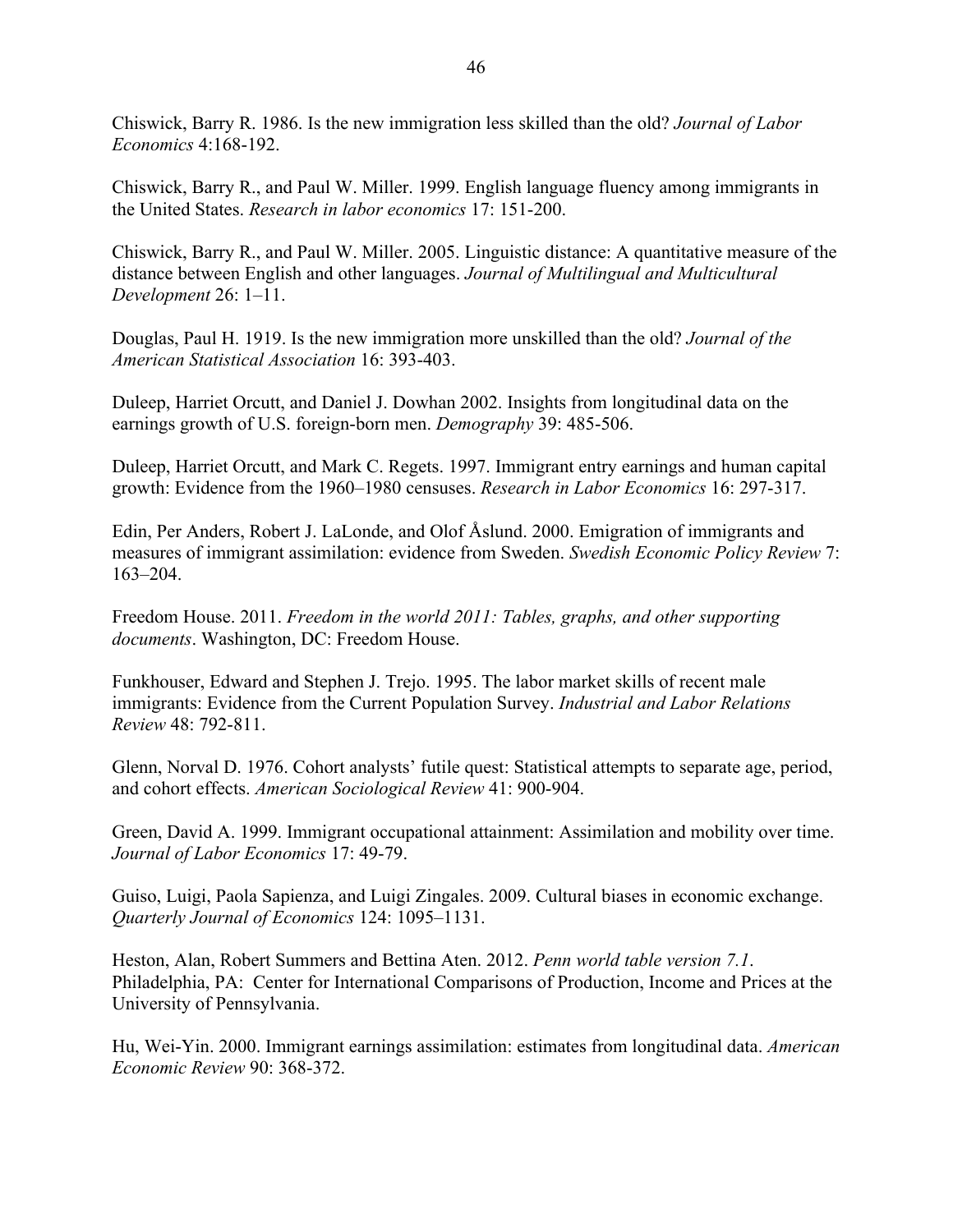Isphording, Ingo E., and Sebastian Otten. 2012. The costs of Babylon: Linguistic distance in applied economics. Ruhr Economic Paper no. 337.

Katz, Lawrence F. and Kevin M. Murphy. 1992. Changes in the wage structure, 1963-87: Supply and demand factors. *Quarterly Journal of Economics* 107: 35-78.

LaLonde, Robert J., and Robert H. Topel. 1992. The assimilation of immigrants in the U.S. labor market. In: George J. Borjas and Richard B. Freeman, eds., *Immigration and the work force: Economic consequences for the United States and source areas*, 67-92. Chicago: University of Chicago Press.

Lazear, Edward P. 1999. Culture and language. *Journal of Political Economy* 107: S95-S126.

Lemieux, Thomas. 2006. Increasing residual wage inequality: Composition effects, noisy data, or rising demand for skill? *American Economic Review* 96: 461-498.

Lubotsky, Darren. 2007. Chutes or ladders? A longitudinal analysis of immigrant earnings. *Journal of Political Economy* 115: 820-867.

Lubotsky, Darren. 2011. The effect of changes in the U.S. wage structure on recent immigrants' earnings. *Review of Economics and Statistics* 93: 59-71.

Schoeni, Robert F. 1997*b*. New evidence on the economic progress of foreign-born men in the 1970s and 1980s. *Journal of Human Resources* 32: 683–740.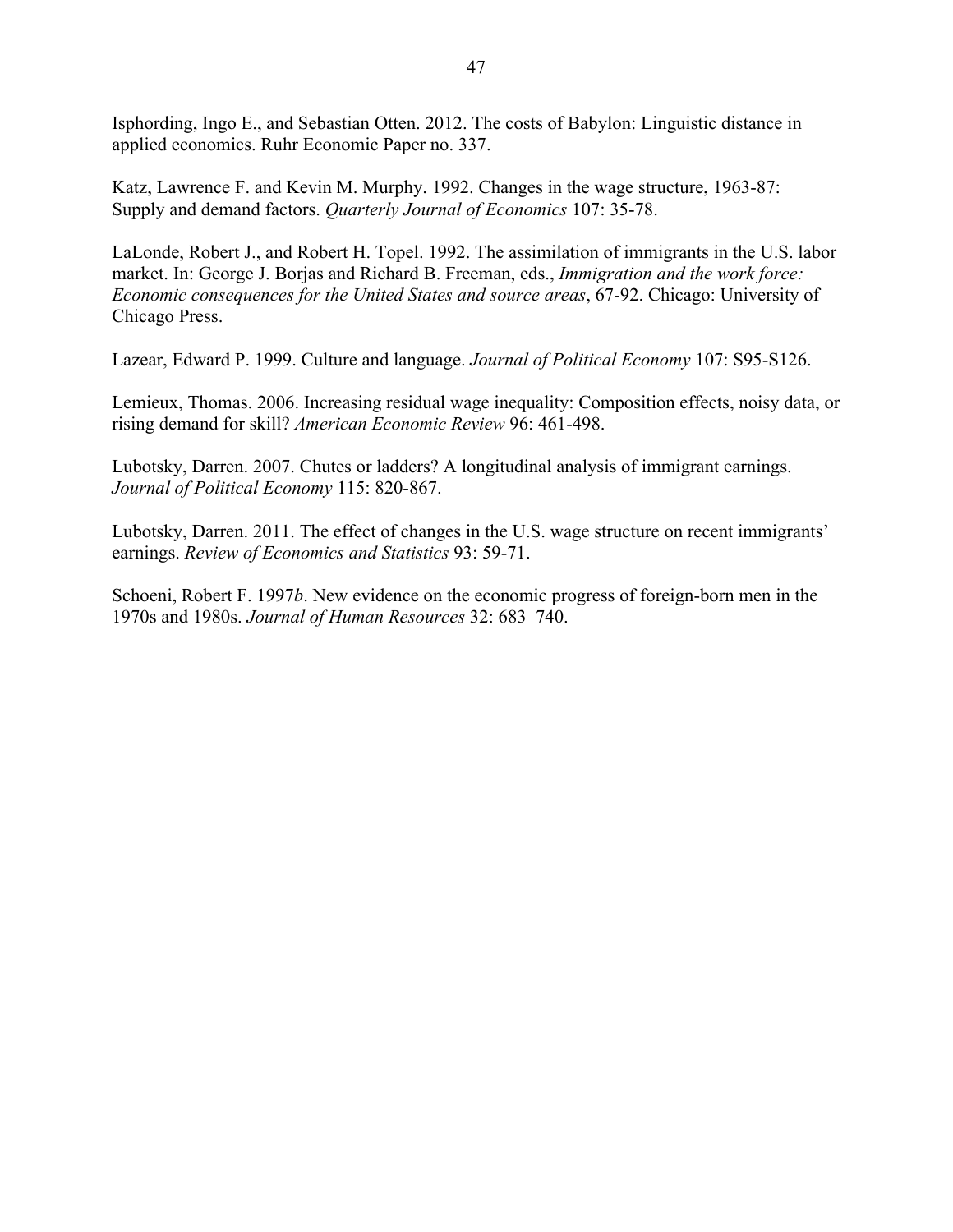

**Figure 1. Cross-section relative earnings profiles, 1970-2010**

Notes: The cross-section relative earnings profiles are constructed using the regression coefficients reported in Table 1, assuming that education and age have the same value for immigrants and natives.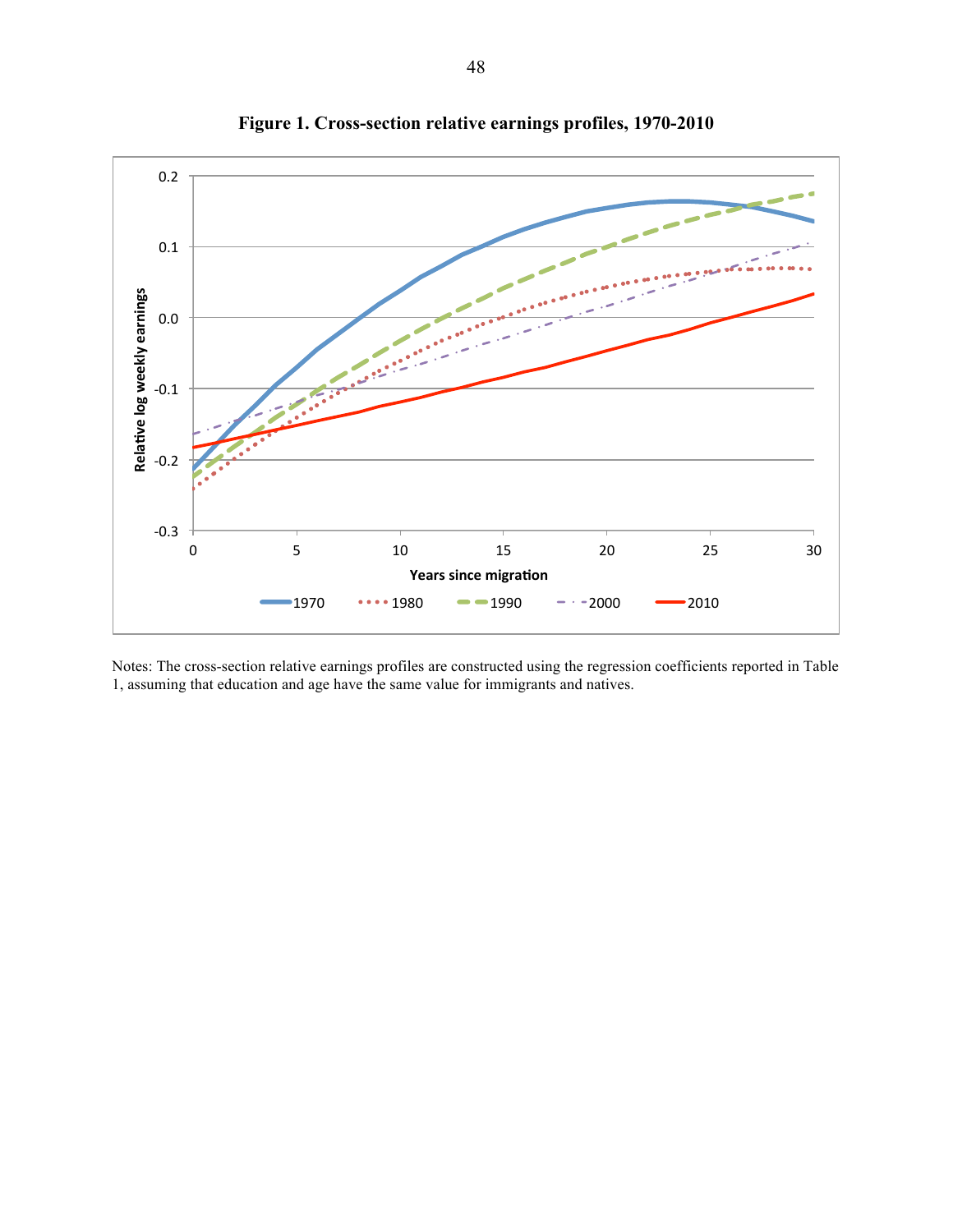|                                    | Census  |         |         |         |         |  |  |
|------------------------------------|---------|---------|---------|---------|---------|--|--|
| Variable:                          | 1970    | 1980    | 1990    | 2000    | 2010    |  |  |
| Years of education                 | .072    | .066    | .090    | .097    | .116    |  |  |
|                                    | (.0002) | (.0001) | (.0002) | (.0002) | (.0002) |  |  |
| Immigrant indicator                | $-213$  | $-.241$ | $-.224$ | $-164$  | $-.183$ |  |  |
|                                    | (.007)  | (.005)  | (.004)  | (.003)  | (.005)  |  |  |
| Years in U.S.                      | .032    | .022    | .022    | .009    | .006    |  |  |
|                                    | (.001)  | (.001)  | (.001)  | (.0005) | (.001)  |  |  |
| Years in U.S. squared $(\div 100)$ | $-.068$ | $-.039$ | $-.029$ | .0002   | .004    |  |  |
|                                    | (.004)  | (.003)  | (.002)  | (.001)  | (.002)  |  |  |

## **Table 1. Cross-section earnings functions, 1970-2010**

Notes: Standard errors are reported in parentheses. The dependent variable gives the log weekly earnings of a worker. All regressions also include the worker's age (introduced as a second-order polynomial). The number of observations in the regressions are: 1970, 945,579; 1980, 2,002,074; 1990, 2,373,285; 2000, 2,708,438; 2010, 1,653,425.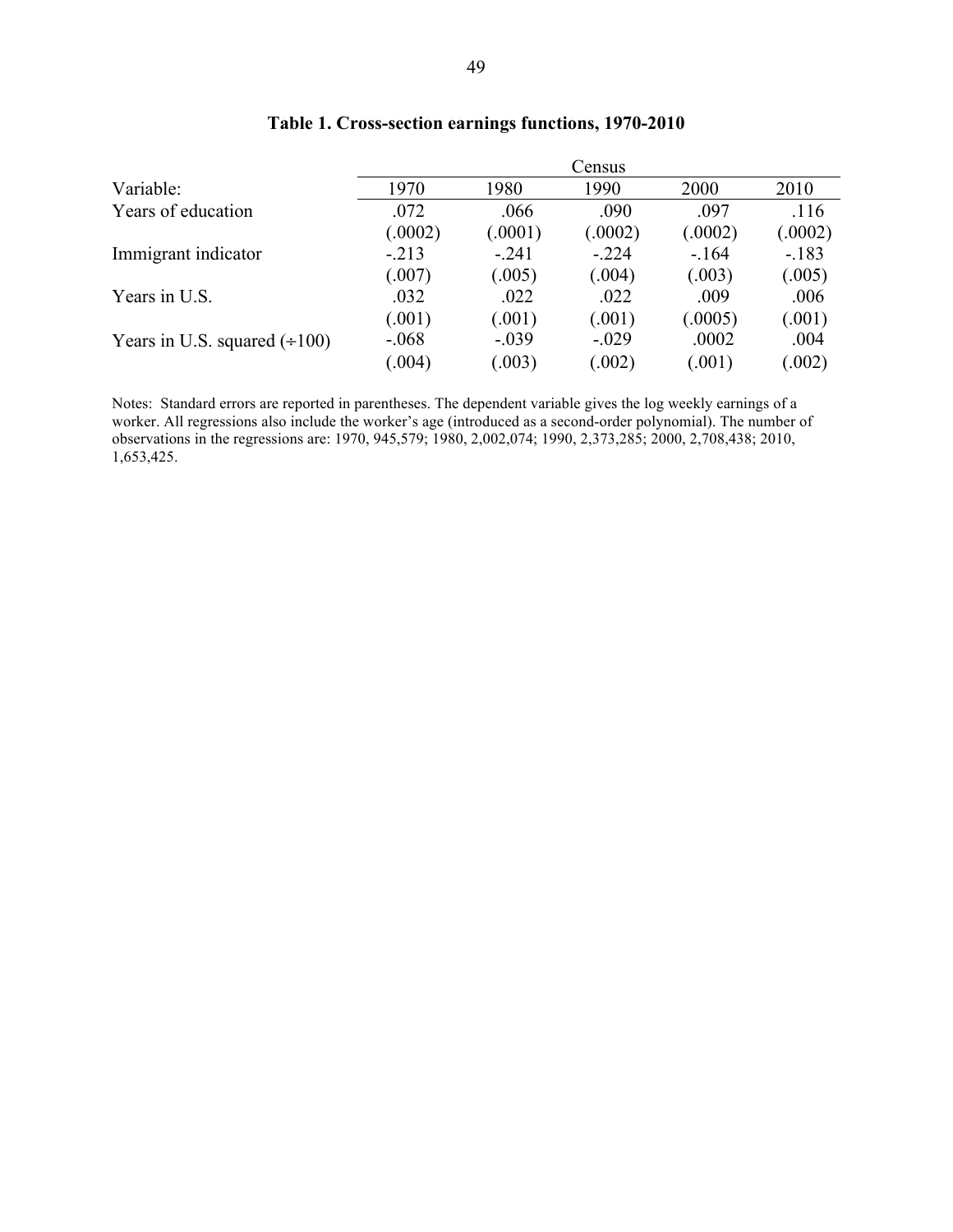| Cohort:            | 1970     | 1980    | 1990    | 2000     | 2010    | Alternative<br>2010 data |
|--------------------|----------|---------|---------|----------|---------|--------------------------|
| 2005-2009 arrivals |          |         |         |          | $-.326$ | $-421$                   |
|                    |          |         |         |          | (.004)  | (.005)                   |
| 2000-2004 arrivals |          |         |         |          | $-.349$ | $-.380$                  |
|                    |          |         |         |          | (.003)  | (.004)                   |
| 1995-1999 arrivals |          |         |         | $-273$   | $-.278$ | $-277$                   |
|                    |          |         |         | (.004)   | (.001)  | (.003)                   |
| 1990-1994 arrivals |          |         |         | $-.269$  | $-.271$ | $-259$                   |
|                    |          |         |         | (.003)   | (.003)  | (.001)                   |
| 1985-1989 arrivals |          |         | $-.331$ | $-269$   | $-.259$ | $-257$                   |
|                    |          |         | (.001)  | (.002)   | (.005)  | (.003)                   |
| 1980-1984 arrivals |          |         | $-.285$ | $-236$   | $-.206$ | $-.223$                  |
|                    |          |         | (.001)  | (.002)   | (.006)  | (.005)                   |
| 1975-1979 arrivals |          | $-314$  | $-185$  | $-176$   | $-134$  | $-160$                   |
|                    |          | (.001)  | (.001)  | (.005)   | (.004)  | (.005)                   |
| 1970-1974 arrivals |          | $-.223$ | $-124$  | $-.128$  | $-.053$ | $-.094$                  |
|                    |          | (.001)  | (.002)  | (.006)   | (.004)  | (.004)                   |
| 1965-1969 arrivals | $-0.235$ | $-122$  | $-.020$ | $-0.014$ | .205    | .039                     |
|                    | (.001)   | (.001)  | (.003)  | (.005)   | (.010)  | (.005)                   |
| 1960-1964 arrivals | $-.058$  | $-.041$ | .046    | .074     |         |                          |
|                    | (.001)   | (.001)  | (.004)  | (.004)   |         |                          |
| 1950-1959 arrivals | .037     | .032    | .100    | .147     |         |                          |
|                    | (.001)   | (.001)  | (.003)  | (.010)   |         |                          |
|                    |          |         |         |          |         |                          |

**Table 2. Age-adjusted relative weekly earnings of immigrant cohorts, by census**

Notes: Standard errors are reported in parentheses and are clustered at the cohort level. The age-adjusted wage differentials between each immigrant cohort and natives are calculated from a regression estimated separately in each cross-section where the dependent variable gives the log weekly earnings of a worker and the regressors include the worker's age (introduced as a third-order polynomial). The age-adjusted relative wages are calculated at the mean level of age in each census. The regressions also include a fixed effect for the residual immigrant cohort that arrived before 1950. The "2010" data is composed of the pooled 2009-2011 American Community Surveys. The "alternative 2010 data" is composed of the pooled 2005-2007 ACS. The number of observations in the regressions are: 1970, 945,579; 1980, 2,002,074; 1990, 2,373,285; 2000, 2,708,438; 2010, 1,653,425; and alternative 2010, 1,711,466.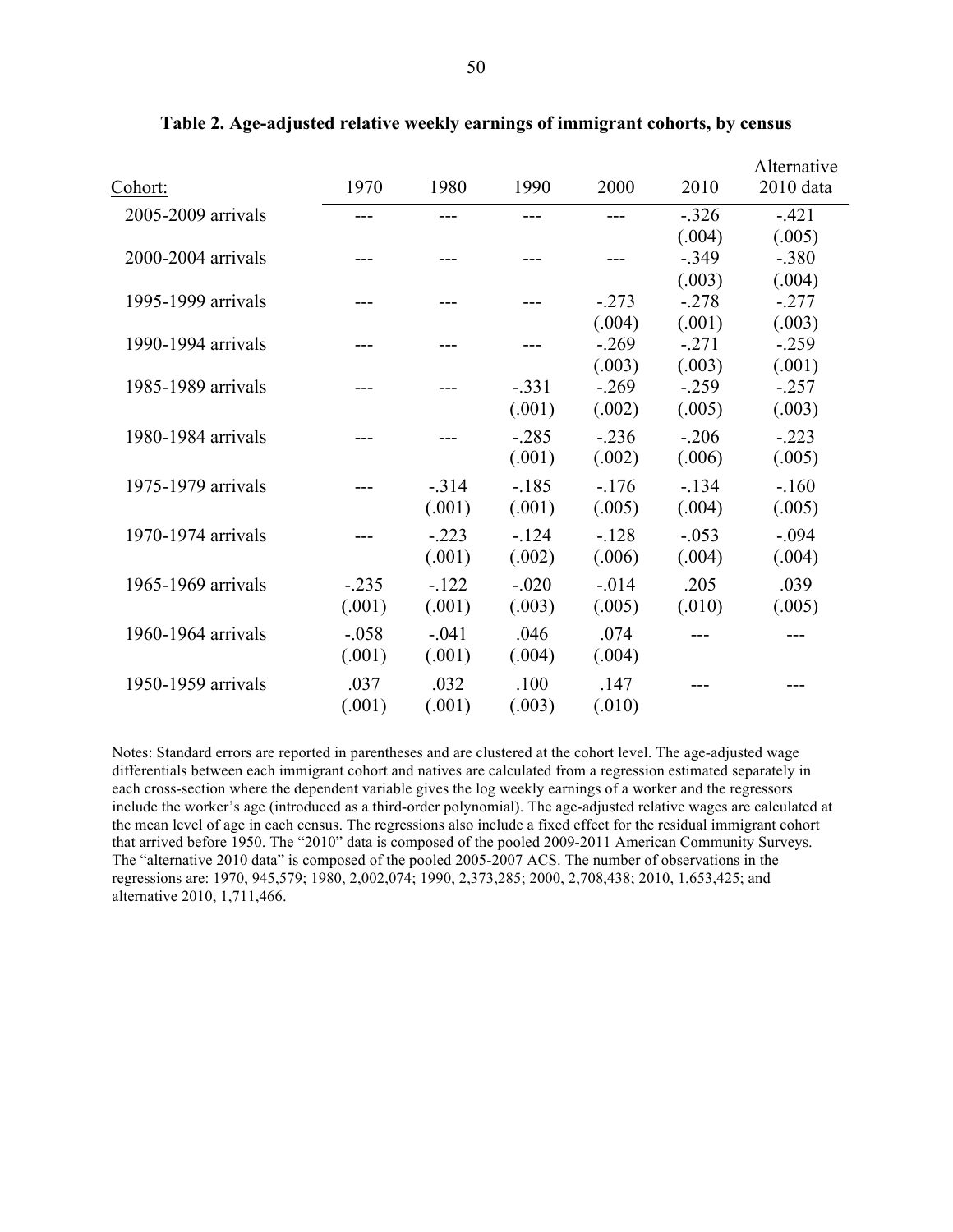| Variable:                              | 1970-2010 | 1970-1990 | 1990-2010 |
|----------------------------------------|-----------|-----------|-----------|
| A. Excludes educational attainment     |           |           |           |
| Relative entry wage:                   |           |           |           |
| 1965-1969 arrivals                     | $-139$    | $-211$    | .008      |
|                                        | (.033)    | (.031)    | (.039)    |
| 1975-1979 arrivals                     | $-255$    | $-316$    | $-146$    |
|                                        | (.033)    | (.032)    | (.038)    |
| 1985-1989 arrivals                     | $-329$    | $-369$    | $-246$    |
|                                        | (.033)    | (.027)    | (.033)    |
| 1995-1999 arrivals                     | $-297$    |           | $-219$    |
|                                        | (.030)    |           | (.031)    |
| 2005-2009 arrivals                     | $-344$    |           | $-275$    |
|                                        | (.024)    |           | (.025)    |
| Relative wage growth in first 10 years | .056      | .127      | $-0.08$   |
|                                        | (.041)    | (.038)    | (.036)    |
| Relative wage growth in first 20 years | .075      | .196      | $-0.044$  |
|                                        | (.037)    | (.034)    | (.033)    |

## **Table 3. Estimated aging and cohort effects in repeated Census cross-sections (Specification allowing for level cohort effects)**

Notes: Standard errors are reported in parentheses and are clustered at the cohort level. The 1970-2010 regression has 9,682,801 observations; the 1970-1990 regression has 5,320,938 observations; and the 1990-2010 regression has 6,735,148 observations. All regressions include the worker's age (introduced as a third-order polynomial) fully interacted with a variable indicating if the person is foreign- or native-born. The calculation of the relative wage growth in the first 10 or 20 years assumes that the immigrant arrives in the United States at age 25.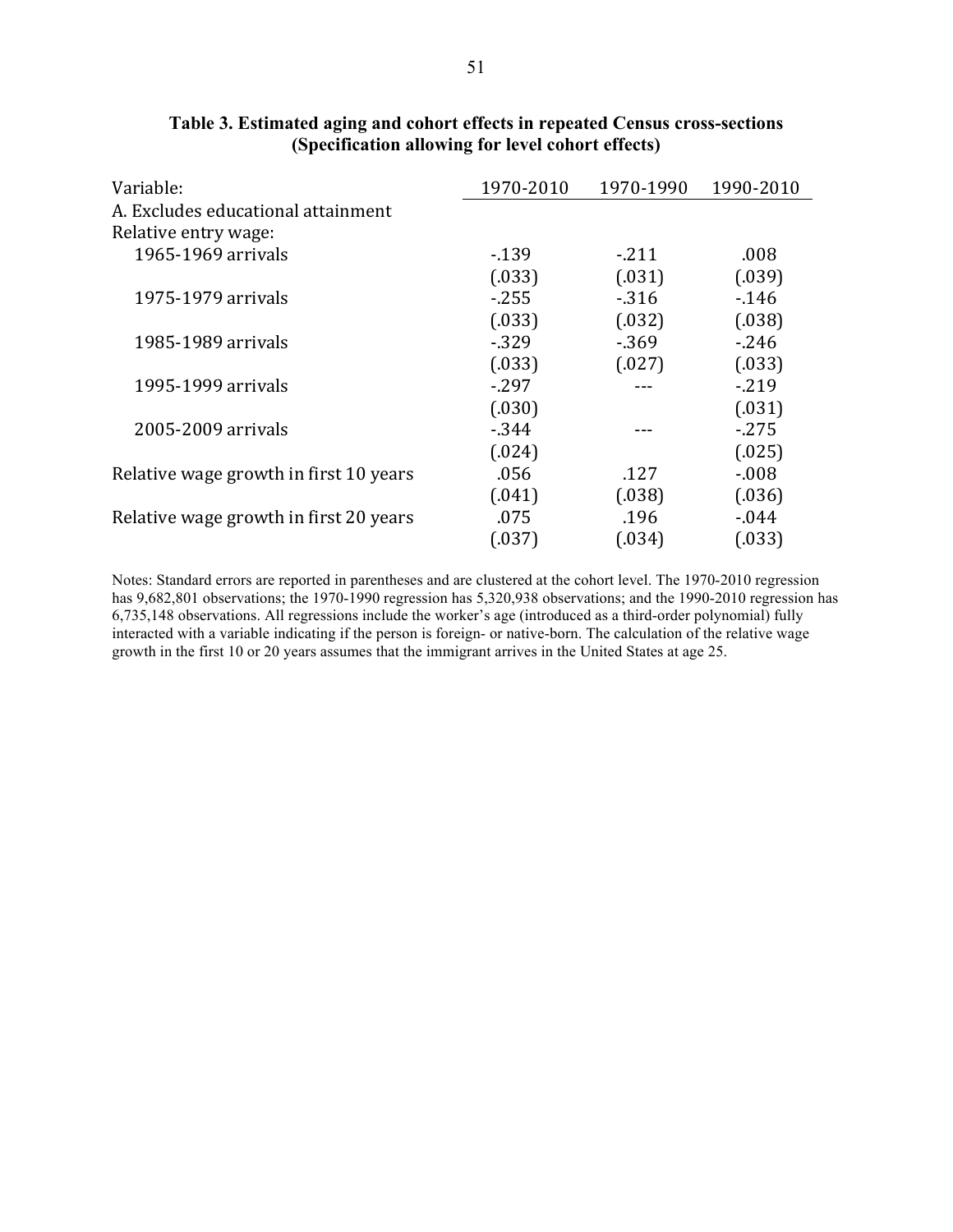|                      |               |                 | 3. Using      | 4. Including      |
|----------------------|---------------|-----------------|---------------|-------------------|
|                      | 1. Basic      | 2. Using 2005-  | education-age | period-education- |
| Cohort:              | specification | 2007 pooled ACS | deflator      | age fixed effects |
| Relative entry wage: |               |                 |               |                   |
| 1965-1969 arrivals   | $-214$        | $-207$          | $-214$        | $-154$            |
|                      | (.020)        | (.020)          | (.028)        | (.018)            |
| 1975-1979 arrivals   | $-302$        | $-298$          | $-265$        | $-191$            |
|                      | (.020)        | (.020)          | (.029)        | (.018)            |
| 1985-1989 arrivals   | $-350$        | $-350$          | $-.300$       | $-199$            |
|                      | (.019)        | (.017)          | (.027)        | (.018)            |
| 1995-1999 arrivals   | $-271$        | $-269$          | $-245$        | $-134$            |
|                      | (.016)        | (.013)          | (.021)        | (.018)            |
| 2005-2009 arrivals   | $-301$        | $-444$          | $-226$        | $-163$            |
|                      | (.037)        | (.013)          | (.033)        | (.018)            |
| Relative wage growth |               |                 |               |                   |
| in first 10 years:   |               |                 |               |                   |
| 1965-1969 arrivals   | .133          | .126            | .126          | .123              |
|                      | (.025)        | (.025)          | (.037)        | (.019)            |
| 1975-1979 arrivals   | .111          | .106            | .097          | .105              |
|                      | (.025)        | (.026)          | (.038)        | (.019)            |
| 1985-1989 arrivals   | .090          | .090            | .066          | .076              |
|                      | (.024)        | (.022)          | (.036)        | (.019)            |
| 1995-1999 arrivals   | .026          | .006            | .032          | .007              |
|                      | (.020)        | (.015)          | (.025)        | (.018)            |

## **Table 4. Generalized regression model allowing for cohort effects in both wage levels and wage growth rates**

Notes: Standard errors are reported in parentheses and are clustered at the cohort level. The regressions in columns 1, 3, and 4 have 9,682,801 observations; the regression in column 2 has 9,740,842 observations. All regressions include the worker's age (introduced as a third-order polynomial) fully interacted with a variable indicating if the person is foreign- or native-born. The calculation of the relative wage growth in the first 10 years assumes that the immigrant arrives in the United States at age 25.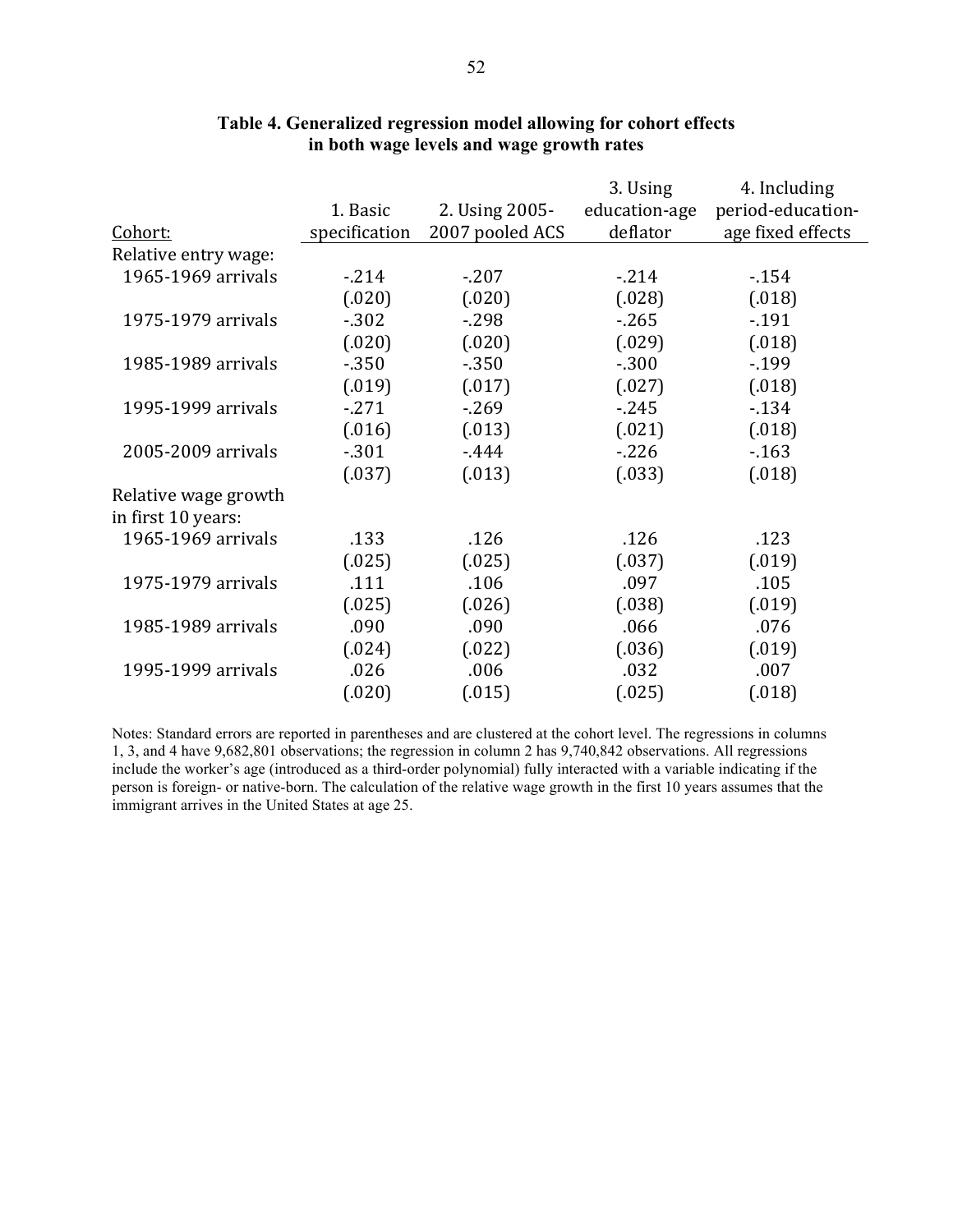| Cohort:                       | (1)            | (2)            | (3)            | (4)            | (5)    |
|-------------------------------|----------------|----------------|----------------|----------------|--------|
| Relative entry wage:          |                |                |                |                |        |
| 1965-1969 arrivals            | $-214$         | $-213$         | $-291$         | $-297$         | $-214$ |
|                               | (.020)         | (.023)         | (.025)         | (.020)         | (.023) |
| 1975-1979 arrivals            | $-302$         | $-241$         | $-303$         | $-284$         | $-232$ |
|                               | (.020)         | (.020)         | (.021)         | (.020)         | (.023) |
| 1985-1989 arrivals            | $-350$         | $-258$         | $-322$         | $-291$         | $-254$ |
|                               | (.019)         | (.017)         | (.018)         | (.019)         | (.022) |
| 1995-1999 arrivals            | $-271$         | $-149$         | $-183$         | $-172$         | $-188$ |
|                               | (.016)         | (.015)         | (.016)         | (.017)         | (.022) |
| 2005-2009 arrivals            | $-301$         | $-198$         | $-228$         | $-168$         | $-195$ |
|                               | (.037)         | (.016)         | (.017)         | (.019)         | (.023) |
| Relative wage growth in first |                |                |                |                |        |
| 10 years:                     |                |                |                |                |        |
| 1965-1969 arrivals            | .133           | .098           | .101           | .092           | .112   |
|                               | (.025)         | (.020)         | (.020)         | (.022)         | (.023) |
| 1975-1979 arrivals            | .111           | .086           | .083           | .071           | .103   |
|                               | (.025)         | (.020)         | (.020)         | (.022)         | (.023) |
| 1985-1989 arrivals            | .090           | .072           | .071           | .051           | .074   |
|                               | (.024)         | (.020)         | (.020)         | (.022)         | (.022) |
| 1995-1999 arrivals            | .026           | $-0.024$       | $-0.31$        | $-0.021$       | .016   |
|                               | (.020)         | (.018)         | (.019)         | (.018)         | (.018) |
| Controls for:                 |                |                |                |                |        |
| Country of origin             | No             | Yes            | Yes            | Yes            | Yes    |
| State of residence            | N <sub>0</sub> | N <sub>o</sub> | Yes            | Yes            | Yes    |
| Education-age deflator        | N <sub>0</sub> | N <sub>o</sub> | N <sub>o</sub> | Yes            | Yes    |
| <b>Educational attainment</b> | No             | N <sub>o</sub> | No             | N <sub>o</sub> | Yes    |

**Table 5. Sensitivity of estimated cohort effects to compositional changes**

Notes: Standard errors are reported in parentheses and are clustered at the cohort level. The regressions in columns 1 and 2 have 9,682,801 observations; the regressions in columns 3 through 5 have 9,367,529 observations. All regressions include the worker's age (introduced as a third-order polynomial) fully interacted with a variable indicating if the person is foreign- or native-born. The regression in column 5 includes the worker's years of educational attainment interacted with a variable indicating if the person is foreign- or native-born. The calculation of the relative wage growth in the first 10 years assumes that the immigrant arrives in the United States at age 25.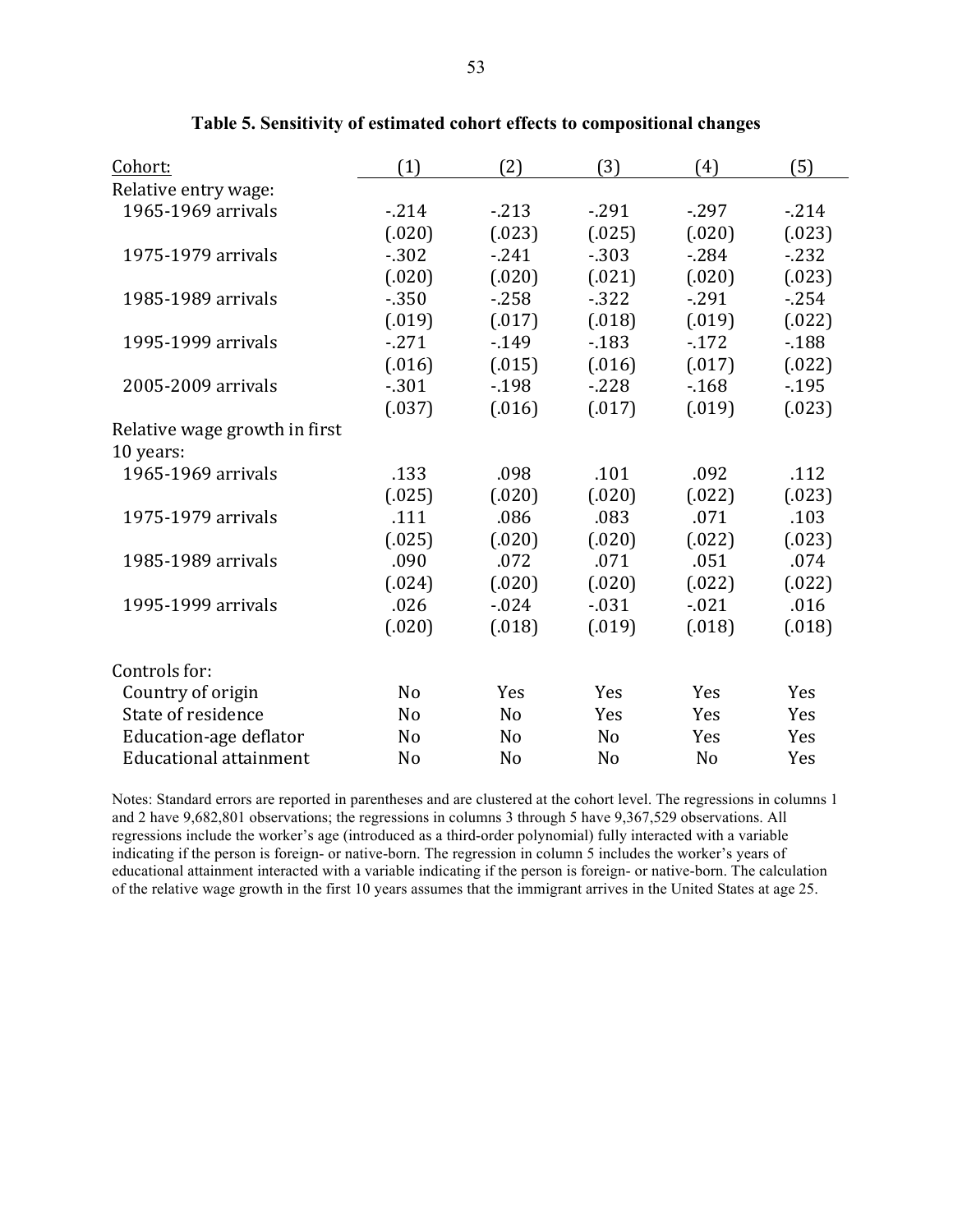| Cohort:                             | 1980 | 1990 | 2000 | 2010 |
|-------------------------------------|------|------|------|------|
| A. All immigrants                   |      |      |      |      |
| 2005-2009 arrivals                  |      |      |      | .372 |
| 2000-2004 arrivals                  |      |      |      | .360 |
| 1995-1999 arrivals                  |      |      | .402 | .395 |
| 1990-1994 arrivals                  |      |      | .406 | .417 |
| 1985-1989 arrivals                  |      | .404 | .406 | .430 |
| 1980-1984 arrivals                  |      | .426 | .451 | .476 |
| 1975-1979 arrivals                  | .396 | .478 | .495 | .510 |
| 1970-1974 arrivals                  | .423 | .520 | .543 | .584 |
| B. Originating in countries outside |      |      |      |      |
| British sphere                      |      |      |      |      |
| 2005-2009 arrivals                  |      |      |      | .315 |
| 2000-2004 arrivals                  |      |      |      | .310 |
| 1995-1999 arrivals                  |      |      | .332 | .352 |
| 1990-1994 arrivals                  |      |      | .346 | .375 |
| 1985-1989 arrivals                  |      | .327 | .355 | .395 |
| 1980-1984 arrivals                  |      | .369 | .408 | .445 |
| 1975-1979 arrivals                  | .309 | .428 | .462 | .493 |
| 1970-1974 arrivals                  | .364 | .480 | .517 | .571 |

**Table 6. Age-adjusted probabilities of speaking English very well, by year**

Notes: The age-adjusted probability of speaking English very well is calculated from a linear probability model estimated separately in each cross-section. The dependent variable is a dummy variable set to unity if the immigrant speaks only English or speaks English very well and zero otherwise, and the regressors include the worker's age (introduced as a third-order polynomial). The age-adjusted probabilities are calculated at the mean level of age in each census. Although the standard errors are not reported, they typically lie between .01 and .02, even after clustering at the cohort level. The number of observations in the regressions in the top panel are: 1980, 103,947; 1990, 162,484; 2000, 289,061; 2010, 197,371. The number of observations in the regressions in the bottom panel are: 1980, 91,126; 1990, 146,578; 2000, 264,918; 2010, 181,718.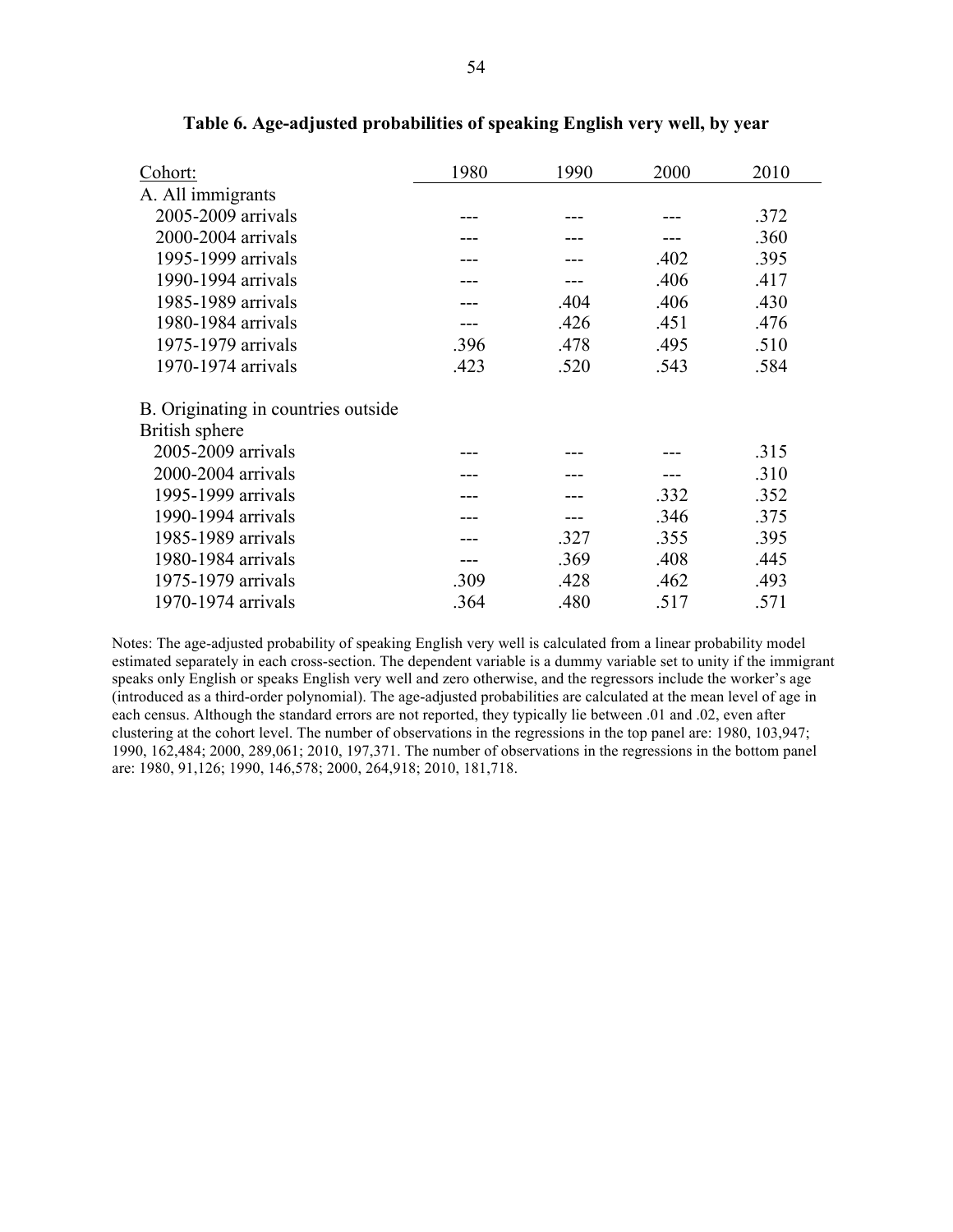|                       |         |                               |          |          | Increase in rate of English |          |
|-----------------------|---------|-------------------------------|----------|----------|-----------------------------|----------|
|                       |         | Rate of economic assimilation |          |          | language proficiency        |          |
| Group:                | 1975-79 | 1985-89                       | 1995-99  | 1975-79  | 1985-89                     | 1995-99  |
| Arrived at age 25-34: |         |                               |          |          |                             |          |
| Mexico                | 0.027   | 0.054                         | $-0.055$ | 0.093    | 0.022                       | 0.013    |
| El Salvador           | 0.129   | 0.105                         | 0.044    | 0.052    | 0.060                       | 0.046    |
| Guatemala             | 0.121   | 0.067                         | $-0.010$ | 0.207    | 0.083                       | 0.036    |
| Cuba                  | 0.150   | 0.176                         | $-0.043$ | $-0.042$ | 0.154                       | 0.113    |
| Dominican Republic    | 0.094   | $-0.091$                      | $-0.156$ | 0.109    | $-0.025$                    | 0.008    |
| China                 | 0.102   | 0.426                         | 0.232    | 0.081    | 0.214                       | 0.100    |
| Korea                 | 0.266   | 0.122                         | $-0.078$ | 0.125    | 0.034                       | 0.019    |
| Philippines           | 0.203   | 0.180                         | 0.101    | 0.147    | 0.095                       | 0.120    |
| Vietnam               | 0.182   | 0.153                         | $-0.096$ | 0.103    | 0.084                       | 0.009    |
| India                 | 0.334   | 0.243                         | 0.115    | 0.132    | 0.100                       | 0.055    |
| Arrived at age 35-44: |         |                               |          |          |                             |          |
| Mexico                | 0.101   | 0.178                         | 0.074    | 0.064    | $-0.014$                    | $-0.006$ |
| El Salvador           | 0.213   | 0.219                         | 0.204    | 0.147    | 0.024                       | $-0.033$ |
| Guatemala             | 0.036   | 0.137                         | 0.037    | 0.103    | $-0.021$                    | 0.034    |
| Cuba                  | 0.278   | 0.230                         | 0.020    | 0.061    | 0.072                       | 0.028    |
| Dominican Republic    | 0.382   | $-0.010$                      | 0.016    | 0.022    | $-0.080$                    | 0.059    |
| China                 | 0.064   | 0.153                         | 0.024    | 0.030    | 0.110                       | 0.029    |
| Korea                 | 0.150   | $-0.020$                      | $-0.226$ | 0.036    | $-0.022$                    | 0.044    |
| Philippines           | 0.081   | 0.245                         | 0.096    | 0.094    | $-0.012$                    | 0.049    |
| Vietnam               | 0.168   | 0.247                         | $-0.062$ | $-0.025$ | $-0.015$                    | 0.030    |
| India                 | 0.242   | 0.216                         | 0.087    | 0.074    | 0.025                       | $-0.016$ |

## **Table 7. Summary statistics for 10 largest national origin groups (by country of origin, age-at-arrival, and year-of-arrival)**

Notes: The rate of economic assimilation gives the rate of wage growth experienced by the immigrant cohort during the first decade in the United States relative to that experienced by comparably aged native workers, using the education-age specific deflator. The rate of English language acquisition gives the increase in the fraction of the cohort that speaks only English or speaks English very well over the first decade in the United States.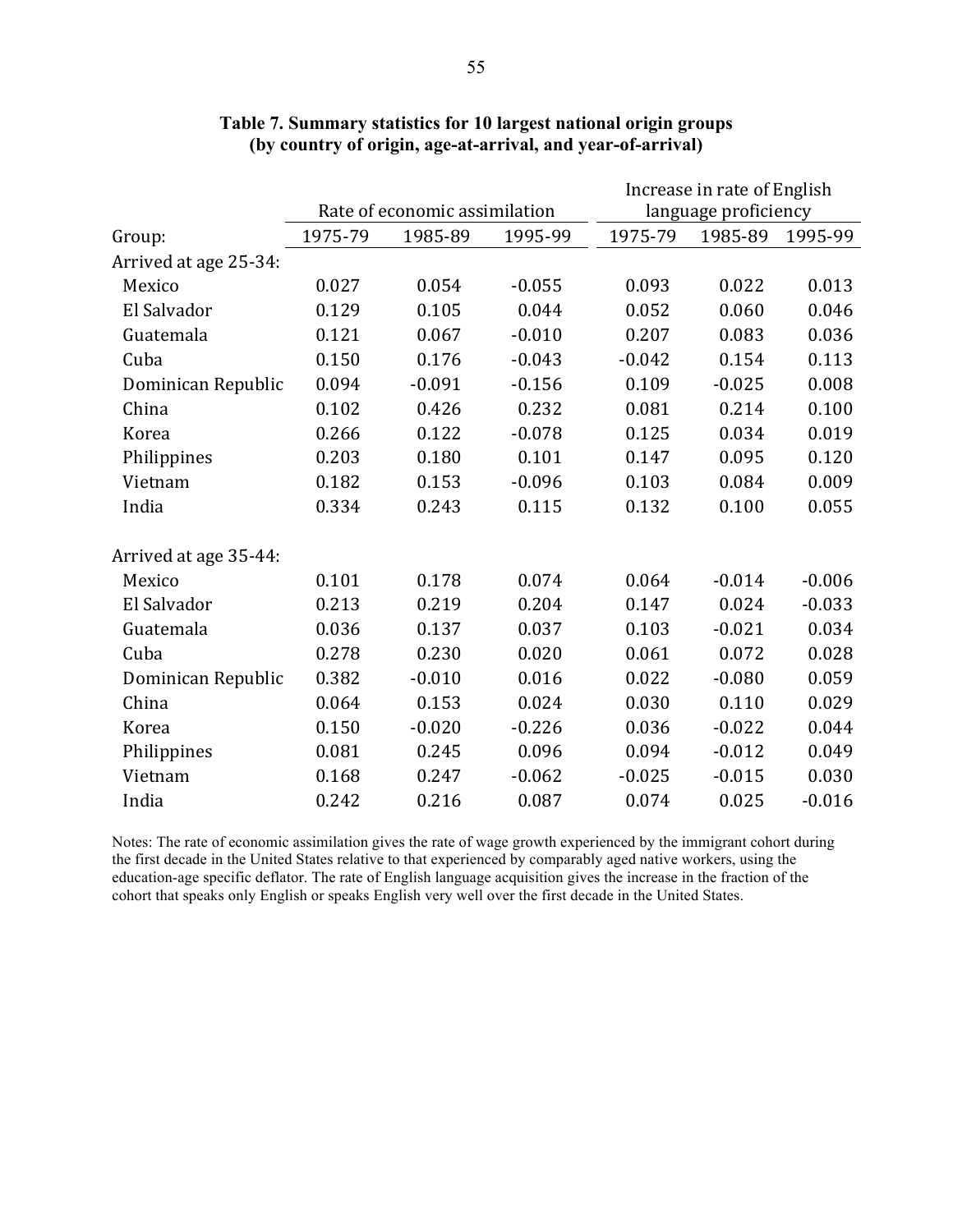| Variable:                                                            | (1)     | (2)     | (3)      | (4)     |
|----------------------------------------------------------------------|---------|---------|----------|---------|
| Arrived in 1985-1989                                                 | $-.028$ | $-.023$ | $-.028$  | $-.025$ |
|                                                                      | (.022)  | (.021)  | (.020)   | (.020)  |
| Arrived in 1995-1999                                                 | $-.091$ | $-.089$ | $-.090$  | $-.073$ |
|                                                                      | (.016)  | (.016)  | (.016)   | (.021)  |
| Educational attainment of cohort at time of entry                    |         | .006    | .004     | .001    |
|                                                                      |         | (.002)  | (.003)   | (.004)  |
| Log per-capita GDP of source country                                 |         | $-.024$ | $-0.019$ | $-.015$ |
|                                                                      |         | (.007)  | (.009)   | (.011)  |
| Repressive government in source country                              |         |         | .023     | .038    |
|                                                                      |         |         | (.015)   | (.023)  |
| Geographic distance from U.S. $(=1 \text{ if} > 3000 \text{ miles})$ |         |         | .024     | .011    |
|                                                                      |         |         | (.019)   | (.021)  |
| Effective number of immigrants from source country                   |         |         |          | $-.037$ |
| (in millions)                                                        |         |         |          | (.016)  |
| Effective number of other linguistic compatriots                     |         |         |          | $-.005$ |
| (in millions)                                                        |         |         |          | (.013)  |

### **Table 8. Determinants of economic assimilation in first 10 years**

Notes: Standard errors are reported in parentheses and are clustered at the source country level. The unit of observation in the regression is an immigrant cohort defined by age at arrival, source country, and year of arrival. The regressions are weighted by  $n_0n_1/(n_0 + n_1)$ , where  $n_0$  is the sample size used to calculate the cohort's mean log wage at the beginning of the decade and  $n_1$  is the respective sample size at the end of the decade. The regressions have 1,430 observations and include fixed effects indicating the age at arrival and the calendar year of entry. The excluded cohort fixed effect indicates if the immigrants arrived between 1975 and 1979. The rate of economic assimilation gives the rate of wage growth experienced by the immigrant cohort during the first decade in the United States relative to that experienced by comparably aged native workers, using a deflator that is education-age specific.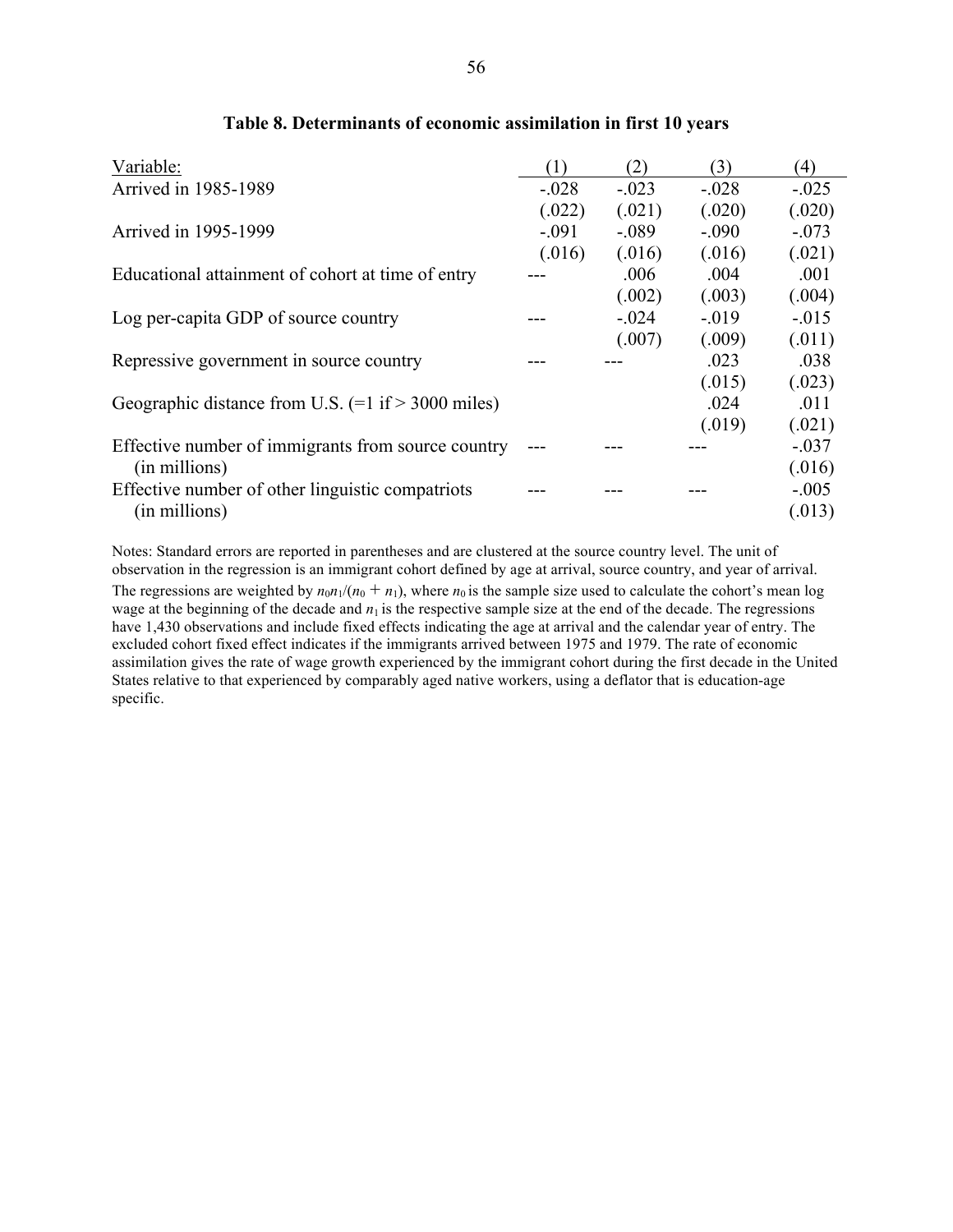| Variable:                                                            | (1)     | (2)     | (3)     | (4)     |
|----------------------------------------------------------------------|---------|---------|---------|---------|
| Arrived in 1985-1989                                                 | $-.060$ | $-.063$ | $-.061$ | $-.053$ |
|                                                                      | (.009)  | (.008)  | (.008)  | (.008)  |
| Arrived in 1995-1999                                                 | $-.059$ | $-.067$ | $-.064$ | $-.038$ |
|                                                                      | (.010)  | (.011)  | (.009)  | (.009)  |
| Educational attainment of cohort at time of entry                    |         | .007    | .005    | .001    |
|                                                                      |         | (.001)  | (.002)  | (.001)  |
| Log per-capita GDP of source country                                 |         | .012    | .012    | .019    |
|                                                                      |         | (.004)  | (.004)  | (.003)  |
| Repressive government in source country                              |         |         | .001    | .020    |
|                                                                      |         |         | (.009)  | (.005)  |
| Geographic distance from U.S. $(=1 \text{ if} > 3000 \text{ miles})$ |         |         | .016    | $-.010$ |
|                                                                      |         |         | (.013)  | (.011)  |
| Effective number of immigrants from source country                   |         |         |         | $-.044$ |
| (in millions)                                                        |         |         |         | (.006)  |
| Effective number of other linguistic compatriots                     |         |         |         | $-.013$ |
| (in millions)                                                        |         |         |         | (.007)  |

## **Table 9. Determinants of increase in English language proficiency in first 10 years**

Notes: Standard errors are reported in parentheses and are clustered at the source country level. The unit of observation in the regression is an immigrant cohort defined by age at arrival, source country, and year of arrival. The regression excludes source countries in the British "sphere of influence." The regressions are weighted by  $n_0n_1/(n_0 + n_1)$ , where  $n_0$  is the sample size used to calculate the cohort's English proficiency rate at the beginning of the decade and  $n_1$  is the respective sample size at the end of the decade. The regressions have 1,233 observations and include fixed effects indicating the age at arrival and the calendar year of entry. The omitted cohort fixed effect indicates if the immigrants arrived between 1975 and 1979.